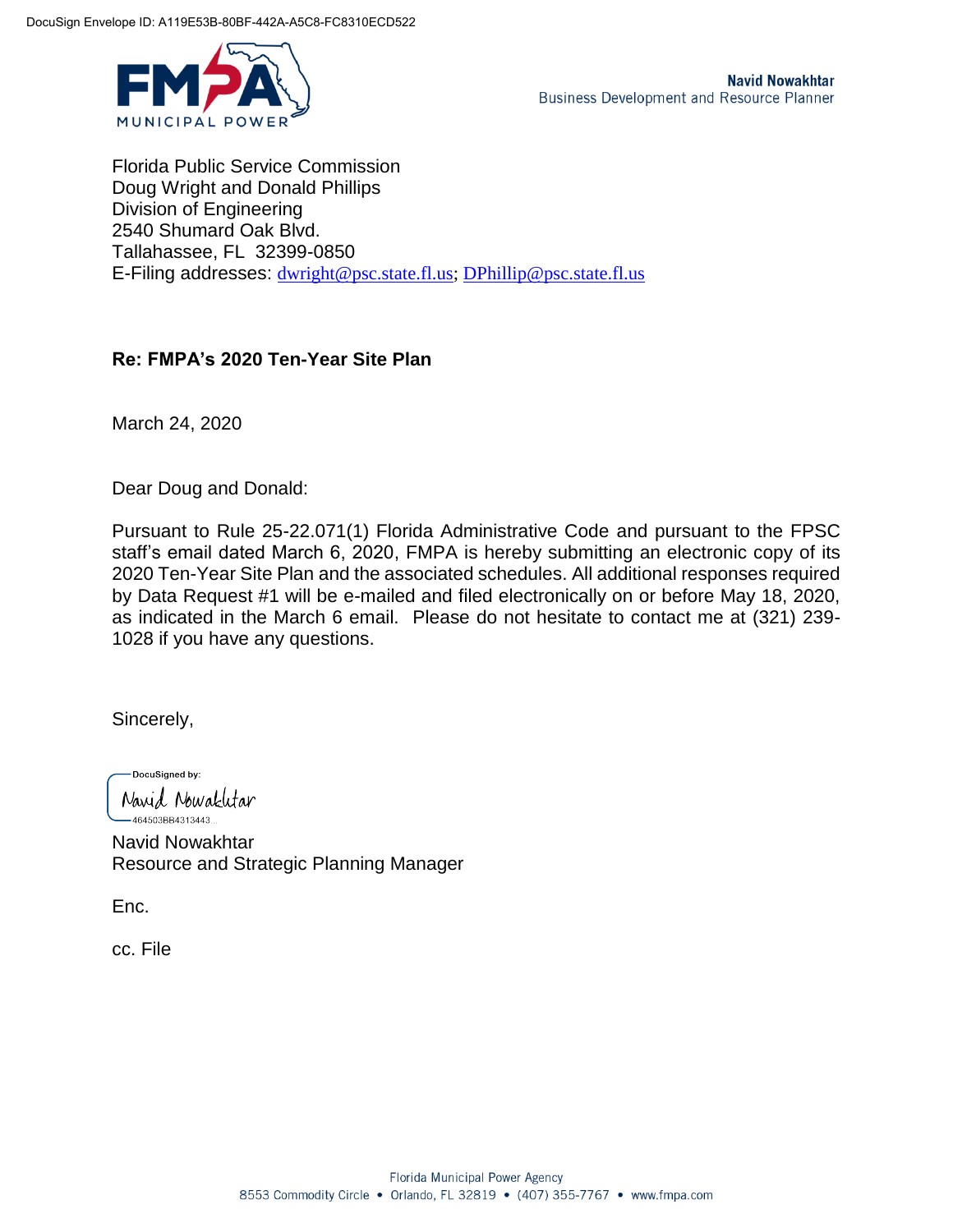

# **TEN‐YEAR SITE PLAN**

# **2020‐2029**

**Submitted to Florida Public Service Commission April 1, 2020** 

> **Florida Municipal Power Agency 8553 Commodity Circle Orlando, FL 32819 (407) 355‐7767**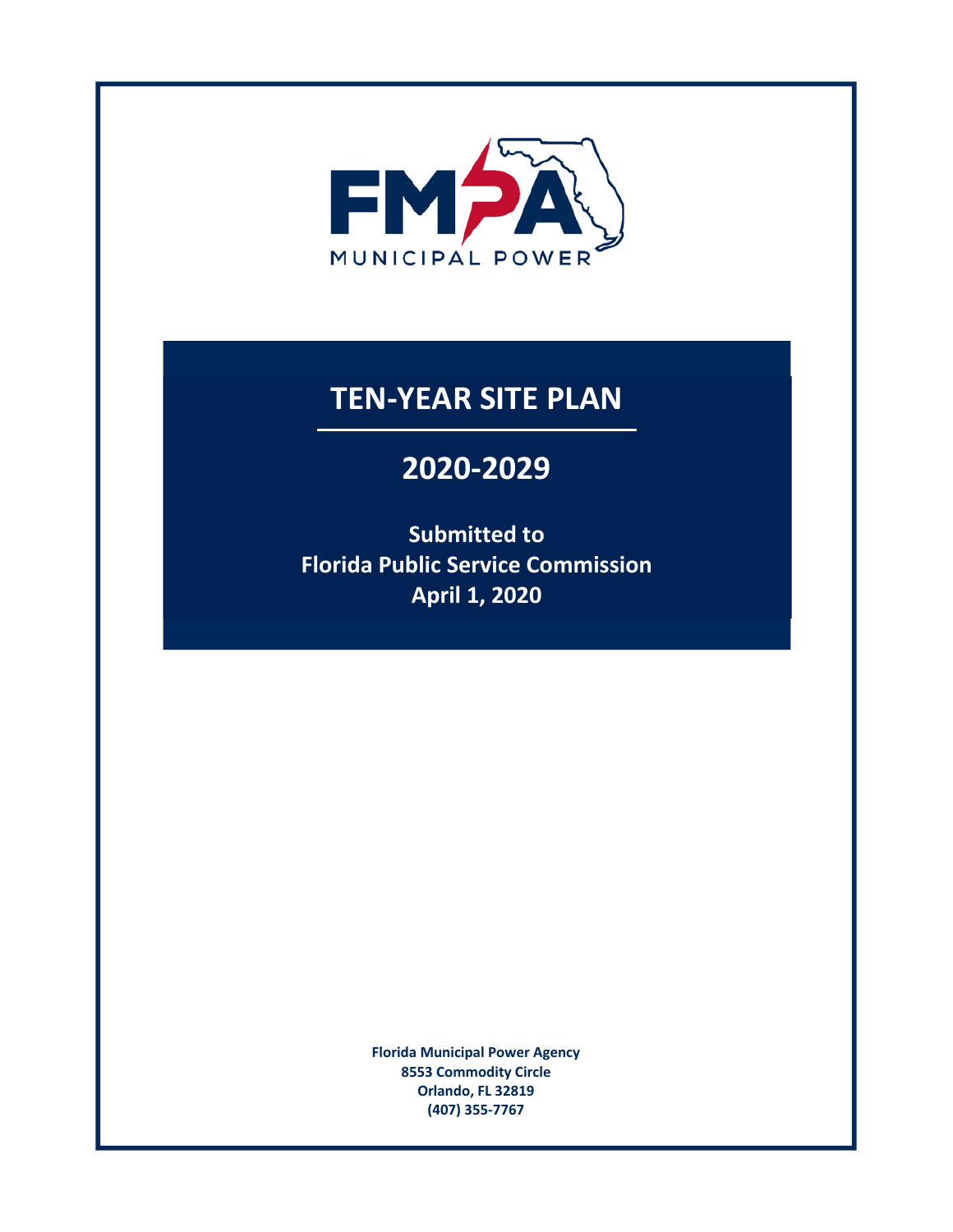# FLORIDA MUNICIPAL POWER AGENCY

2020 Ten-Year Site Plan

April 1, 2020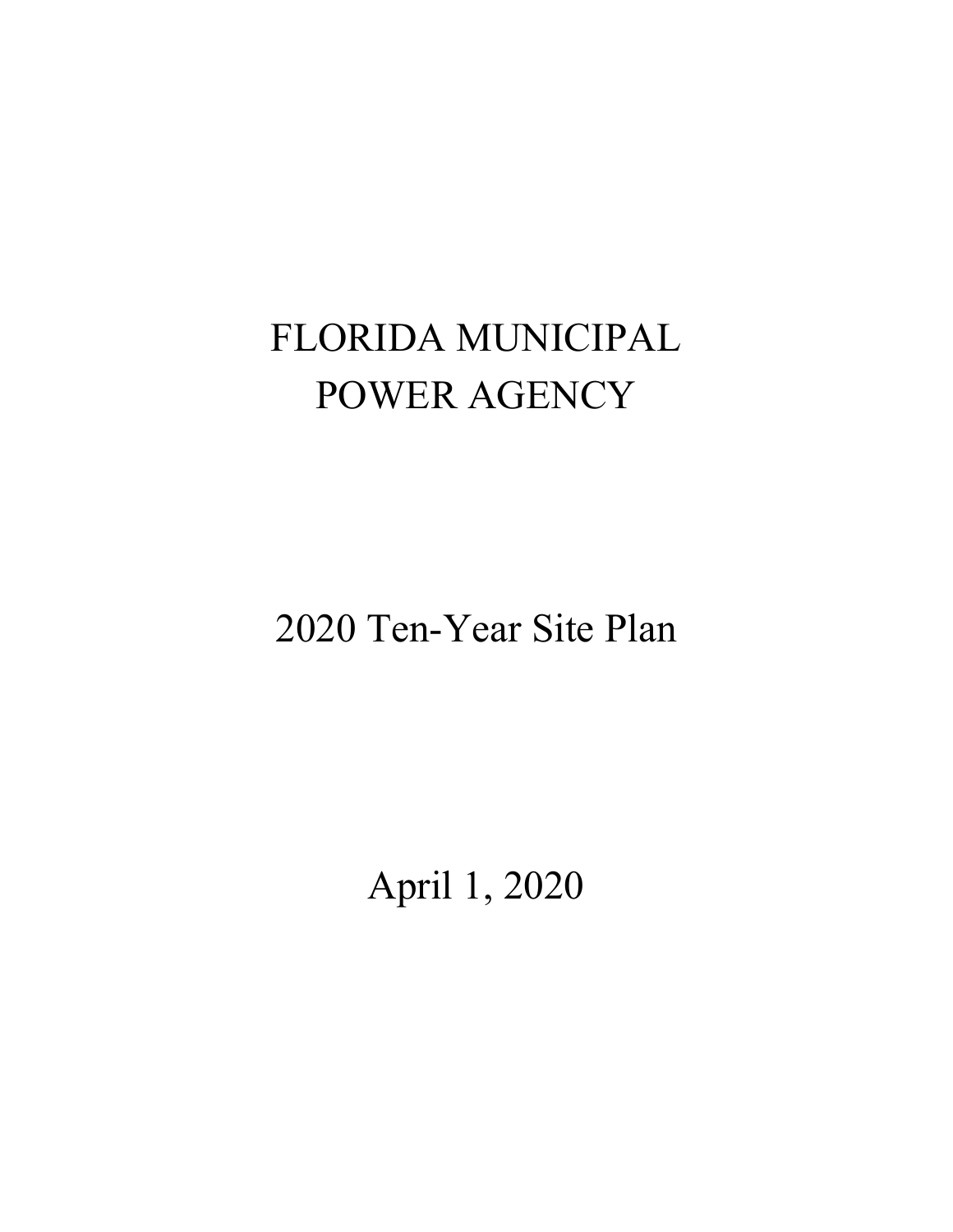# **Table of Contents**

| Section 1 |     |       |                                                              |  |  |
|-----------|-----|-------|--------------------------------------------------------------|--|--|
|           | 1.1 |       |                                                              |  |  |
|           | 1.2 |       |                                                              |  |  |
|           | 1.3 |       |                                                              |  |  |
|           | 1.4 |       |                                                              |  |  |
| Section 2 |     |       |                                                              |  |  |
|           | 2.1 |       |                                                              |  |  |
|           | 2.2 |       |                                                              |  |  |
|           |     | 2.2.1 |                                                              |  |  |
|           |     | 2.2.2 |                                                              |  |  |
| Section 3 |     |       | Forecast of Demand and Energy for the All-Requirements Power |  |  |
|           |     |       |                                                              |  |  |
|           | 3.1 |       |                                                              |  |  |
|           | 3.2 |       |                                                              |  |  |
|           | 3.3 |       |                                                              |  |  |
|           | 3.4 |       |                                                              |  |  |
|           |     | 3.4.1 |                                                              |  |  |
|           |     | 3.4.2 |                                                              |  |  |
|           | 3.5 |       |                                                              |  |  |
|           |     | 3.5.1 |                                                              |  |  |
|           |     | 3.5.2 |                                                              |  |  |
|           |     | 3.5.3 |                                                              |  |  |
|           |     | 3.5.4 |                                                              |  |  |
|           | 3.6 |       |                                                              |  |  |
|           |     | 3.6.1 |                                                              |  |  |
|           |     | 3.6.2 |                                                              |  |  |
|           | 3.7 |       |                                                              |  |  |
| Section 4 |     |       |                                                              |  |  |
|           | 4.1 |       |                                                              |  |  |
|           | 4.2 |       |                                                              |  |  |
|           |     | 4.2.1 |                                                              |  |  |
|           |     | 4.2.2 |                                                              |  |  |
|           | 4.3 |       |                                                              |  |  |
|           | 4.4 |       |                                                              |  |  |
|           | 4.5 |       |                                                              |  |  |
| Section 5 |     |       |                                                              |  |  |
|           | 5.1 |       |                                                              |  |  |
|           | 5.2 |       |                                                              |  |  |
|           | 5.3 |       |                                                              |  |  |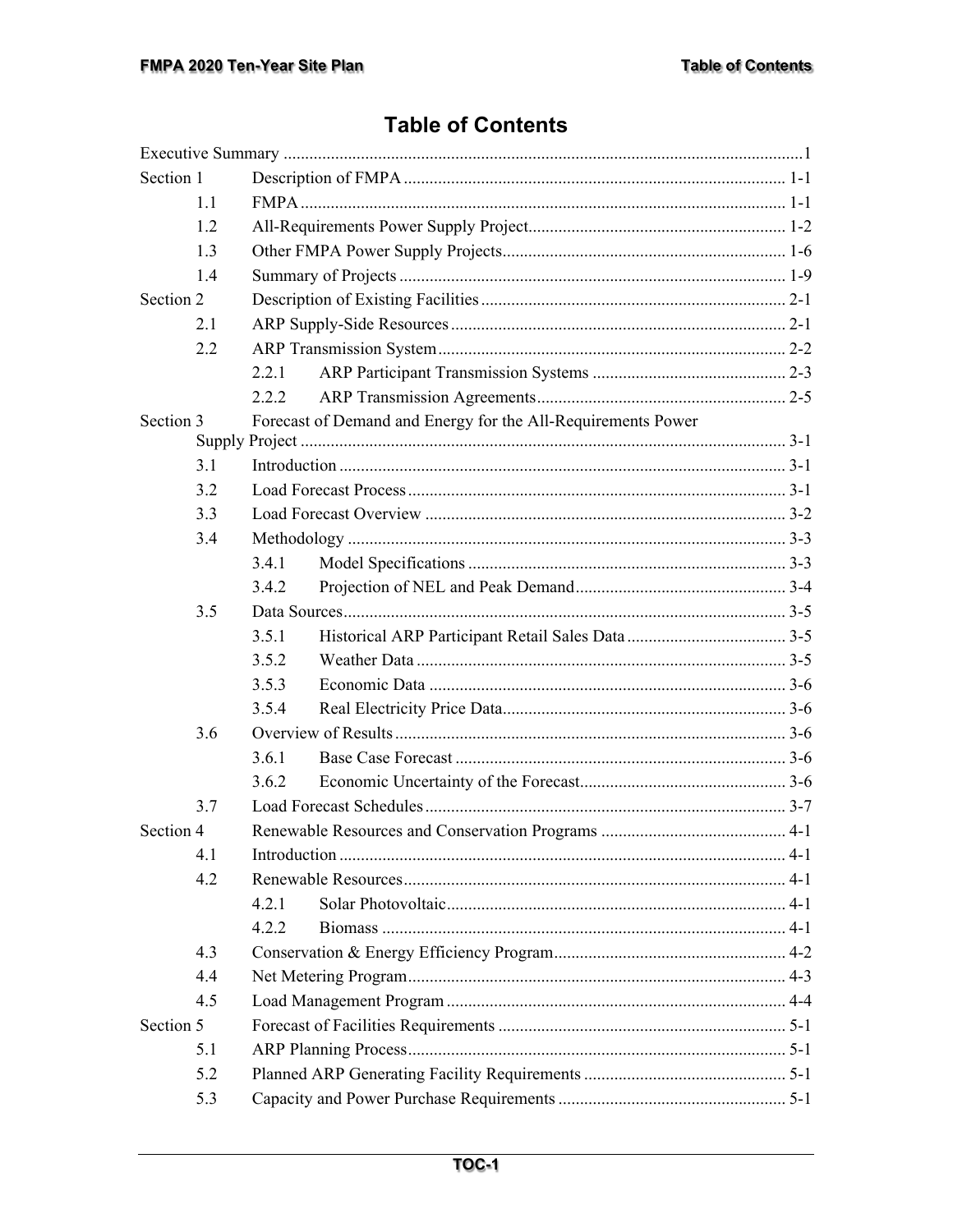# **List of Figures, Tables and Required Schedules**

| Figure ES-1 ARP Participants and FMPA Power Supply Resource Locations 4                                                           |  |
|-----------------------------------------------------------------------------------------------------------------------------------|--|
|                                                                                                                                   |  |
|                                                                                                                                   |  |
|                                                                                                                                   |  |
|                                                                                                                                   |  |
|                                                                                                                                   |  |
|                                                                                                                                   |  |
|                                                                                                                                   |  |
| Table 1-7 Summary of FMPA Power Supply Project Participants  1-9                                                                  |  |
|                                                                                                                                   |  |
| Schedule 1 Existing Generating Facilities as of December 31, 2019 2-7                                                             |  |
|                                                                                                                                   |  |
| Schedule 2.1 History and Forecast of Energy Consumption and Number of<br>Customers by Customer Class All-Requirements Project3-8  |  |
| Schedule 2.2 History and Forecast of Energy Consumption and Number of<br>Customers by Customer Class All-Requirements Project 3-9 |  |
| Schedule 3.1 History and Forecast of Summer Peak Demand (MW) All-                                                                 |  |
| Schedule 3.2 History and Forecast of Winter Peak Demand (MW) All-Requirements                                                     |  |
| Schedule 3.3 History and Forecast of Annual Net Energy for Load (GWh) All-                                                        |  |
| Schedule 3.1a Forecast of Summer Peak Demand (MW) All-Requirements Project                                                        |  |
| Schedule 3.1b Forecast of Summer Peak Demand (MW) All-Requirements Project -                                                      |  |
| Schedule 3.2a Forecast of Winter Peak Demand (MW) All-Requirements Project -                                                      |  |
| Schedule 3.2b Forecast of Winter Peak Demand (MW) All-Requirements Project -                                                      |  |
| Schedule 3.3a Forecast of Annual Net Energy for Load (GWh) All-Requirements                                                       |  |
| Schedule 3.3b Forecast of Annual Net Energy for Load (GWh) All-Requirements                                                       |  |
| Schedule 4 Previous Year and 2-Year Forecast of Peak Demand and Net Energy for                                                    |  |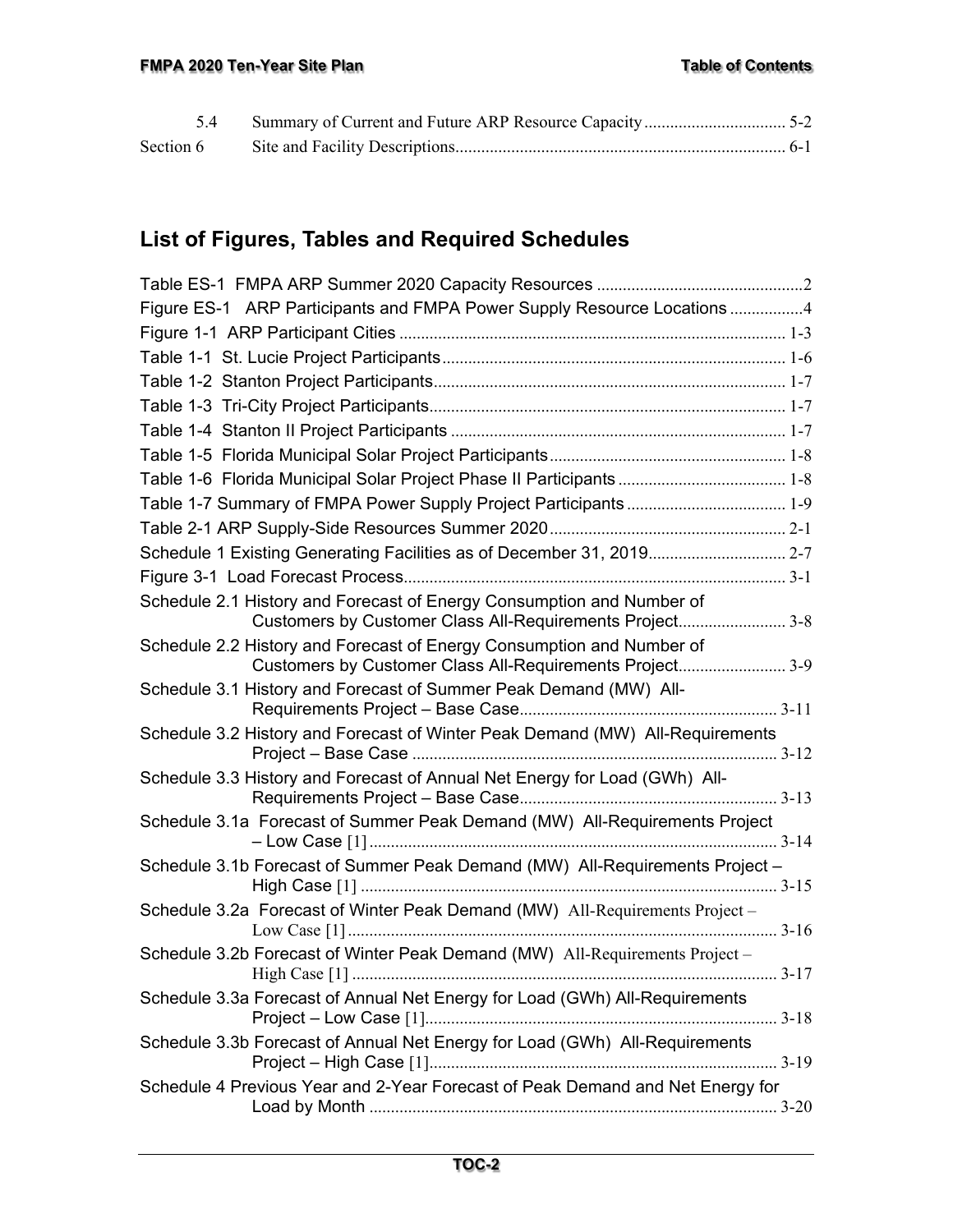| Table 5-1 Summary of All-Requirements Power Supply Project Resource Summer<br>$5-3$                                                     |  |
|-----------------------------------------------------------------------------------------------------------------------------------------|--|
| Table 5-2 Summary of All-Requirements Power Supply Project Resource Winter<br>. 5-4                                                     |  |
| Schedule 5 Fuel Requirements – All-Requirements Power Supply Project 5-5                                                                |  |
| Schedule 6.1 Energy Sources (GWh) - All-Requirements Power Supply Project 5-6                                                           |  |
| Schedule 6.2 Energy Sources (%) – All-Requirements Power Supply Project 5-7                                                             |  |
| Schedule 7.1 Forecast of Capacity, Demand, and Scheduled Maintenance at Time of<br>Summer Peak All-Requirements Power Supply Project5-8 |  |
| Schedule 7.2 Forecast of Capacity, Demand, and Scheduled Maintenance at Time of                                                         |  |
| Schedule 8 Planned and Prospective Generating Facility Additions and Changes 5-10                                                       |  |
| Schedule 9 Status Report and Specifications of Proposed Generating Facilities 6-3                                                       |  |
| Schedule 10 Status Report and Specifications of Proposed Directly Associated                                                            |  |

# **Appendices**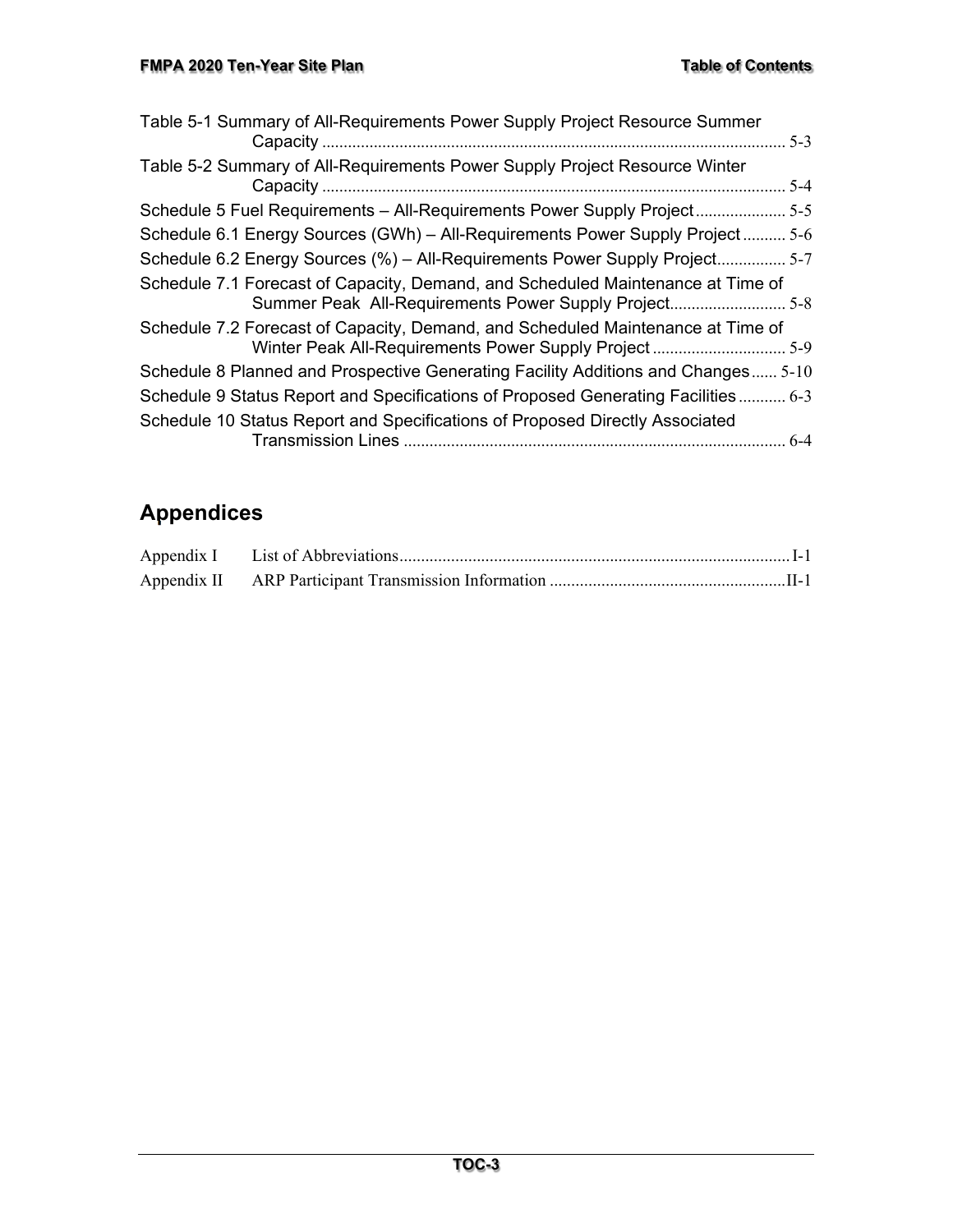# **Executive Summary**

The following information is provided in accordance with Florida Public Service Commission (PSC) Rules 25-22.070, 25-22.071, and 25-22.072, which require certain electric utilities in the State of Florida to submit a Ten-Year Site Plan (TYSP). The TYSP provides, among other things, a description of existing electric utility resources, a 10-year forecast of electric power generating needs and an identification of the general location and type of any proposed generation capacity and transmission additions for the next 10-year period.

The Florida Municipal Power Agency (FMPA or the Agency) is a project-oriented, jointaction agency. There are currently 31 Members of FMPA – each a municipal electric utility – located throughout the State of Florida. As a joint-action agency, FMPA facilitates opportunities for FMPA Members to achieve economies of scale in power generation and related services. FMPA's direct responsibility for power supply planning can be separated into two roles. First, for the 13 All Requirements Power Supply Project (ARP) Participants who receive capacity and energy from the ARP, FMPA supplies all of the electric power and energy, transmission and associated services, unless limited by a contract rate of delivery, except for certain excluded resources. Second, for member systems that do not purchase their full requirements from the ARP, the Agency's role has been to evaluate joint action opportunities and make the findings available to such members, whereby each member can elect whether or not to participate in that project. FMPA currently has six such power supply projects – Stanton, Tri-City, Stanton II, St. Lucie, Florida Municipal Solar Project Phase I, and Florida Municipal Solar Project Phase II. FMPA's TYSP is focused on the resources of, and planning for, the ARP.

The total summer capacity of ARP resources for the year 2020 is 1,730 MW. This capacity is comprised of ARP Participant-owned resources, ARP Participant and ARP entitlements and ownership shares in nuclear, coal and gas-fired power plants located in the State of Florida, ARP owned resources, and power purchase agreements, and is summarized below in Table ES-1.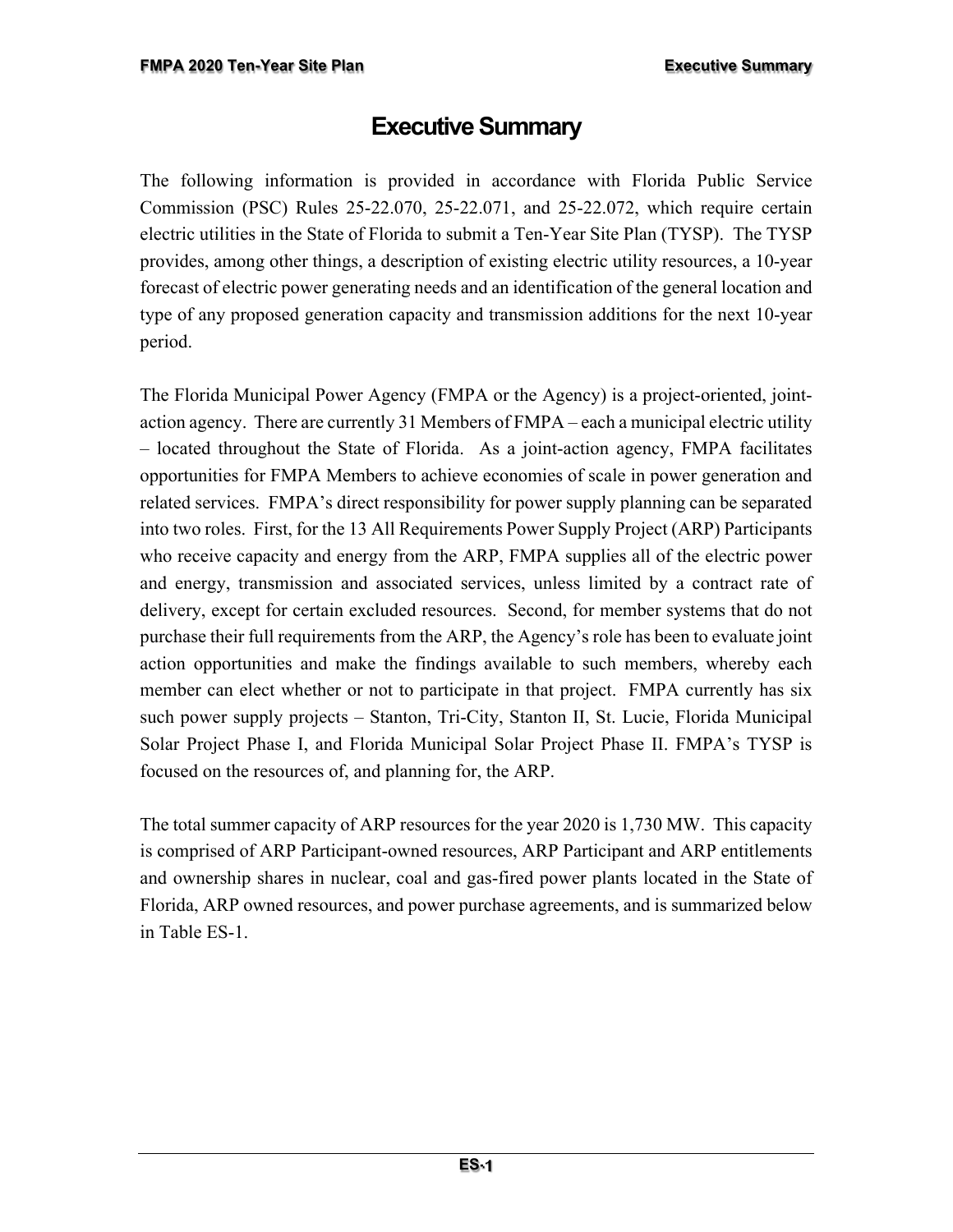| <b>Resource Category</b>            | Summer<br>Capacity<br>(MW) |
|-------------------------------------|----------------------------|
| Nuclear (Excluded Resource and ARP) | 48                         |
| <b>ARP System Generation</b>        | 1,438                      |
| <b>Power Purchases</b>              | 243                        |
| Net Total 2020 ARP Resources [1]    | 1.730                      |

**Table ES-1 FMPA ARP Summer 2020 Capacity Resources** 

[1] Totals may not add due to rounding

The ARP expects to meet its generation capacity requirements and maintain a 15% reserve margin with existing resources through the end of 2027. For the remainder of the TYSP study period (through December 31, 2029), FMPA anticipates additional seasonal (summer) peaking purchases will be required to maintain a 15% reserve margin. The projected peak native ARP summer load, inclusive of sales for resale, is 1,501 MW in 2020 and 1,428 MW in 2029, with reductions driven solely from assumed changes in sales for resale. FMPA will continue to evaluate and develop sufficient, cost-effective resource alternatives for the ARP through its integrated resource planning process and work to optimize reserve levels to reduce costs for the ARP Participants.

FMPA, on behalf of the ARP, began supplying the City of Bartow wholesale capacity and energy on January 1, 2018 under an agreement that will run for six years (the  $6<sup>th</sup>$  year being subject to an extension that has been finalized with the City). For the first three years of the agreement, FMPA will supply peaking power to Bartow for its needs above 40 MW. In 2021, 2022, and 2023, FMPA will supply Bartow's full-requirements power supply needs. Additionally, the ARP began supplying the City of Winter Park wholesale capacity and energy on January 1, 2019 under an agreement that will run for nine years. For 2020- 2027, the ARP will serve Winter Park on a partial requirements basis, net of other existing Winter Park wholesale power agreements. Additionally, (i) the ARP has entered into a short-term wholesale power agreement with Tampa Electric to supply seasonal firm capacity and energy on an as-scheduled basis through February 2021, and (ii) the ARP has entered into an agreement to provide no greater than 15 MW of capacity to the City of Homestead through the end of 2026. The projections of future ARP obligations for Bartow, Winter Park, Tampa Electric, and Homestead are included in the ARP's load and resource balance and all TYSP schedules herein.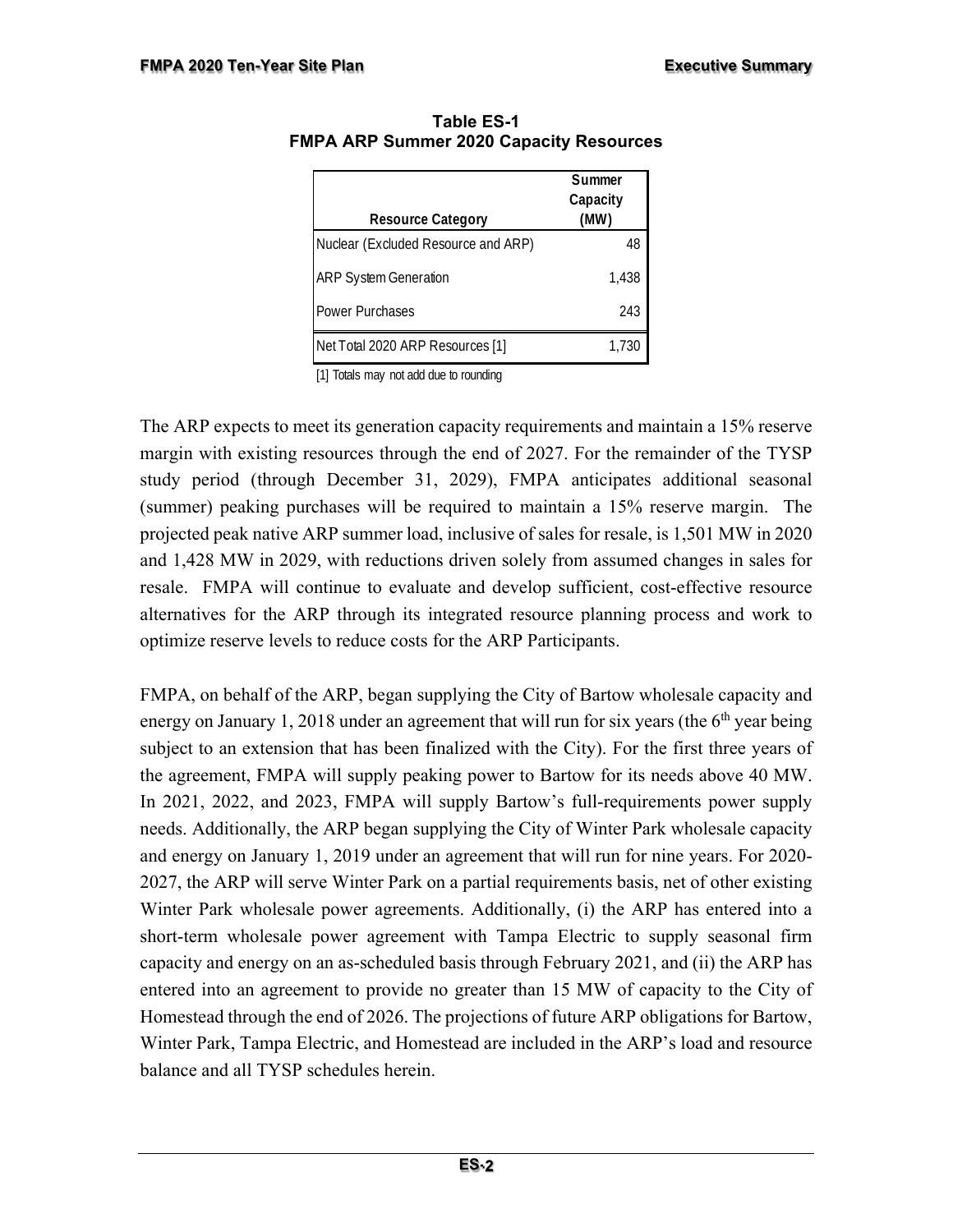FMPA is actively involved in planning and developing new renewable energy resources and demand side resource opportunities consistent with, and in consideration of the planning requirements of the State of Florida and the Public Utility Regulatory Policies Act (PURPA). Currently, the ARP purchases renewable energy from a cogeneration plant fueled by sugar bagasse, and utilizes landfill gas as a secondary fuel to supplement its coal fuel requirements. In December 2009, the ARP commissioned its first solar photovoltaic system, a jointly-owned 30 kW DC system located in Key West, FL. In addition, ARP-Participants are engaged in an ARP-sponsored energy conservation program. In March 2018, FMPA's ARP Executive Committee approved a 20-year power purchase agreement for a total of 58 MW-AC of solar energy as an ARP resource, some of which is estimated to achieve commercial operation by mid-2020, with full deployment anticipated in 2023. In February 2020, the ARP further expanded solar in the portfolio by approving a second 20-year power purchase agreement for approximately 96 MW-AC of solar energy as an ARP resource, which is estimated to achieve commercial operation by 2024. The combined ARP solar entitlement will significantly increase the proportion of ARP energy derived from renewable generation, which FMPA has included in its energy mix projections herein.

A map of the ARP Participants and FMPA's power resources as of December 31, 2019 is shown in Figure ES-1.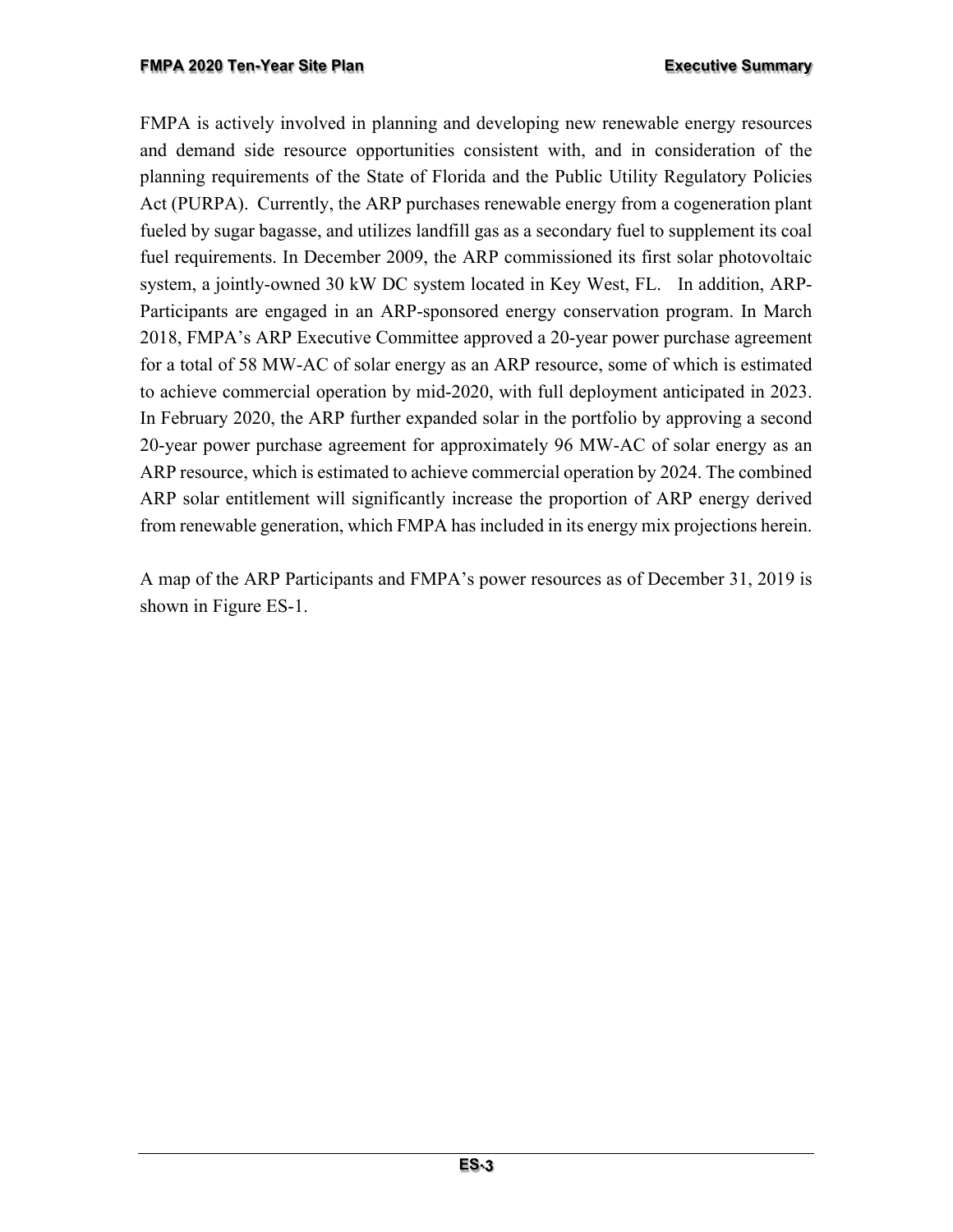

**Figure ES-1 ARP Participants and FMPA Power Supply Resource Locations**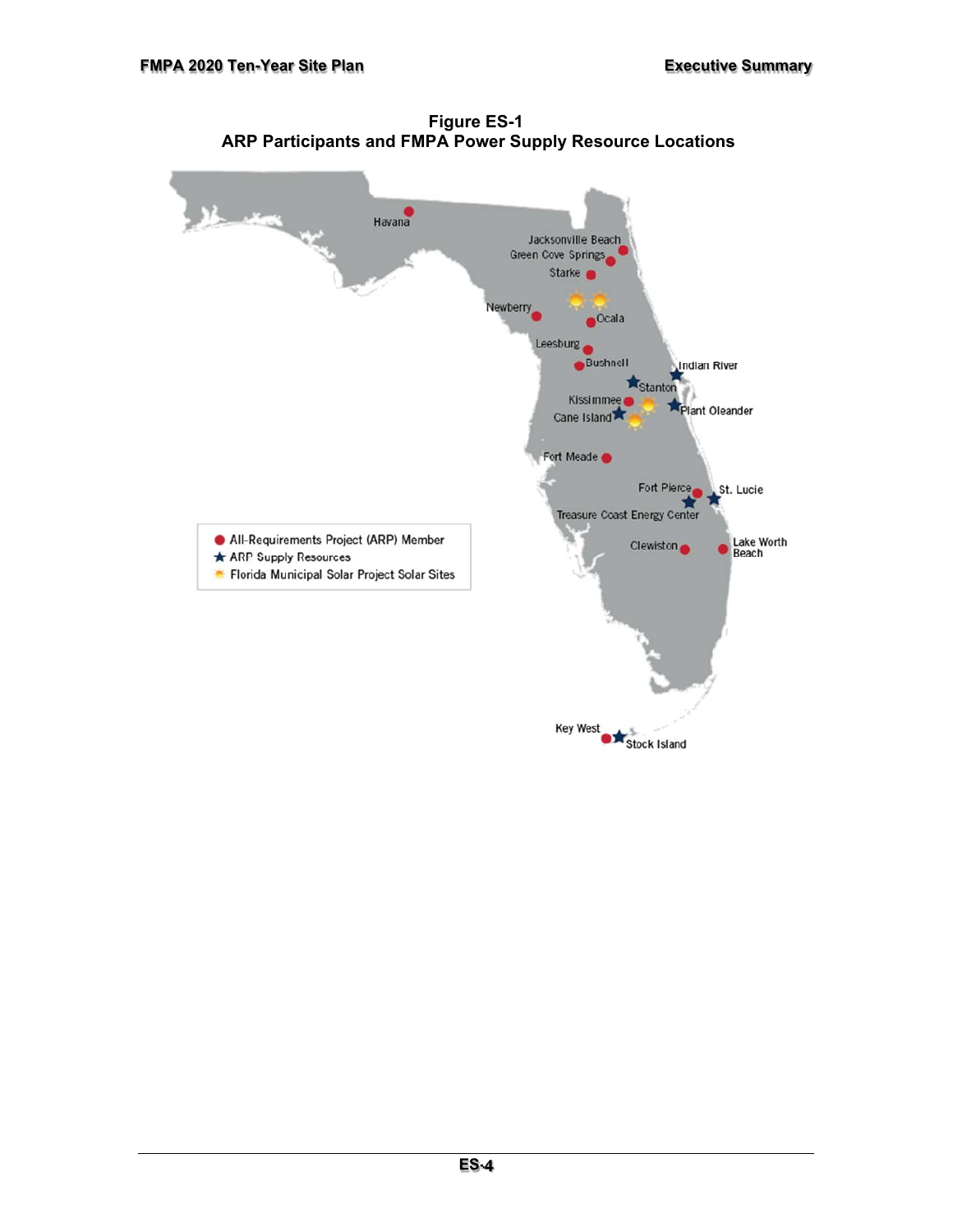# **Section 1 Description of FMPA**

#### **1.1 FMPA**

Florida Municipal Power Agency (FMPA or the Agency) is a governmental wholesale power company owned by municipal electric utilities. FMPA provides economies of scale in power generation and related services to support community-owned electric utilities.

FMPA was created on February 24, 1978, by the signing of the Interlocal Agreement among its original members to provide a means by which its members could cooperatively gain mutual advantage and meet present and projected electric energy requirements. This agreement specifies the purposes and authority of FMPA. FMPA was formed under the provisions of the Florida Interlocal Cooperation Act of 1969, Section 163.01, Florida Statutes and the supplemental authority granted by the Joint Power Act, Part II, Chapter 361, Florida Statutes, implementing Article VII, Section 10 of the Florida Constitution.

The Interlocal Cooperation Act of 1969 authorizes municipal electric utilities to cooperate with each other on the basis of mutual advantage to provide services and facilities in a manner and in a form of governmental organization that will accord best with geographic, economic, population, and other factors influencing the needs and development of local communities. The Florida Constitution and the Joint Power Act provide the supplemental authority for municipal electric utilities to join together with public utilities, electric cooperatives, foreign public utilities and other persons, as defined, for the joint financing, constructing, acquiring, managing, operating, utilizing, and owning of electric power plants.

Each city commission and council, utility commission, board, or authority that is a signatory to the Interlocal Agreement has the right to appoint one member to FMPA's Board of Directors, the governing body of FMPA. The Board has the responsibility of approving FMPA's project budgets (except for the All-Requirements Power Supply Project budget which is approved by the FMPA Executive Committee), approving new projects and project financing (except for All-Requirements Power Supply Project financing which is approved by the FMPA Executive Committee), hiring a General Manager and General Counsel, establishing by-laws that govern how FMPA operates, and creating policies that implement such by-laws. At its annual meeting, the Board elects a Chairperson, Vice Chairperson, Secretary, and Treasurer.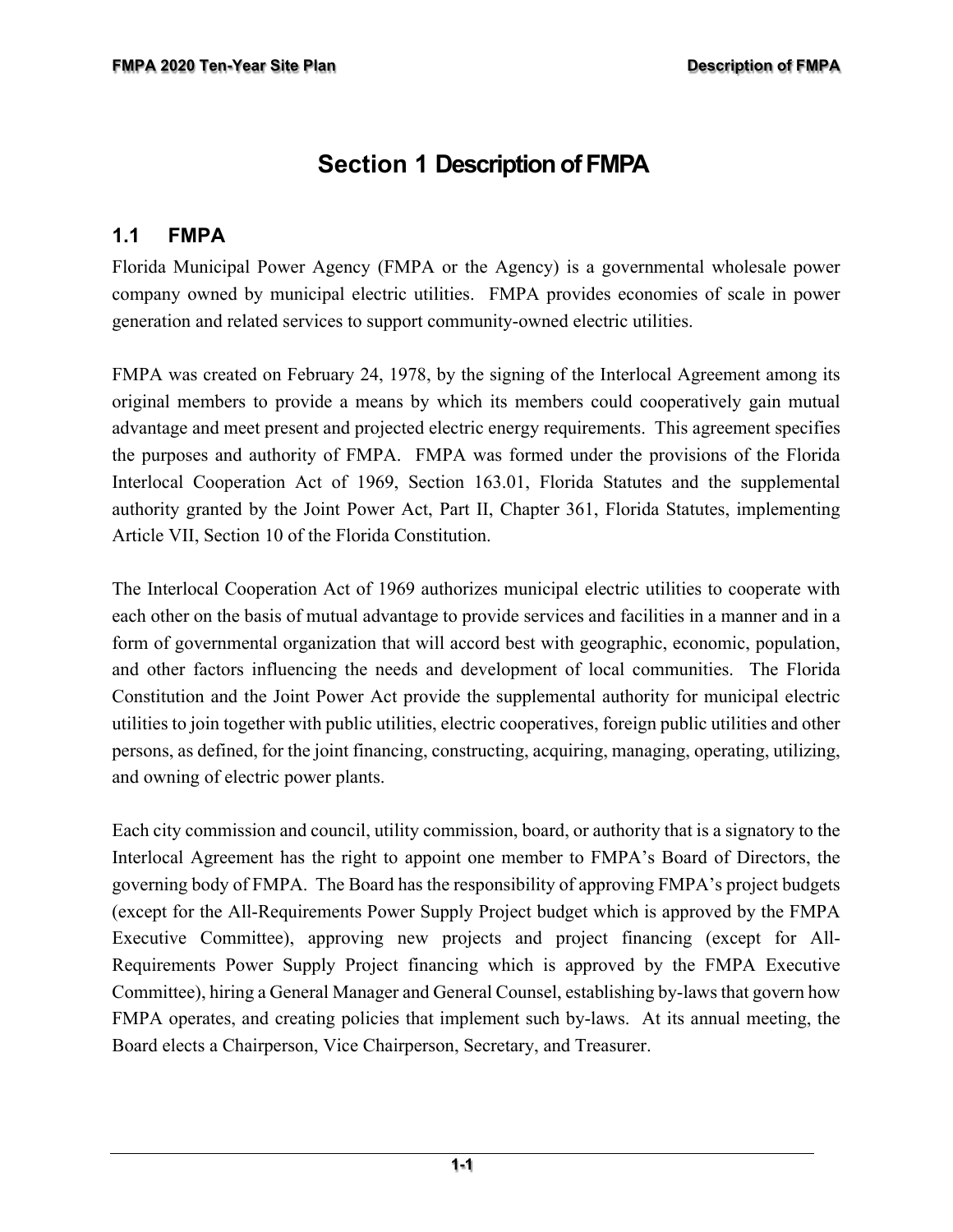The Executive Committee consists of 13 members, representing the 14 participants in the All-Requirements Power Supply Project  $(ARP)^1$ , 13 of which are supplied capacity and energy by the ARP. The Executive Committee has the responsibility of approving the ARP budget and agency general budget, approving and financing ARP projects, approving ARP expenditures and contracts, and governs and manages the business and affairs of the ARP. At its annual meeting, the Executive Committee elects a Chairperson and Vice Chairperson.

## **1.2 All-Requirements Power Supply Project**

FMPA developed the ARP to secure an adequate, economical, and reliable supply of electric capacity and energy as directed by FMPA Members. Currently, 14 FMPA Members (the ARP Participants) participate in the ARP. The geographical locations of the ARP Participants are shown in Figure 1-1.

Unless they have elected to receive power through a contract rate of delivery (which converts the full-requirements to partial requirements), ARP Participants are required to purchase all of their capacity and energy requirements above their excluded resources, if any, from the ARP pursuant to the All-Requirements Power Supply Project Contract at rates that are established by the Executive Committee to recover all ARP costs. Those non-contract rate of delivery ARP Participants that own generating resources or have entitlements in FMPA power supply projects (other than entitlements in the St. Lucie Project), contract with the ARP to sell the electric capacity and energy of their resource entitlements to the ARP.

<sup>1</sup> The City of Lake Worth has exercised the right to modify its ARP participation by implementation of a Contract Rate of Delivery (CROD). The CROD amount for Lake Worth pursuant to contract terms is 0 MW. While Lake Worth remains a participant in the ARP, effective January 1, 2014, they no longer are purchasing capacity and energy from the ARP and no longer have a representative on the Executive Committee.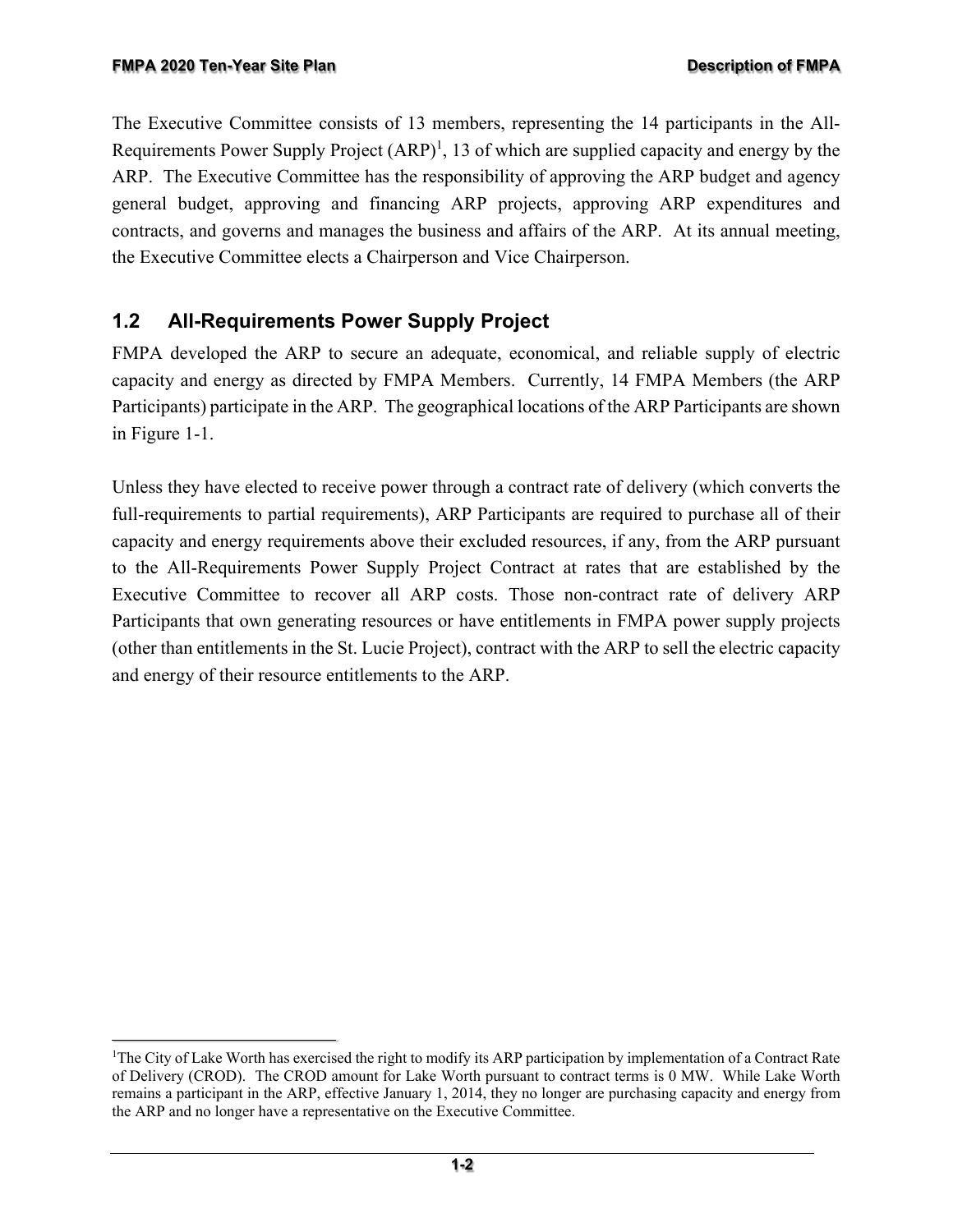

**Figure 1-1 ARP Participant Cities** 

Following is a brief description of each of the ARP Participants who is provided capacity and energy from the ARP.

#### *City of Bushnell*

The City of Bushnell is located in central Florida in Sumter County. The City joined the ARP in May 1986. Jody Young is the City Manager and Finance Director. The City's service area is approximately 1.4 square miles. For more information about the City of Bushnell, please visit www.cityofbushnellfl.com.

#### *City of Clewiston*

The City of Clewiston is located in southern Florida in Hendry County. The City joined the ARP in May 1991. Danny Williams is the Director of Utilities. The City's service area is approximately 5 square miles. For more information about the City of Clewiston, please visit www.cityofclewiston.org.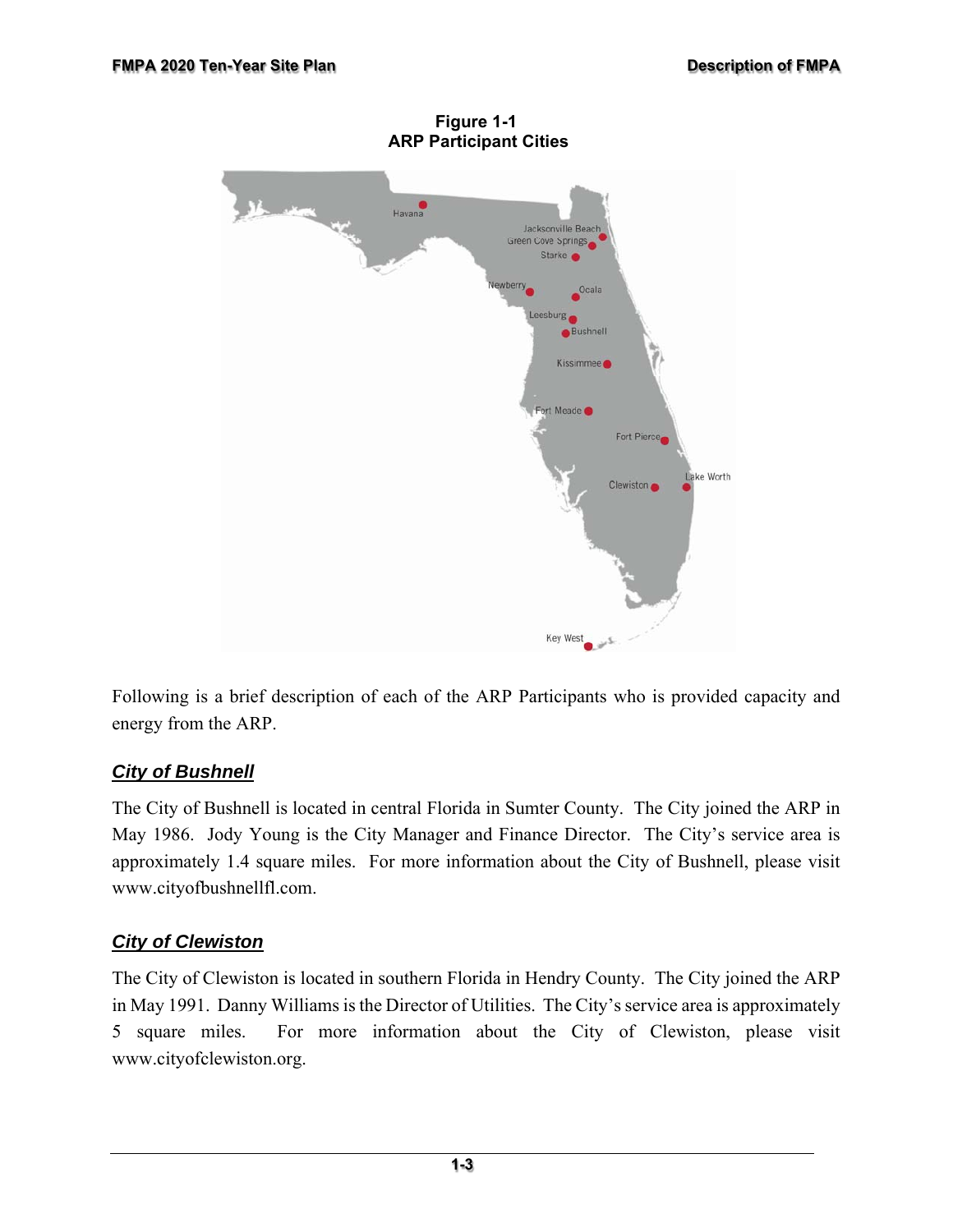#### *City of Fort Meade*

The City of Fort Meade is located in central Florida in Polk County. The City joined the ARP in February 2000. Danielle Judd is the City Manager. The City's service area is approximately 5 square miles. For more information about the City of Fort Meade, please visit www.cityoffortmeade.com.

#### *Fort Pierce Utilities Authority*

The City of Fort Pierce is located on Florida's east coast in St. Lucie County. FPUA joined the ARP in January 1998. John Tompeck, P.E., is the Director of Utilities**.** FPUA's service area is approximately 35 square miles. For more information about Fort Pierce Utilities Authority, please visit www.fpua.com.

#### *City of Green Cove Springs*

The City of Green Cove Springs is located in northeast Florida in Clay County. The City joined the ARP in May 1986. L. Steve Kennedy is the City Manager. The City's service area is approximately 25 square miles. For more information about the City of Green Cove Springs, please visit www.greencovesprings.com.

#### *Town of Havana*

The Town of Havana is located in the panhandle of Florida in Gadsden County. The Town joined the ARP in July 2000. Brad Johnson is the Town Manager. The Town's service area is approximately 5 square miles. For more information about the Town of Havana, please visit www.townofhavana.com.

#### *City of Jacksonville Beach, d/b/a Beaches Energy Services*

The City of Jacksonville Beach is located in northeast Florida in Duval County. Jacksonville Beach's electric department, operating under the name Beaches Energy Services (Beaches), serves customers in Duval and St. Johns Counties. Beaches joined the ARP in May 1986. Allen Putnam is the Director of Electric Utilities. Beaches' service area is approximately 45 square miles. For more information about Beaches, please visit www.beachesenergy.com.

### *Utility Board of the City of Key West*

The Utility Board of the City of Key West, Florida, doing business as Keys Energy Services (KEYS), provides electric service to the lower Keys in Monroe County. KEYS joined the ARP in April 1998. Lynne Tejeda is the General Manager and CEO**.** KEYS' service area is approximately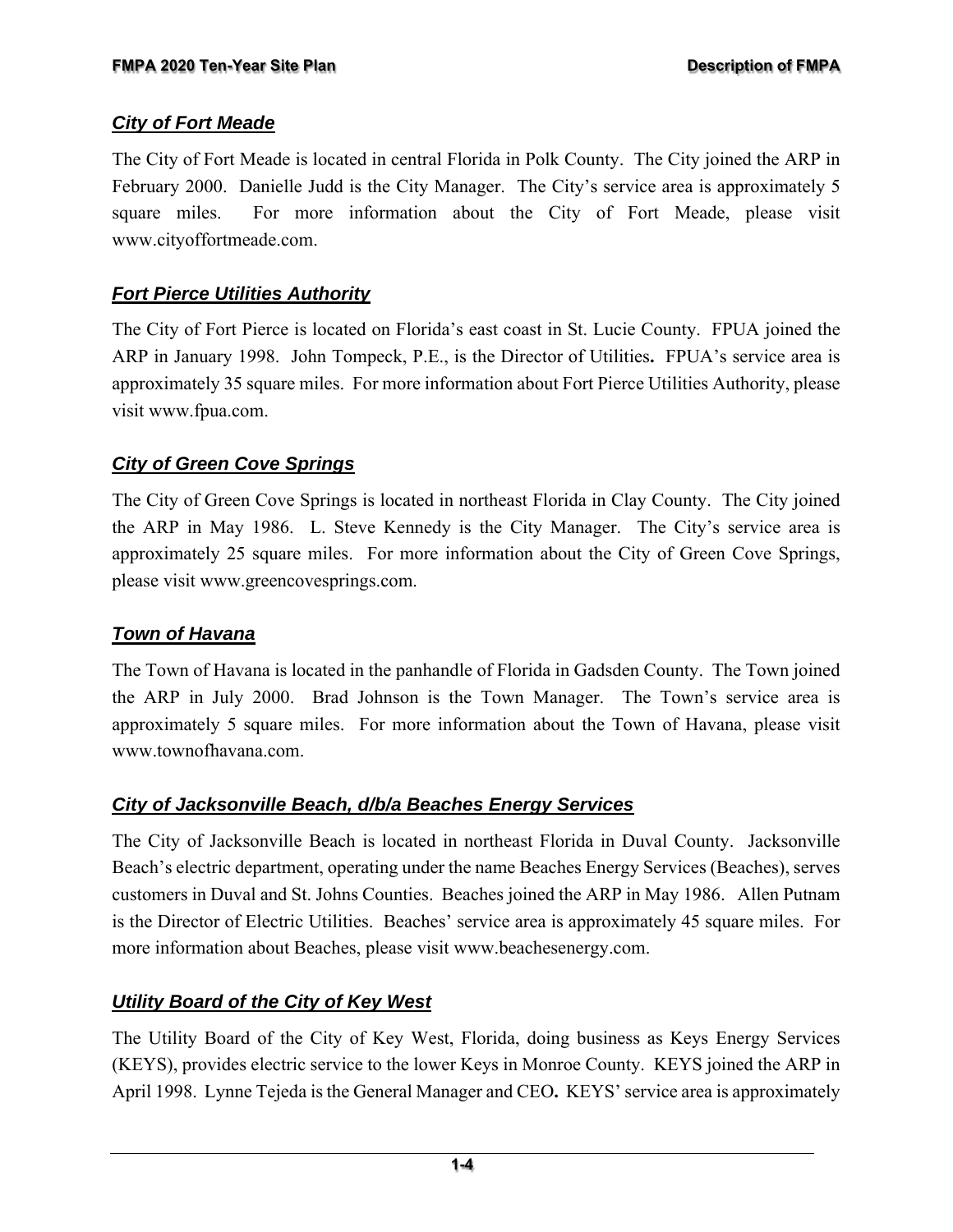45 square miles. For more information about Keys Energy Services, please visit www.keysenergy.com.

#### *Kissimmee Utility Authority*

The City of Kissimmee is located in central Florida in Osceola County. KUA joined the ARP in October 2002. Brian Horton is the President & General Manager/CEO, and Larry Mattern is the Vice President of Power Supply**.** KUA's service area is approximately 85 square miles. For more information about KUA, please visit www.kua.com.

#### *City of Leesburg*

The City of Leesburg is located in central Florida in Lake County. The City joined the ARP in May 1986. Brad Chase is the Director of Electric Department. The City's service area is approximately 50 square miles. For more information about the City of Leesburg, please visit www.leesburgflorida.gov.

#### *City of Newberry*

The City of Newberry is located in north central Florida in Alachua County. The City joined the ARP in December 2000. Jamie Jones is the Utilities Director**,** and Bill Conrad is the city's FMPA representative. The City's service area is approximately 3 square miles. For more information about the City of Newberry, please visit www.ci.newberry.fl.us.

#### *City of Ocala*

The City of Ocala, doing business as Ocala Electric Utility, is located in central Florida in Marion County. The City joined the ARP in May 1986. Sandra Wilson is the Interim City Manager. Eric Weaver is the Interim Director of Electric Utility. The City's service area is approximately 161 square miles. For more information about Ocala Utility Services, please visit www.ocalaelectric.com.

#### *City of Starke*

The City of Starke is located in north Florida in Bradford County. The City joined the ARP in October 1997. John Holman is the City Manager. The City's service area is approximately 6.5 square miles. For more information about the City of Starke, please visit www.cityofstarke.org.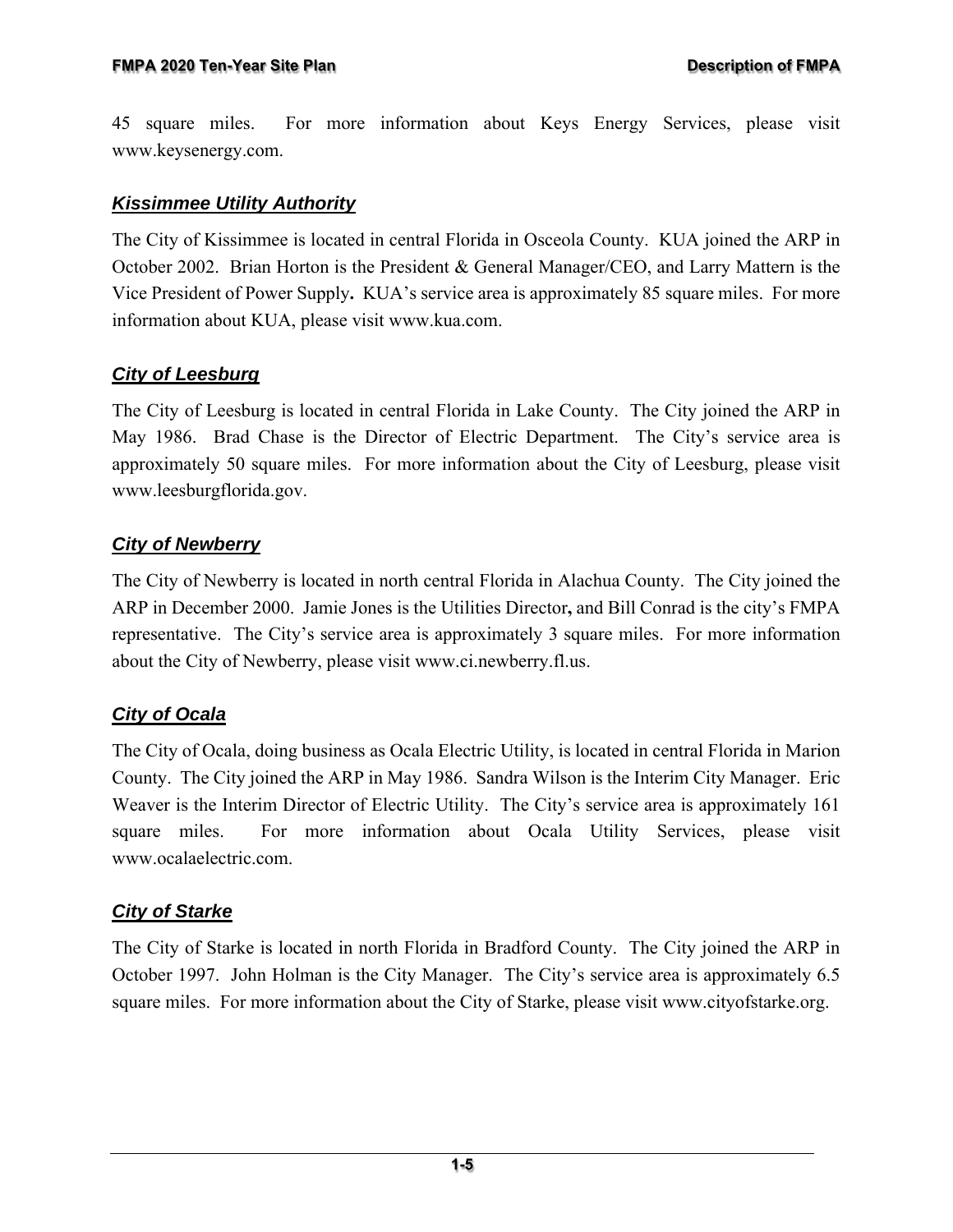### **1.3 Other FMPA Power Supply Projects**

In addition to the ARP, FMPA facilitates the participation of FMPA Members in five other power supply projects as discussed below.

#### *St. Lucie Project*

On May 12, 1983, FMPA purchased from Florida Power & Light Company (FPL) an 8.806 percent undivided ownership interest in St. Lucie Unit No. 2 (the St. Lucie Project), a nuclear generating unit located in St. Lucie County. St. Lucie Unit No. 2 was declared in commercial operation on August 8, 1983, and in Firm Operation, as defined in the participation agreement, on August 14, 1983. Fourteen FMPA Members and the ARP are participants in the St. Lucie Project, with the following entitlements to FMPA's undivided ownership interest as shown in Table 1-1.

| Participant               | % Entitlement | Participant       | % Entitlement |
|---------------------------|---------------|-------------------|---------------|
| Alachua                   | 0.431         | Clewiston         | 2.202         |
| Fort Meade                |               | 0.336 Fort Pierce | 15.206        |
| <b>Green Cove Springs</b> |               | 1.757 Homestead   | 8.269         |
| Jacksonville Beach        |               | 7.329 Kissimmee   | 9.405         |
| Lake Worth                | 24.870        | Leesburg          | 2.326         |
| Moore Haven               |               | 0.384 Newberry    | 0.184         |
| New Smyrna Beach          | 9.884         | <b>Starke</b>     | 2.215         |
| <b>ARP</b>                | 15.202        |                   |               |

**Table 1-1 St. Lucie Project Participants** 

### *Stanton Project*

On August 13, 1984, FMPA purchased from the Orlando Utilities Commission (OUC) a 14.8193 percent undivided ownership interest in Stanton Unit No. 1. Stanton Unit No. 1 went into commercial operation July 1, 1987. Five FMPA Members and the ARP are participants in the Stanton Project with entitlements to FMPA's undivided interest as shown in Table 1-2.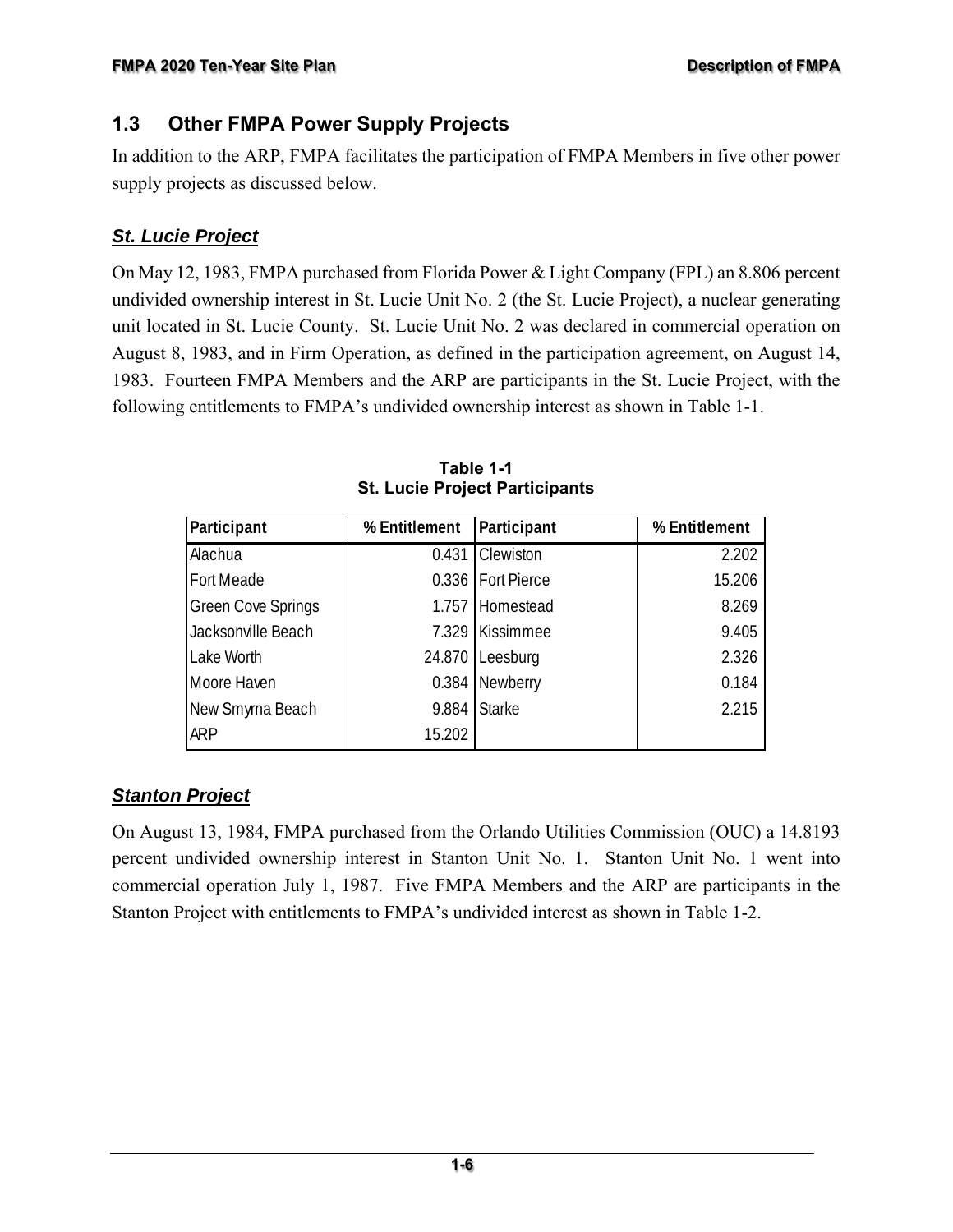| Participant        | % Entitlement Participant |                   | % Entitlement |
|--------------------|---------------------------|-------------------|---------------|
| <b>Fort Pierce</b> |                           | 24.390 Homestead  | 12.195        |
| Kissimmee          |                           | 12.195 Lake Worth | 16.260        |
| <b>Starke</b>      | 2.439 ARP                 |                   | 32.521        |

**Table 1-2 Stanton Project Participants** 

#### *Tri-City Project*

On March 22, 1985, the FMPA Board approved the agreements associated with the Tri-City Project, and FMPA purchased from OUC an additional 5.3012 percent undivided ownership interest in Stanton Unit No. 1. Three FMPA Members are participants in the Tri-City Project with the following entitlements to FMPA's undivided interest as shown in Table 1-3.

**Table 1-3 Tri-City Project Participants** 

| Participant        | % Entitlement |
|--------------------|---------------|
| <b>Fort Pierce</b> | 22.727        |
| Homestead          | 22.727        |
| <b>Key West</b>    | 54.546        |

#### *Stanton II Project*

On June 6, 1991, under the Stanton II Project structure, FMPA purchased from OUC a 23.2367 percent undivided ownership interest in OUC's Stanton Unit No. 2. The unit commenced commercial operation in June 1996. Six FMPA Members and the ARP are participants in the Stanton II Project with the following entitlements to FMPA's undivided interest as shown in Table 1-4.

| Participant        | % Entitlement Participant |                   | % Entitlement |
|--------------------|---------------------------|-------------------|---------------|
| <b>Fort Pierce</b> |                           | 16.4880 Homestead | 8.2443        |
| <b>Key West</b>    |                           | 9.8932 Kissimmee  | 32.9774       |
| St. Cloud          | 14.6711 Starke            |                   | 1.2366        |
| <b>ARP</b>         | 16.4887                   |                   |               |

**Table 1-4 Stanton II Project Participants**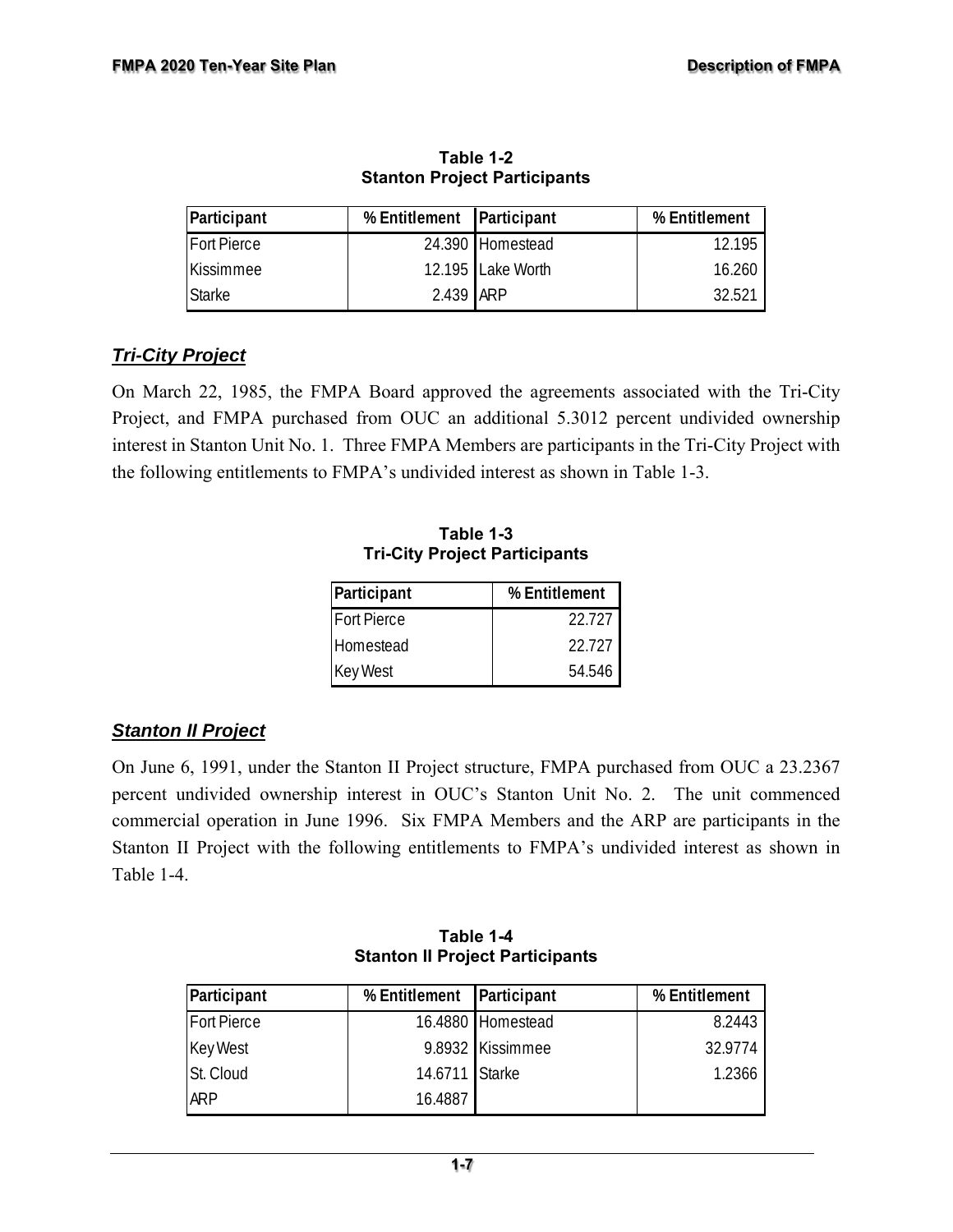#### *Solar Projects*

In March 2018, the FMPA Board of Directors approved the formation of the Florida Municipal Solar Project Phase I, as a sixth FMPA power supply project, which has entered a power purchase agreement for solar energy on behalf of its participants, with full deployment anticipated in 2023. The power purchase agreement represents a 57.0 MW-ac share of a 74.5 MW-ac solar facility, the remaining share of which certain ARP participants have entered into an agreement to purchase. Six FMPA Members are participants in the Florida Municipal Solar Project with the following entitlements as shown in Table 1-5. Additionally, five FMPA Members are participating in the Florida Municipal Solar Project Phase II, the formation of which was approved by the FMPA Board of Directors in February 2020. The total entitlement is approximately 54 MW-AC, and is allocated as shown in Table 1-6.

| Participant        | % Entitlement |
|--------------------|---------------|
| Alachua            | 15.789        |
| <b>Bartow</b>      | 22.807        |
| Homestead          | 17.544        |
| Lake Worth         | 17.544        |
| Wauchula           | 8.772         |
| <b>Winter Park</b> | 17.544        |

**Table 1-5 Florida Municipal Solar Project Participants** 

| Table 1-6                                                    |
|--------------------------------------------------------------|
| <b>Florida Municipal Solar Project Phase II Participants</b> |

| Participant        | % Entitlement |
|--------------------|---------------|
| Homestead          | 9.337         |
| Lake Worth Beach   | 49.580        |
| <b>Mount Dora</b>  | 3.735         |
| New Smyrna Beach   | 18.674        |
| <b>Winter Park</b> | 18.674        |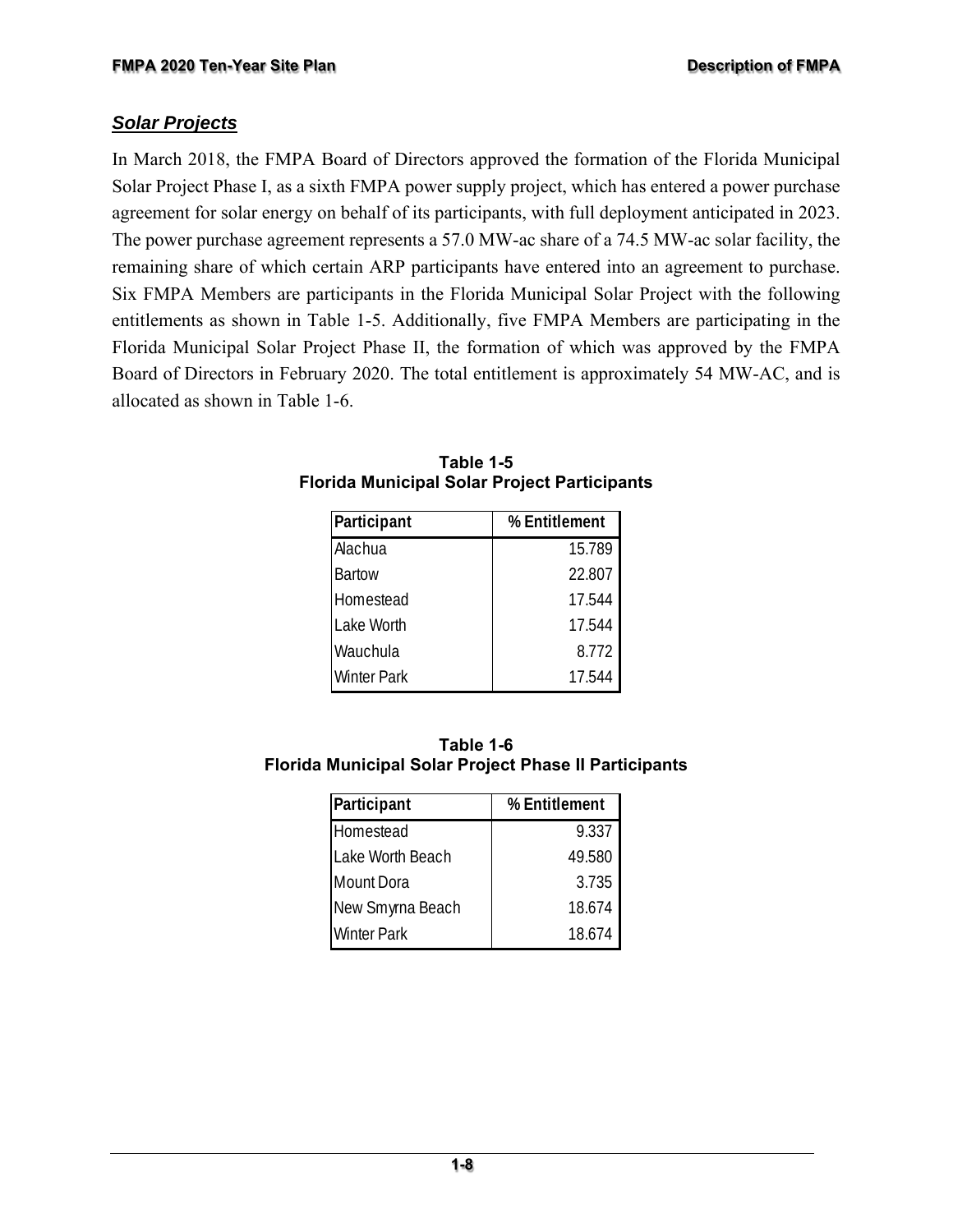#### **1.4 Summary of Projects**

Table 1-7 provides a summary of FMPA project participation as of December 31, 2019.

|                                       | St. Lucie               | Stanton | Tri-City | All-<br>Requirements<br><b>Power Supply</b> | Stanton II     | Florida<br>Municipal<br>Solar | Florida<br>Municipal<br>Solar<br>Project |
|---------------------------------------|-------------------------|---------|----------|---------------------------------------------|----------------|-------------------------------|------------------------------------------|
| Participant                           | Project                 | Project | Project  | Project                                     | Project        | Project                       | Phase II                                 |
| City of Alachua                       | $\overline{X}$          |         |          |                                             |                | X                             |                                          |
| City of Bartow                        |                         |         |          |                                             |                | $\mathsf{X}$                  |                                          |
| City of Bushnell                      |                         |         |          | Χ                                           |                |                               |                                          |
| City of Clewiston                     | X                       |         |          | $\mathsf{X}$                                |                |                               |                                          |
| City of Ft. Meade                     | $\overline{\mathsf{x}}$ |         |          | $X$ [1]                                     |                |                               |                                          |
| Ft. Pierce Utilities Authority        | X                       | X       | X        | X                                           | $\overline{X}$ |                               |                                          |
| City of Green Cove Springs            | X                       |         |          | Χ<br>$[2]$                                  |                |                               |                                          |
| Town of Havana                        |                         |         |          | $\overline{X}$                              |                |                               |                                          |
| City of Homestead                     | X                       | X       | X        |                                             | X              | X                             | X                                        |
| City of Jacksonville Beach            | $\overline{X}$          |         |          | Χ                                           |                |                               |                                          |
| Utility Board of the City of Key West |                         |         | X        | X                                           | X              |                               |                                          |
| Kissimmee Utility Authority           | Χ                       | Χ       |          | X                                           | X              |                               |                                          |
| City of Lake Worth Beach              | X                       | X       |          | $X$ [3]                                     |                | X                             | X                                        |
| City of Leesburg                      | Χ                       |         |          | $\overline{X}$                              |                |                               |                                          |
| City of Moore Haven                   | X                       |         |          |                                             |                |                               |                                          |
| City of Mount Dora                    |                         |         |          |                                             |                |                               | $\overline{X}$                           |
| City of Newberry                      | X                       |         |          | $\times$                                    |                |                               |                                          |
| City of New Smyrna Beach              | Χ                       |         |          |                                             |                |                               | Χ                                        |
| City of Ocala                         |                         |         |          | X                                           |                |                               |                                          |
| City of St. Cloud                     |                         |         |          |                                             | X              |                               |                                          |
| City of Starke                        | X                       | X       |          | X                                           | X              |                               |                                          |
| City of Wauchula                      |                         |         |          |                                             |                | Χ                             |                                          |
| City of Winter Park                   |                         |         |          |                                             |                | $\overline{X}$                | $\overline{X}$                           |
| <b>ARP</b>                            | X[4]                    | X[4]    |          |                                             | X[4]           |                               |                                          |

**Table 1-7 Summary of FMPA Power Supply Project Participants**

[1] Effective January 1, 2015, the City of Ft. Meade exercised the right to modify its ARP full requirements membership (CROD).

[2] Effective January 1, 2020, the City of Green Cove Springs will have exercised the right to modify its ARP full requirements membership (CROD).

[3] Effective January 1, 2014, the City of Lake Worth exercised the right to modify its ARP full requirements membership (CROD).

[4] Pursuant to the sale of the City of Vero Beach's electric system to Florida Power and Light in 2018, the ARP took entitlement to

Vero Beach shares of the St. Lucie, Stanton, and Stanton II Projects.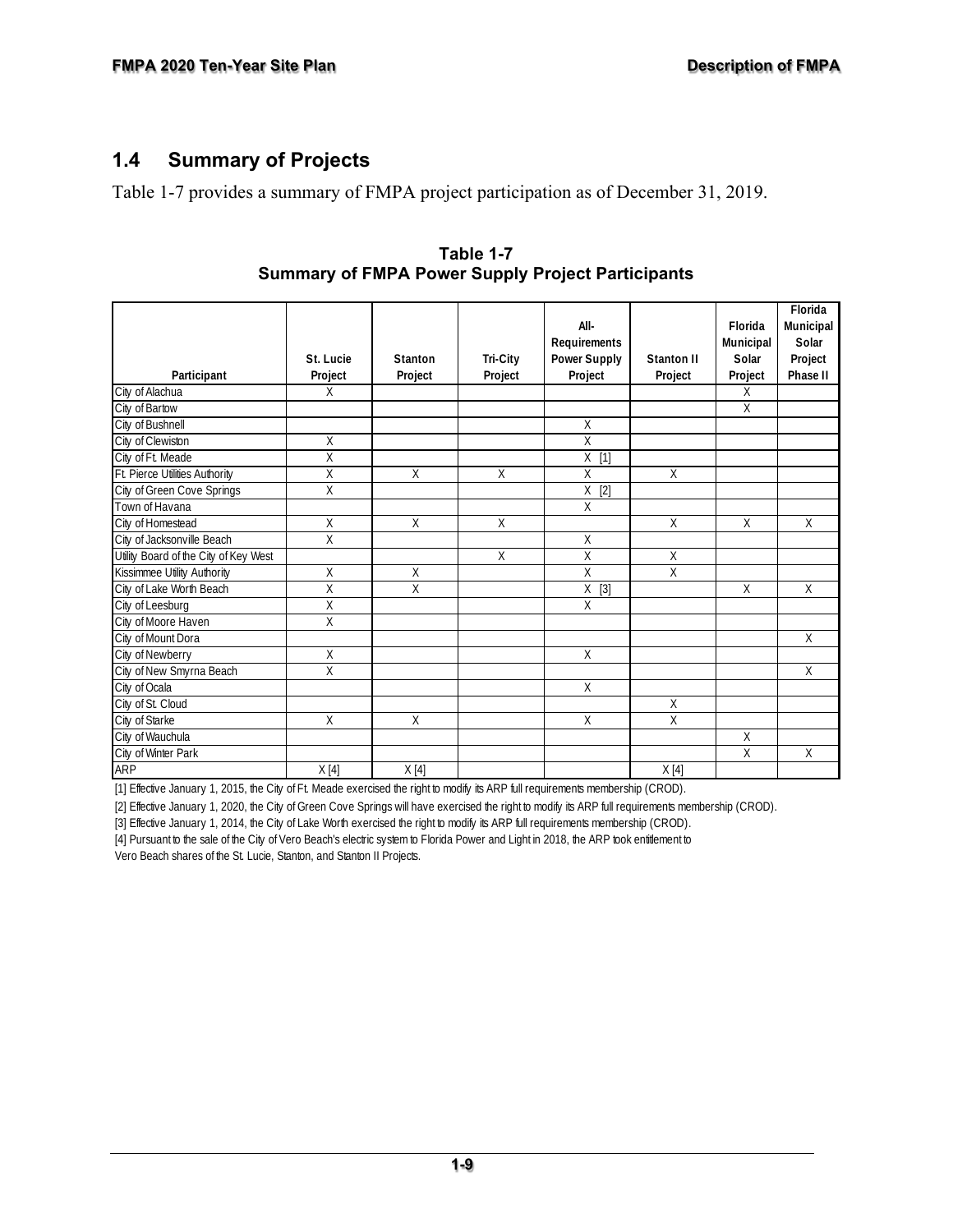# **Section 2 Description of Existing Facilities**

#### **2.1 ARP Supply-Side Resources**

The ARP supply-side resources consist of ARP Participant-owned resources, ARP Participant and ARP entitlements and ownership shares in nuclear, coal and gas-fired power plants, ARP owned resources, and power purchase agreements. The supply-side resources for the ARP for the 2020 summer season are shown in Table 2-1.

|                                        | Summer   |
|----------------------------------------|----------|
|                                        | Capacity |
| <b>Resource Category</b>               | (MW)     |
| 1) Nuclear (Excluded Resource and ARP) | 48       |
| <b>ARP System Generation</b>           |          |
| Existing                               | 1,438    |
| <b>New</b>                             |          |
| Sub Total ARP System Generation        | 1,438    |
| 3) Power Purchases                     | 243      |
| Total 2020 ARP Resources               | 1,730    |

**Table 2-1 ARP Supply-Side Resources Summer 2020** 

The resource categories shown in Table 2-1 are described in more detail below.

1) **Excluded Resources (Nuclear):** A number of the ARP Participants, as well as the ARP (separate and distinct from such ARP Participants), participate in FMPA's St. Lucie Project, and are entitled to capacity and energy shares from St. Lucie Unit No. 2. Capacity from the ARP Participants' individual entitlement shares in the St. Lucie Project is classified as an "Excluded Power Supply Resource" in the All-Requirements Power Supply Project Contract between FMPA and the ARP Participants. As such, the ARP Participants pay their own costs associated with their entitlement in the St. Lucie Project and individually receive the benefits of the capacity and energy from the St. Lucie Project. The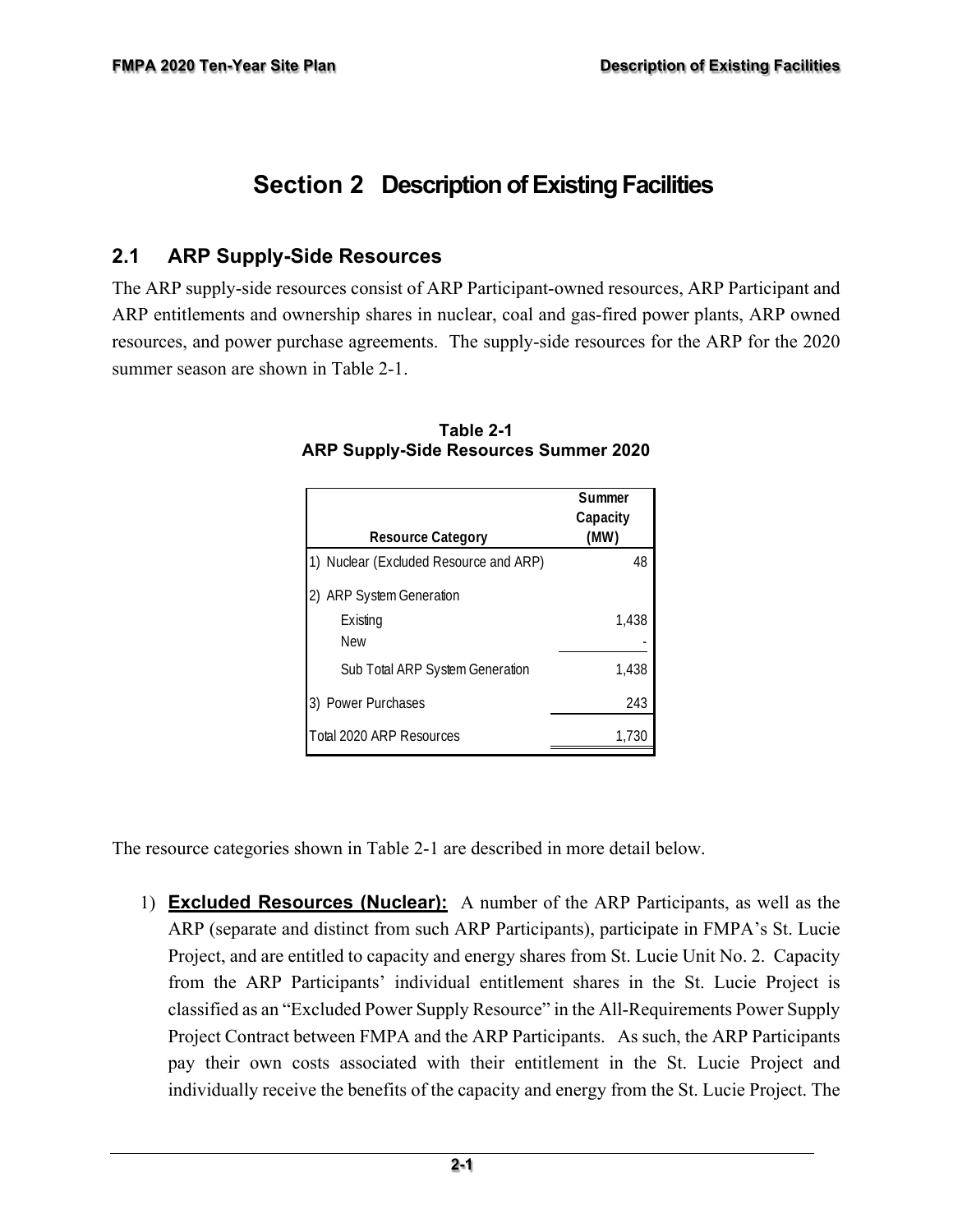ARP's entitlement to the St. Lucie Project, as of the closing of the sale of the City of Vero Beach's electric system to Florida Power and Light, is included in the ARP as a resource and a cost of the ARP. The ARP provides the balance of capacity and energy requirements for these ARP Participants (unless otherwise limited by CROD). Full Requirements ARP Participants' excluded resources are included in the capacity planning for the ARP.

- 2) **ARP System Generation:** This category includes 1) generation that is wholly or jointly owned by FMPA as agent for the ARP; 2) generation that is wholly or jointly owned by ARP Participants; and 3) generation from ARP Participants' entitlements and the ARP's entitlements in the St. Lucie, Stanton, Tri-City, and Stanton II Projects (as applicable). FMPA has operational control of the ARP's and ARP Participants' capacity and energy from these resources, and such capacity and energy is dedicated solely to serving the ARP.
- 3) **Power Purchases:** This category includes power purchases between FMPA, as agent for the ARP, and third-parties. Purchased power generation used to serve the ARP as of December 31, 2019 includes capacity and energy purchased from NextEra from their Stanton Unit A and Oleander Unit 5 facilities. In addition, the ARP will purchase solar energy from Florida Renewable Partners, LLC beginning in Summer of 2020 and from Origis Energy beginning in 2024 and has included this solar energy (including estimated dependable capacity to serve peak demand) in all schedules herein.

Information regarding existing ARP generation resources as of December 31, 2019, can be found in Schedule 1 at the end of this section.

# **2.2 ARP Transmission System**

The Florida electric transmission grid is interconnected by high voltage transmission lines ranging from 69 KV to 500 KV. Peninsular Florida's electric grid is tied to the rest of the continental United States at the Florida/Georgia boundary and along the Apalachicola River in the Florida Panhandle, referred to as the Florida – Southern Interface. FPL, Duke Energy Florida (DEF), JEA and the City of Tallahassee own the transmission tie lines at the Florida – Southern Interface. ARP Participants are interconnected to the transmission systems of FPL, DEF, OUC, JEA, Seminole Electric Cooperative Incorporated (SECI), Florida Keys Electric Cooperative Incorporated (FKEC), and Tampa Electric Company (TECO). Some ARP Participants own transmission facilities within their service territories, and the ARP has an ownership share of the transmission facilities associated with the Cane Island Power Park.

The ARP transmits capacity and energy to the ARP Participants utilizing the transmission systems of FPL, DEF, and OUC. Capacity and energy for the Cities of Jacksonville Beach, Green Cove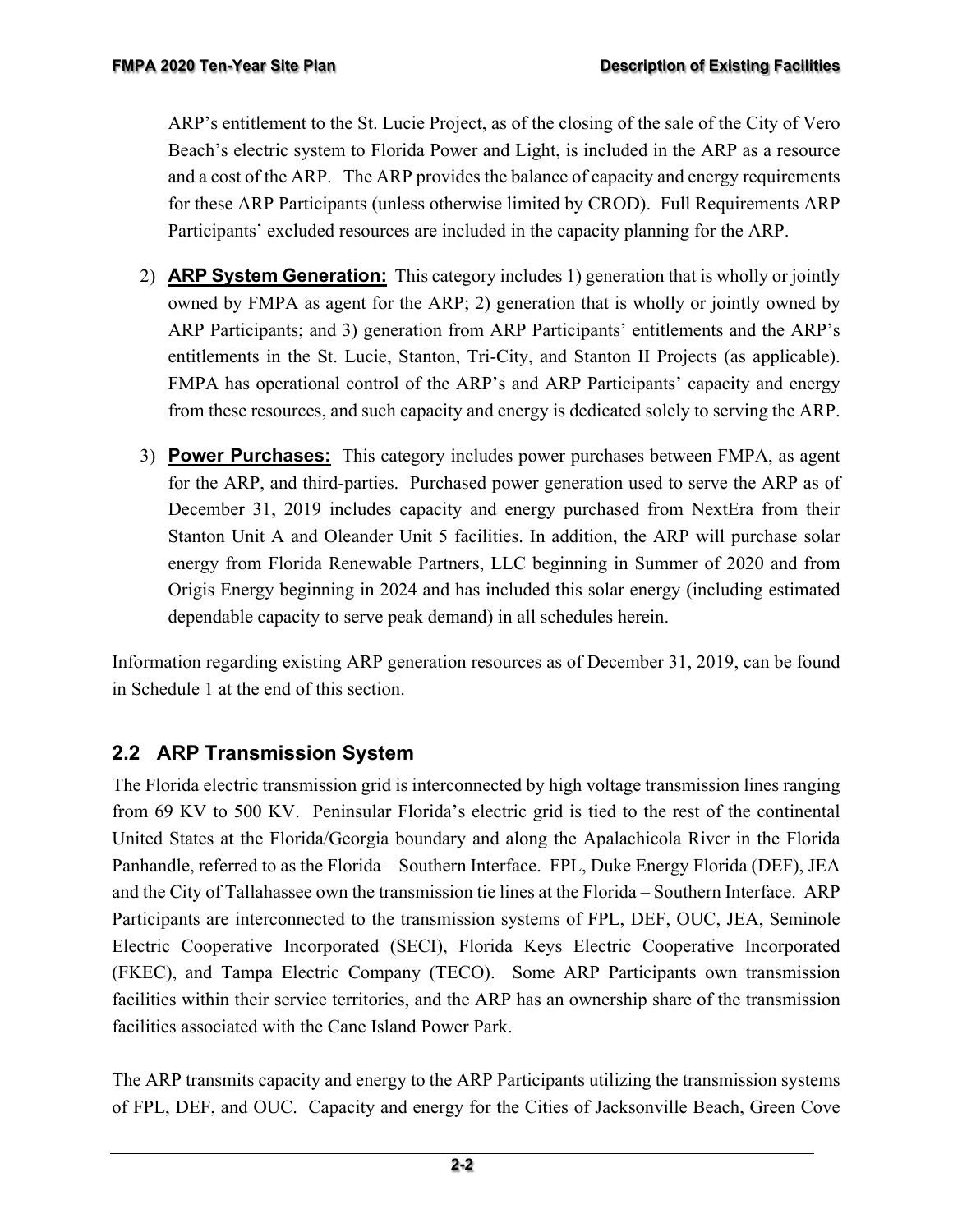Springs, Clewiston, Fort Pierce, Starke and KEYS are transmitted across FPL's transmission system. Capacity and energy for the Cities of Ocala, Leesburg, Bushnell, Newberry, Ft. Meade and the Town of Havana are transmitted across the DEF transmission system. Capacity and energy for KUA from resources external to KUA's service territory is transmitted across the transmission systems of FPL, DEF and OUC. Sales to the City of Bartow and the City of Winter Park are made across DEF's transmission system. Sales to the City of Homestead are made across FPL's transmission system. Sales to Tampa Electric are contingent upon the availability of firm transmission on Tampa Electric's system for delivery of capacity and energy from the ARP's Cane Island Power Park resources.

#### **2.2.1 ARP Participant Transmission Systems2**

### *FPUA*

FPUA is a municipally owned utility operating electric, water, wastewater, and natural gas utilities. The electric utility owns an internal, looped, 69kV transmission system for system load, supplied by three 138 kV to 69 kV autotransformers, two at Hartman Substation and one at Garden City substation. FPUA supplies power to its distribution system at 13.2 kV via six 69 kV substations. There are two interconnection points with other utilities, both at 138 kV. FPUA's Hartman Substation interconnects with FPL's Emerson Substation via one transmission line, and FPL's Midway Substation via two transmission lines. The Emerson and Midway #2 lines have FPL tapped substations along their route. The second interconnection point for FPUA is at the FPL owned Julia Substation (formerly jointly owned between COVB and FPUA and known as County Line). Julia Substation connects to FPUA's Garden City (No. 2) Substation and to FPL's Emerson 138 kV Substation and Canal 138 kV Substation. The tie line from Julia Substation to FPUA's Garden City substation is owned by FPUA.

### *KEYS*

KEYS maintains and operates an electric generation, transmission, and distribution system, which supplies electric capacity and energy south of FKEC's Marathon Substation to the Lower Florida Keys and the City of Key West. KEYS and FKEC jointly own a 64 mile long, 138 kV transmission system that interconnects to FPL's Florida City Substation at the Dade/Monroe County Line and proceeds southwest via several FKEC substations to the FKEC's Marathon Substation. This system

<sup>&</sup>lt;sup>2</sup> The City of Lake Worth's transmission system description is not being provided because Lake Worth directly reports to the FRCC on their own system.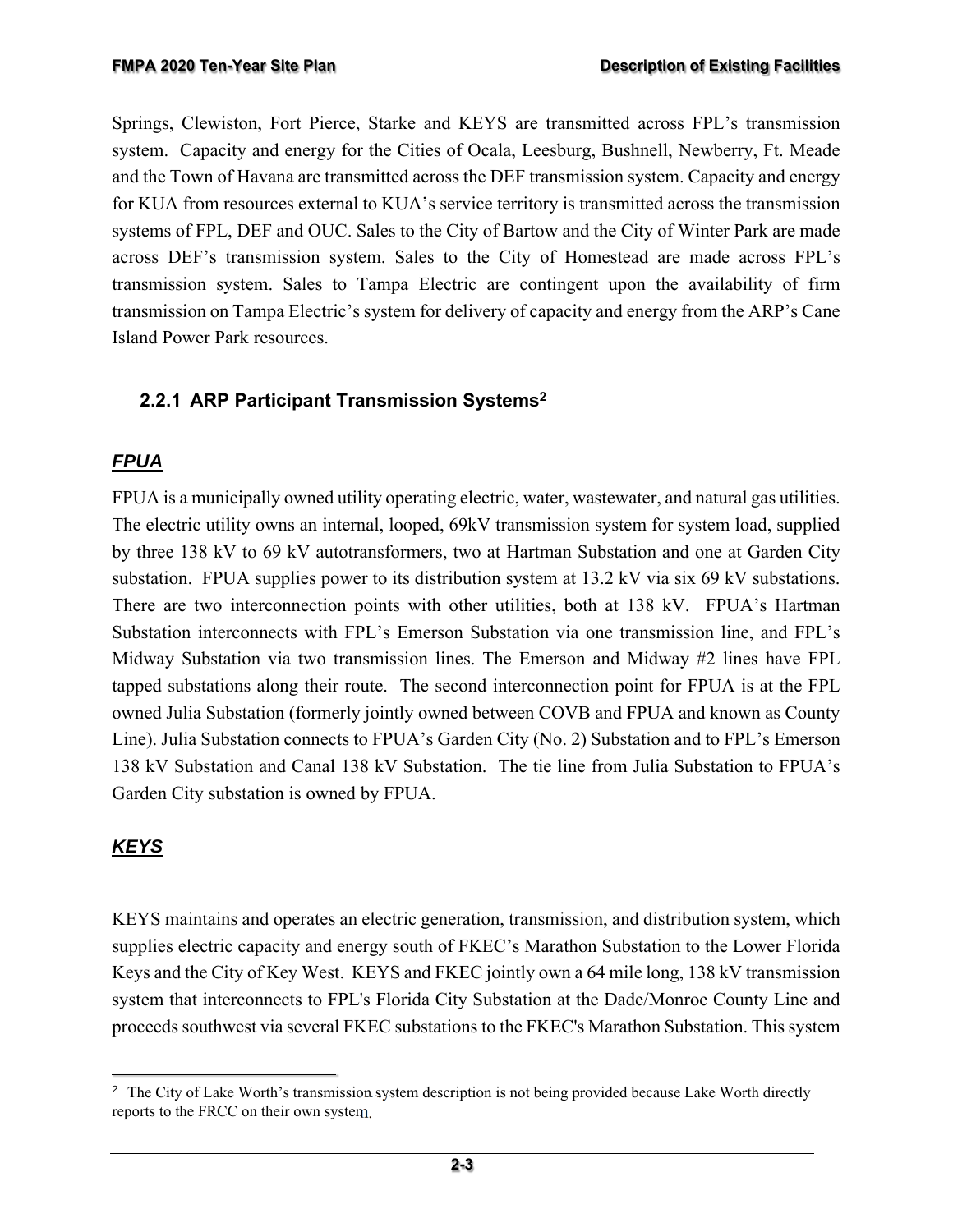includes two interconnections with FPL at the Dade/ Monroe County line. At these interconnections, FKEC and KEYS own 21 miles of a 36.8 mile 138 kV tie line between the FKEC's Tavernier and FPL's Florida City Substations and 14 miles of a 27.8 mile 138 kV tie line between FKEC's Jewfish Creek and FPL's Florida City Substations. KEYS owns and operates a 38.2-mile long 138 kV radial transmission system from Marathon Substation to Big Coppitt Substation. The KEYS radial 138-kV system loops in and out of KEYS' Big Pine and Big Coppitt Substations and taps off at Cudjoe Key Substation. KEYS owns two 138 kV lines of approximately 5.5 and 7.84 miles in length connecting Big Coppitt Substation to Stock Island Substation. Two autotransformers at the Stock Island Substation provide transformation between 138 kV and 69 kV. KEYS has six 69 kV and four 138 kV substations which supply power at 13.8 kV to its distribution system. KEYS owns approximately 227 miles of 13.8 kV distribution line. KEYS owns two STATCOM/shunt capacitors installations, one at Big Pine and one at Stock Island Power Plant Substation. Additionally, KEYS and FKEC jointly own a 138 kV series capacitor, installed at FKEC's Islamorada Substation; and an automated transmission protection system to automatically shed load for select contingency conditions. These projects ensure the import limit of the Florida Keys (KEYS/FMPA and FKEC) 138 kV transmission system is equal to the thermal limit of the installed transmission conductor.

### *KUA*

KUA serves a total area of approximately 85 square miles, and owns 24.6 circuit miles of 230 kV and 48.8 circuit miles of 69 kV transmission lines that deliver capacity and energy to 11 distribution substations. KUA and FMPA jointly own 21.6 circuit miles of 230 kV lines out of Cane Island Power Park. KUA has direct transmission interconnections with DEF, OUC, TECO and the City of St. Cloud (STC) in the following locations: (1) At Cane Island Substation, one 230 kV transmission line to DEF's Intercession City Substation, one 230 kV transmission line to OUC's Taft Substation, and one 230 kV transmission line to OUC/TECO's Osceola Substation; (2) At KUA's Marydia Substation, one 230 kV transmission line to OUC's Taft Substation; (3) At KUA's Lake Cecile Substation, one 69 kV transmission line to DEF's Lake Bryan Substation; (4) At KUA's Employee Substation, one 69 kV transmission line to DEF's Meadow Woods East Substation; (5) At KUA's Buenaventura Lakes Substation, one 69 kV transmission line to OUC's Taft substation (230 to 69 kV autotransformer owned by KUA) and (6) At KUA's Domingo Torro Substation, one 69 kV line to STC's Central Substation.

### *City of Ocala*

The City of Ocala, operating under the name Ocala Electric Utility (OEU), owns its bulk power supply system which consists of three 230 kV to 69 kV substations, 13 miles of 230 kV transmission, 67.1 miles of a 69 kV transmission loop, and  $18 - 69$  kV distribution substations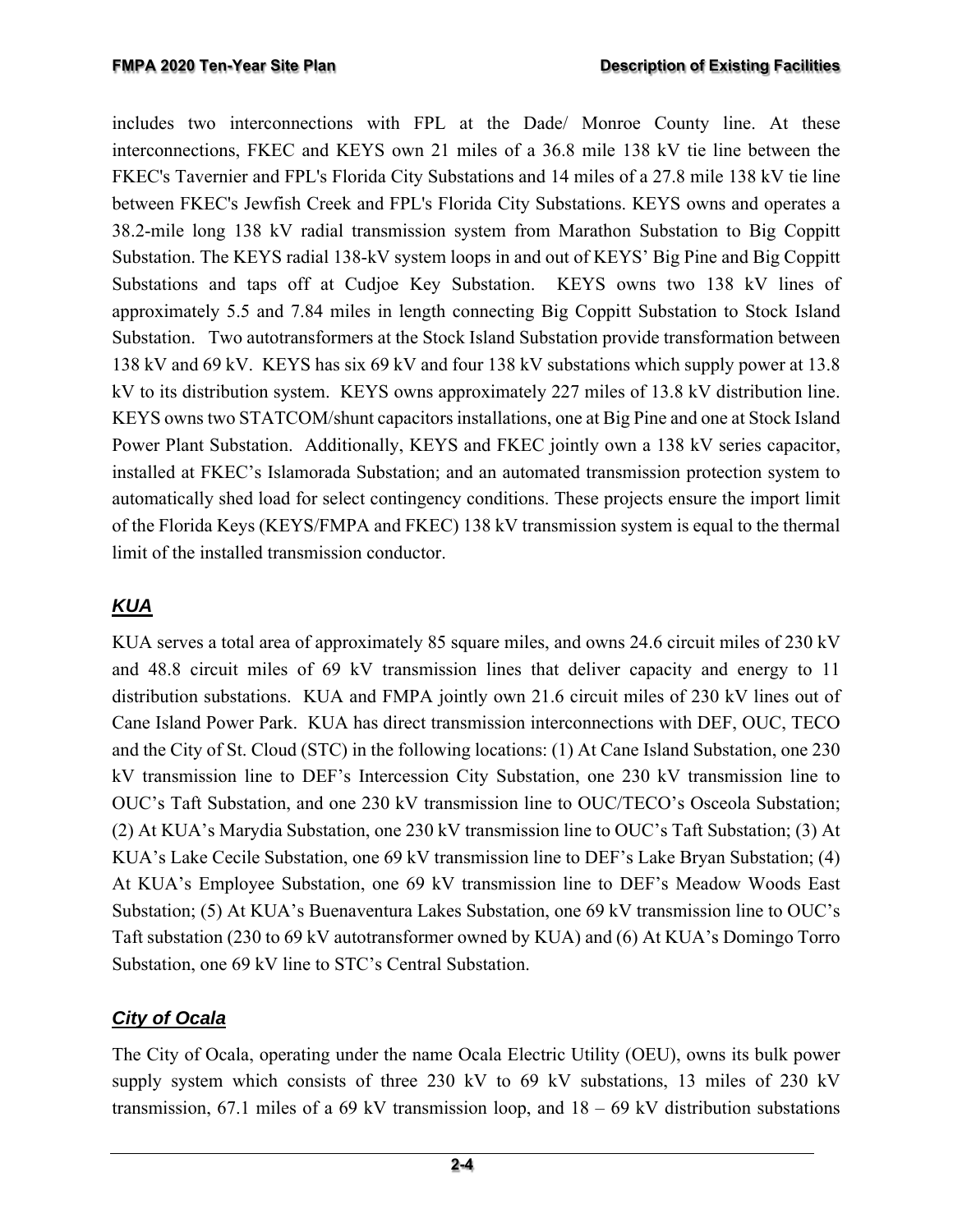delivering power at 12.47 kV. Ocala's 230 kV transmission facilities are dedicated to serving the OEU load pocket and are not part of the FRCC networked 230 kV transmission system. The OEU distribution system consists of 759 miles of overhead lines and 384 miles of underground lines.

OEU's 230 kV transmission system interconnects with DEF's Silver Springs Switching Station and SECI's Silver Springs North Switching Station. OEU's Dearmin Substation interconnects to both DEF's Silver Springs Switching Station and SECI's Silver Springs North Switching Stations. OEU's Ergle and Shaw substations are interconnected at SECI's Silver Springs North Switching Station. OEU has added a 2<sup>nd</sup> auto-transformer at Ergle Substation. OEU also has a 69 kV radial tie from its Airport 69 kV Substation to Sumter Electric Cooperative's Martel Substation. OEU owns a 13 mile 230 kV transmission line from Shaw Substation to Silver Springs North Switching Station.

#### *City of Jacksonville Beach, d/b/a Beaches Energy Services*

Beaches owns and maintains a 138 kV transmission system that supplies electric capacity and energy to its distribution substations, with connections to both FPL and JEA. Beaches owns the 230 kV Sampson transmission switching station that interconnects to FPL at FPL's Valley Substation and to JEA at JEA's Switzerland Substation. Beaches has a second interconnection that ties to JEA's Neptune Beach Substation from its Penman Substation at 138 kV.

Three auto-transformers at Sampson substation provide transformation from 230 kV to 138 kV. Beaches has five 138 kV distribution substations, which deliver energy at 26.4 kV to its distribution system. Beaches owns 47.9 miles of 138 kV transmission lines.

### *City of Clewiston*

The City of Clewiston owns two radial 3.5 mile 138 kV transmission lines from FPL's McCarthy Substation (formerly owned by the City of Clewiston) to the City of Clewiston substation. Two transformers at the City of Clewiston substation provide transformation from 138 kV to 12.47 kV to its distribution system. One 138 kV to 13.8 kV transformer at the City of Clewiston Substation provides a connection to the US Sugar co-generation facility.

#### **2.2.2 ARP Transmission Agreements**

OUC provides transmission service for delivery of power associated with ARP Participants' entitlements in Stanton, Tri-City, Stanton II Projects, and St. Lucie and the ARP's ownership interests in Stanton Units 1 and 2. OUC also provides transmission service for delivery of power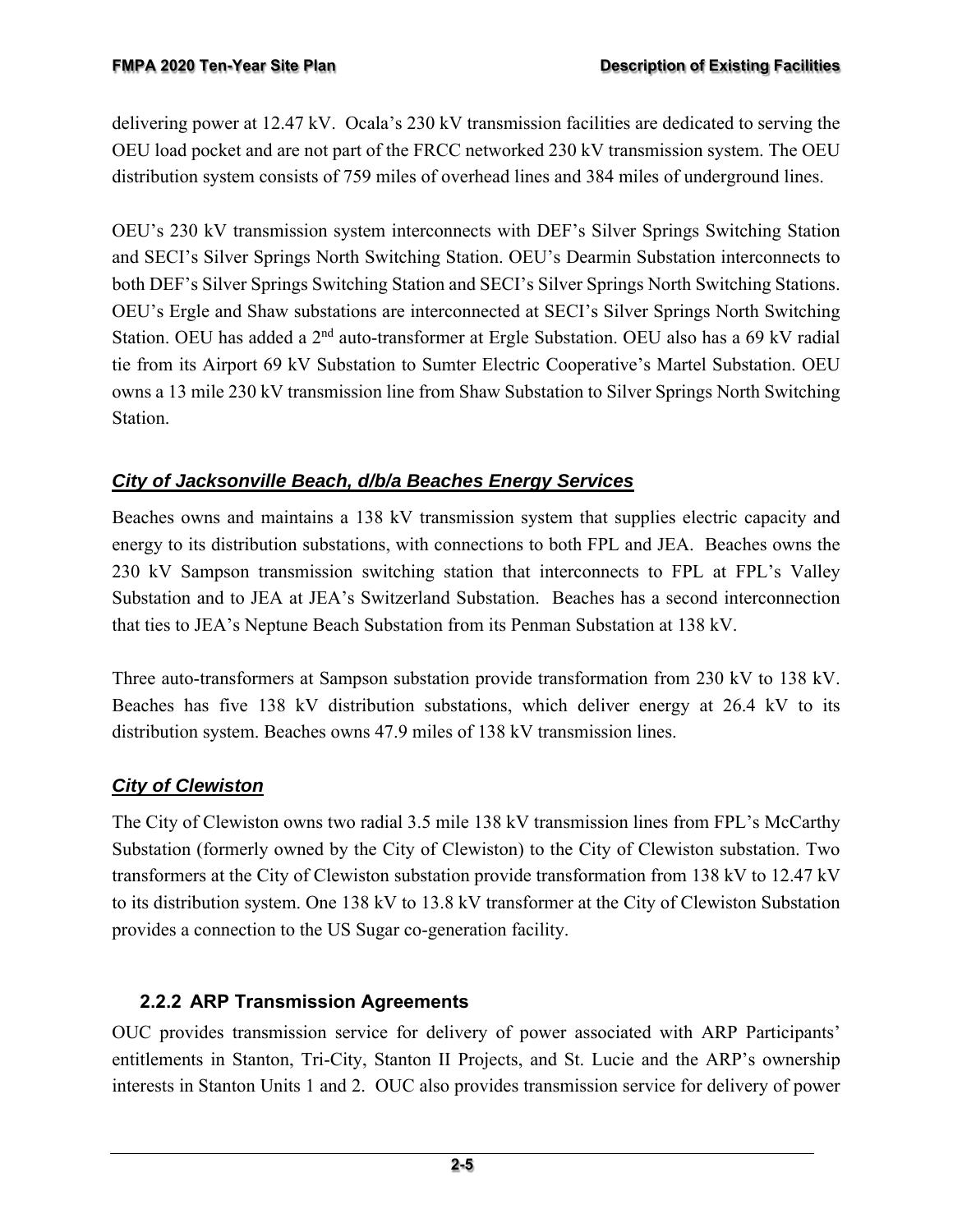associated with ARP ownership interests in the Stanton A combined cycle (CC), and the Indian River combustion turbine (CT) units, as well as any additional ARP power purchases from Stanton A. OUC transmission service is for the delivery of this energy to either the FPL, DEF or KUA interfaces with OUC for subsequent delivery to ARP Participants. Rates for such transmission wheeling service from the Stanton and Indian River units are pursuant to the terms and conditions of Firm Transmission Service Agreements, and rates for transmission wheeling service from Stanton A are pursuant to OUC's OATT.

FMPA also has contracts with DEF and FPL for Network Integration Transmission Service that allow FMPA to integrate its resources to serve its load (those loads interconnected with either FPL or DEF) in a manner comparable to how FPL and DEF integrate resources to serve FPL and DEF native loads. The Network Service and Network Operating Agreements with FPL were executed in March 1996 and were subsequently amended to both conform to FERC's Pro forma Tariff and to modify certain ARP Participant points of delivery. The Network Service and Network Operating Agreements with DEF were executed and filed with FERC in January 2011, and were subsequently amended to modify certain ARP Participant points of delivery.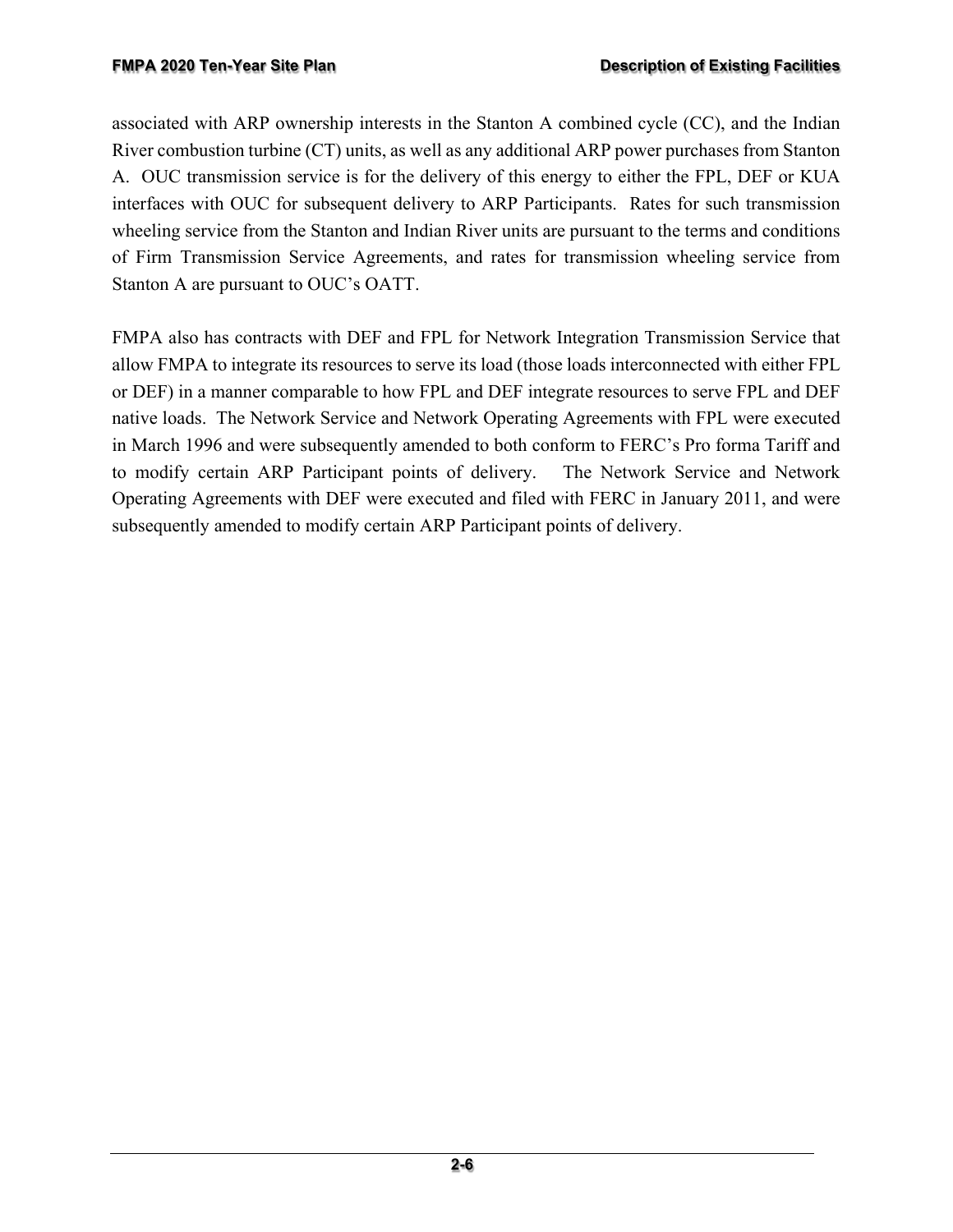| (1)                                | (2)              | (3)       | (4)              | (5)        | (6)              | (7)                        | (8)                      | (9)        | (10)       | (11)           | (12)                    | (13)        |
|------------------------------------|------------------|-----------|------------------|------------|------------------|----------------------------|--------------------------|------------|------------|----------------|-------------------------|-------------|
|                                    |                  |           |                  |            |                  |                            |                          | Commercial | Expected   | Gen. Max       |                         |             |
|                                    |                  |           |                  |            | <b>Fuel Type</b> | <b>Fuel Transportation</b> |                          | In-Service | Retirement | Nameplate      | Net Capability [1]      |             |
| <b>Plant Name</b>                  | Unit No.         | Location  | <b>Unit Type</b> | Primary    | Alternate        | Primary                    | Alternate                | MM/YY      | MM/YY      | <b>MW</b>      | Summer (MW) Winter (MW) |             |
| Nuclear                            |                  |           |                  |            |                  |                            |                          |            |            |                |                         |             |
| St. Lucie                          | $\overline{2}$   | St. Lucie | <b>NP</b>        | UR         |                  | TK                         |                          | 08/83      | <b>NA</b>  | 891            | 48 [2]                  | 50 [2]      |
| <b>Total Nuclear Resources</b>     |                  |           |                  |            |                  |                            |                          |            |            |                | 48                      | 50          |
| <b>ARP System Generation</b>       |                  |           |                  |            |                  |                            |                          |            |            |                |                         |             |
| <b>Stanton Energy Center</b>       | 1                | Orange    | ST               | <b>BIT</b> |                  | <b>RR</b>                  |                          | 07/87      | <b>NA</b>  | 465            | 118<br>$[3]$            | 118 [3]     |
| Stanton Energy Center              | $\overline{2}$   | Orange    | <b>ST</b>        | <b>BIT</b> |                  | <b>RR</b>                  |                          | 06/96      | ΝA         | 465            | 105<br>$[4]$            | 105 [4]     |
| Stanton Energy Center              | A                | Orange    | CC               | <b>NG</b>  | <b>DFO</b>       | PL                         | TK                       | 10/03      | <b>NA</b>  | 671            | [5]<br>44               | $[5]$<br>47 |
| Indian River                       | CTA              | Brevard   | GT               | NG         | <b>DFO</b>       | PL                         | TK                       | 06/89      | <b>NA</b>  | 41             | $[6]$<br>16             | 19 [6]      |
| <b>Indian River</b>                | CT <sub>B</sub>  | Brevard   | GT               | NG         | <b>DFO</b>       | PL                         | TK                       | 07/89      | <b>NA</b>  | 41             | $[6]$<br>16             | 19<br>$[6]$ |
| <b>Indian River</b>                | CT <sub>C</sub>  | Brevard   | GT               | <b>NG</b>  | <b>DFO</b>       | PL                         | TK                       | 08/92      | ΝA         | 130            | $[7]$<br>22             | 23 [7]      |
| <b>Indian River</b>                | CT <sub>D</sub>  | Brevard   | GT               | NG         | <b>DFO</b>       | PL                         | TK                       | 10/92      | <b>NA</b>  | 130            | $[7]$<br>22             | 23 [7]      |
| Cane Island                        |                  | Osceola   | GT               | <b>NG</b>  | <b>DFO</b>       | PL                         | TK                       | 01/95      | <b>NA</b>  | 40             | [8]<br>35               | 38<br>[8]   |
| Cane Island                        | $\overline{2}$   | Osceola   | CC               | <b>NG</b>  | <b>DFO</b>       | PL                         | TK                       | 06/95      | ΝA         | 122            | [8]<br>109              | 113 [8]     |
| Cane Island                        | 3                | Osceola   | CC               | <b>NG</b>  |                  | PL                         |                          | 01/02      | <b>NA</b>  | 280            | 240                     | 250 [8]     |
| Cane Island                        | 4                | Osceola   | CC               | <b>NG</b>  |                  | PL                         |                          | 08/11      | <b>NA</b>  | 350            | 300                     | 310         |
| Stock Island                       | CT <sub>1</sub>  | Monroe    | GT               | <b>DFO</b> |                  | <b>WA</b>                  |                          | 11/78      | ΝA         | 20             | [9]<br>19               | 19 [9]      |
| Stock Island                       | CT <sub>2</sub>  | Monroe    | GT               | <b>DFO</b> |                  | <b>WA</b>                  |                          | 06/99      | <b>NA</b>  | 21             | 16                      | 16          |
| Stock Island                       | CT <sub>3</sub>  | Monroe    | GT               | <b>DFO</b> |                  | <b>WA</b>                  |                          | 06/99      | <b>NA</b>  | 21             | 14                      | 14          |
| Stock Island                       | GT4              | Monroe    | GT               | <b>DFO</b> |                  | <b>WA</b>                  |                          | 06/06      | <b>NA</b>  | 61             | 46                      | 46          |
| Stock Island                       | MSD1             | Monroe    | IC               | <b>DFO</b> |                  | <b>WA</b>                  |                          | 06/91      | <b>NA</b>  | 9              | $[9]$<br>8              | 8 [9]       |
| Stock Island                       | MSD <sub>2</sub> | Monroe    | IC               | <b>DFO</b> |                  | <b>WA</b>                  | $\overline{\phantom{a}}$ | 06/91      | <b>NA</b>  | 9              | [9]<br>8                | 8 [9]       |
| Stock Island                       | EP <sub>2</sub>  | Monroe    | IC               | <b>DFO</b> |                  | WA                         |                          | 07/12      | ΝA         | $\overline{2}$ | $[9]$<br>$\overline{2}$ | $2^{[9]}$   |
| <b>Treasure Coast</b>              | $\mathbf{1}$     | St. Lucie | <b>CC</b>        | <b>NG</b>  | <b>DFO</b>       | PL                         | TK                       | 05/08      | <b>NA</b>  | 350            | 300                     | 310         |
| <b>Total ARP System Generation</b> |                  |           |                  |            |                  |                            |                          |            |            |                | 1,438                   | 1,486       |
| <b>Total Generation Resources</b>  |                  |           |                  |            |                  |                            |                          |            |            |                | 1,486                   | 1,536       |

**Schedule 1 Existing Generating Facilities as of December 31, 2019** 

which were assumed to be 2 percent over the study period. [1] Capabilities shown are as of December 31, 2019. Net capabilities shown for the Stanton and Indian River resources reflect the ARP's ownership capacity less losses across OUC's transmission system,

[2] Amounts shown reflect non-CROD ARP Participants' Power Entitlement Shares and the ARP's entitlement share in the St. Lucie Project.

[3] Amounts shown reflect the total capacity available to the ARP to serve ARP load from Stanton 1.

[4] Amounts shown reflect the total capacity available to the ARP to serve ARP load from Stanton 2.

[5] Amounts shown reflect the ARP's (3.5%) and KUA's (3.5%) ownership interests in Stanton A.

[6] Amounts shown reflect the ARP's (39.0%) and KUA's (12.2%) ownership interests in Indian River CTs A&B.

[7] Amounts shown reflect the ARP's (21.0%) ownership interest in Indian River CTs C&D.

[8] The ARP and KUA each own 50% of Cane Island Units 1-3. Amounts shown reflect the entire capability for each unit. FMPA has operational control of the units, which are dedicated entirely to serving the capacity and energy requirements of the ARP.

[9] Key West owns 100% of these units. FMPA has operational control of the units, which are dedicated entirely to serving the capacity and energy requirements of the ARP.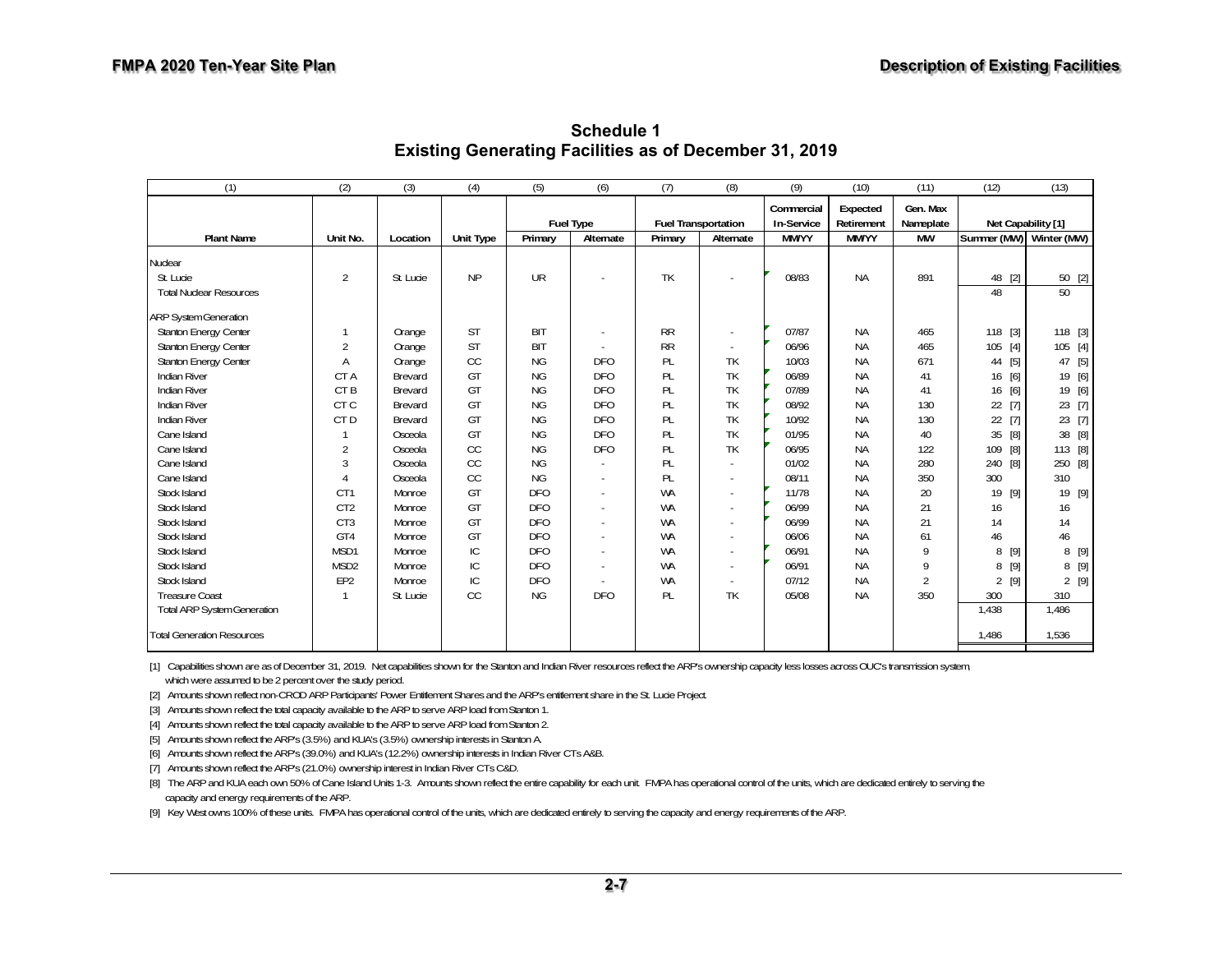# **Section 3 Forecast of Demand and Energy for the All-Requirements Power Supply Project**

#### **3.1 Introduction**

To secure sufficient capacity and energy, FMPA forecasts each ARP Participant's electrical power demand and energy requirements from the ARP on an individual basis and aggregates the results into a forecast for the ARP. Additional wholesale obligations of the ARP (e.g. Bartow, Winter Park) are projected using a similar methodology. The following discussion summarizes the load forecasting process and the results of the ARP load forecast contained in this Ten-Year Site Plan.

#### **3.2 Load Forecast Process**

FMPA prepares its load and energy forecast by month and summarizes the forecast annually. The load and energy forecast includes projections of customers, demand, and energy sales by rate classification for each of the ARP Participants who receive capacity and energy from the ARP. Forecasts are prepared on an individual Participant basis and are then aggregated into projections of the total ARP demand and energy requirements. Projections of the total ARP demand and energy requirements include real power losses on the transmission systems used by FMPA to deliver requirements to the ARP Participants. Figure 3-1 below identifies FMPA's load forecast process.



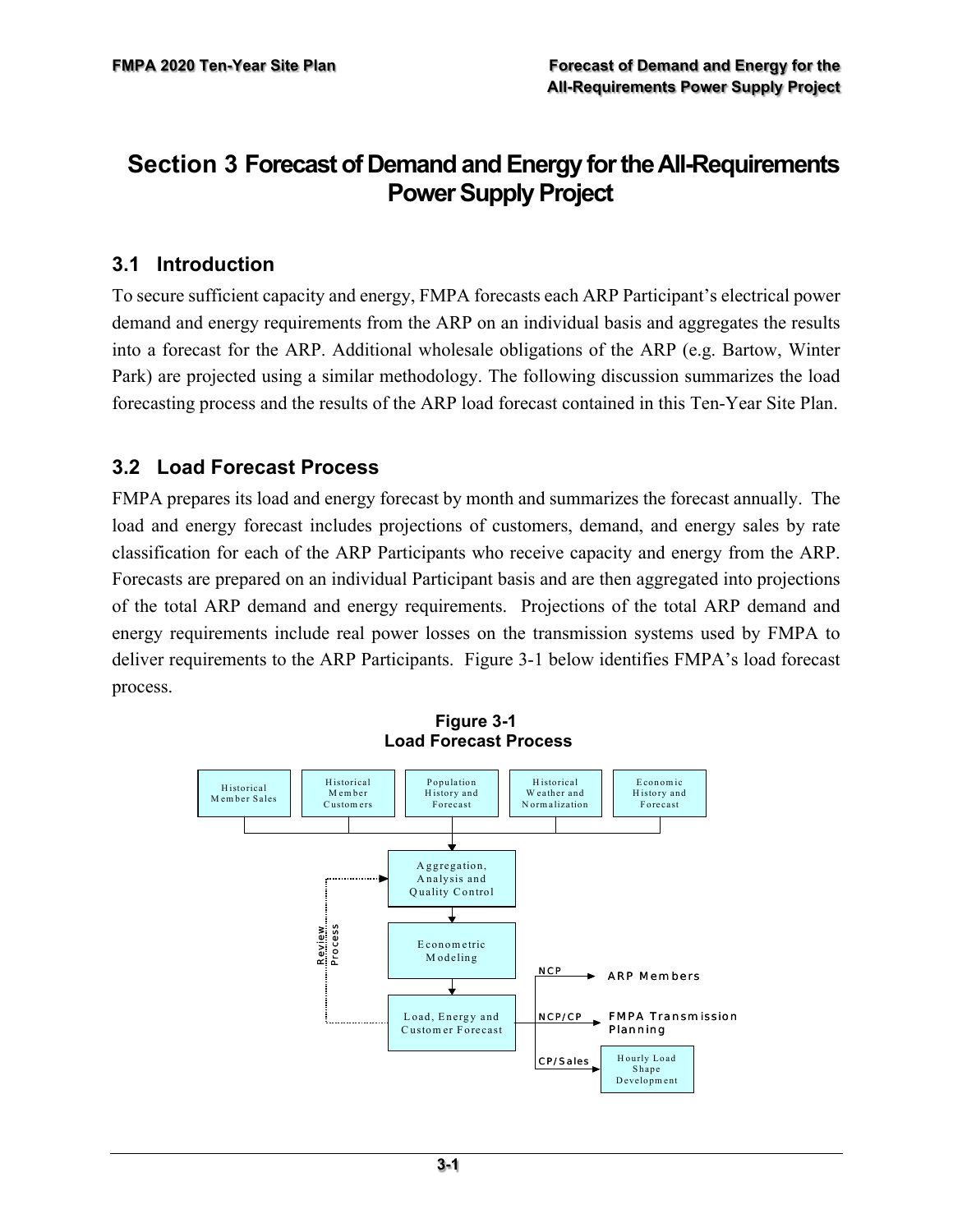Note on Figure 3-1:

NCP is the Non-Coincident Peak demand, which represents the maximum hourly demand for an ARP Participant in a given month.

CP is the Coincident Peak demand which represents the maximum hourly demand of the ARP system in aggregate, or the hourly demand of the ARP Participant at the time of the ARP CP.

In addition to the Base Case load and energy forecast, FMPA has prepared high and low case forecasts, which are intended to capture the majority of the uncertainty in certain driving variables, for each of the ARP Participants. The high and low load forecast scenarios are considered in FMPA's resource planning process. In this way, power supply plans are tested for their robustness under varying future load conditions.

#### **3.3 Load Forecast Overview**

The load and energy forecast (Forecast) was prepared for a 20 year period, beginning fiscal year 2019 through 2038. The Forecast was prepared on a monthly basis using municipal utility data provided to FMPA by the ARP Participants and load data maintained by FMPA. Historical and projected economic and demographic data were provided by the Bureau of Economic and Business Research (BEBR) at the University of Florida and Woods & Poole Economics, nationally recognized providers of such data, from which averages were developed for the forecast horizon. The Forecast also relied on information regarding local economic and demographic issues specific to each ARP Participant. Weather data was provided by the National Oceanic and Atmospheric Administration (NOAA) for a variety of weather stations in close proximity to the ARP Participants. The Forecast assumes normal weather conditions, as reported by NOAA and reflecting the 1981-2010 period.

The Forecast reflects the City of Fort Meade's and the City of Green Cove Springs' establishment of Contract Rate of Delivery (CROD). However, both Ft. Meade and Green Cove Springs have executed a supplemental agreement with the ARP such that the ARP will serve all of Ft. Meade's and Green Cove Springs' load for the majority of the TYSP study period as if such Participants had not effectuated CROD, and this incremental load is included in the ARP's resource balance herein over the forecast horizon. The results of the Base Case forecast are discussed in Section 3.6.1.

In addition to a base case forecast, FMPA has prepared High and Low forecasts to capture longterm economic uncertainty. The methodology and results of the High and Low cases are discussed in Section 3.6.2.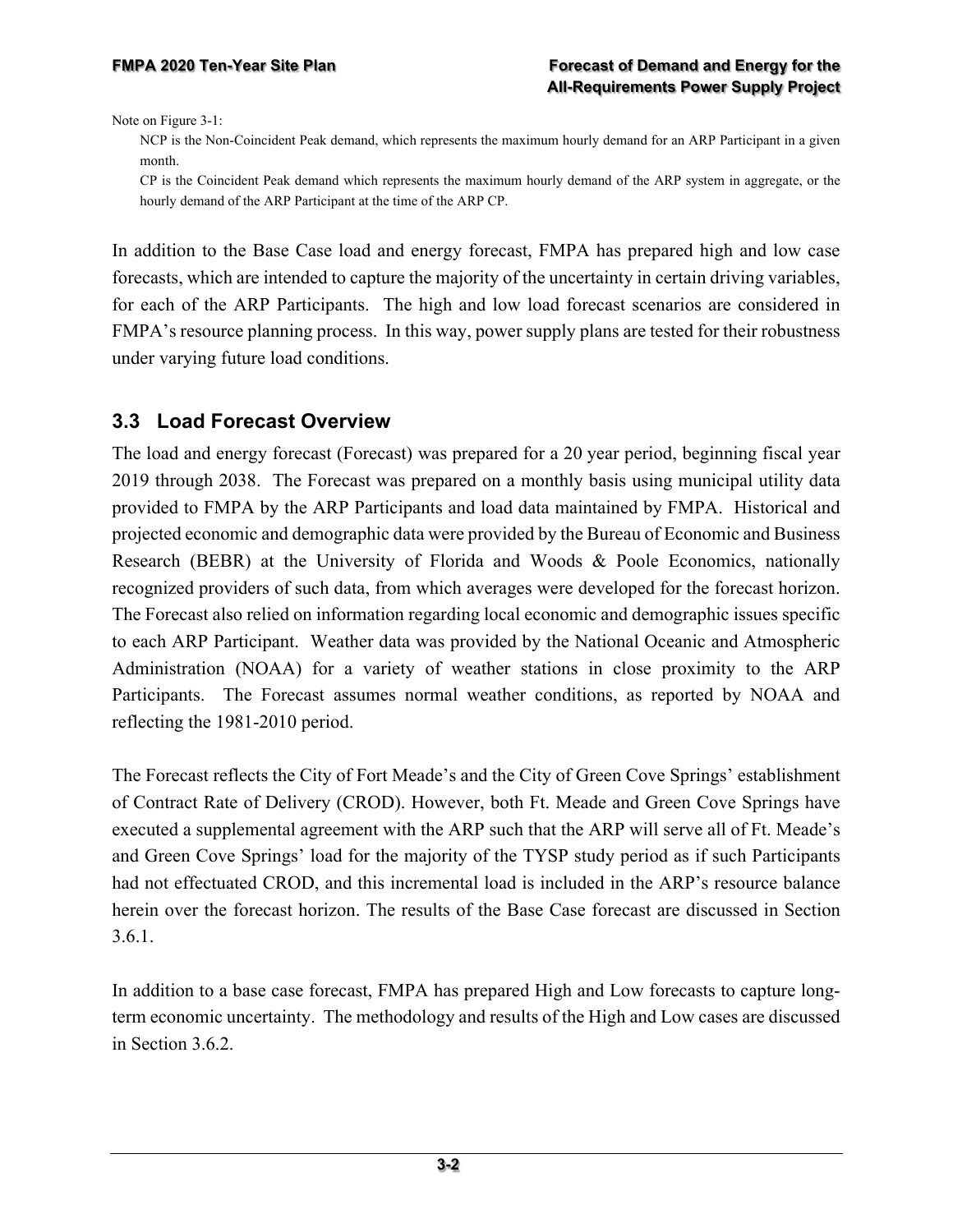### **3.4 Methodology**

The forecast of peak demand and net energy for load to be supplied from the ARP relies on an econometric forecast of each ARP Participant's retail sales, combined with various assumptions regarding distribution system loss, load, and coincidence factors, generally based on the recent historical values for such factors. Econometric forecasting makes use of regression to establish historical relationships between energy consumption and various explanatory variables based on fundamental economic theory and experience.

In this approach, the significance of historical relationships is evaluated using commonly accepted statistical measures. Models that, in the view of the analyst, best explain the historical variation of energy consumption are selected. These historical relationships are generally assumed to continue into the future, barring any specific information or assumptions to the contrary. The selected models are then populated with projections of explanatory variables, resulting in projections of energy requirements.

Econometric forecasting can be a more reliable technique for long-term forecasting than trendbased approaches and other techniques, because the approach results in an explanation of variations in load rather than simply an extrapolation of history. As a result of this approach, utilities are more likely to anticipate departures from historical trends in energy consumption, given accurate projections of the driving variables. In addition, understanding the underlying relationships which affect energy consumption allows utilities to perform scenario and risk analyses, thereby improving decisions. The High and Low Cases are examples of this capability.

Forecasts of monthly sales were prepared by rate classification for each ARP Participant. In some cases, rate classifications were combined to eliminate the effects of class migration or redefinition. In this way, greater stability is provided in the historical period upon which statistical relationships are based.

### **3.4.1 Model Specifications**

The following discussion summarizes the development of econometric models used to forecast load, energy sales, and customer accounts on a monthly basis. This overview will present a common basis upon which each classification of models was prepared.

For the residential class, the analysis of electric sales was separated into residential usage per customer and the number of customers, the product of which is total residential sales. This process is common for homogenous customer groups. The residential class models typically reflect that energy sales are dependent on, or driven by: (i) the number of residential customers, (ii) real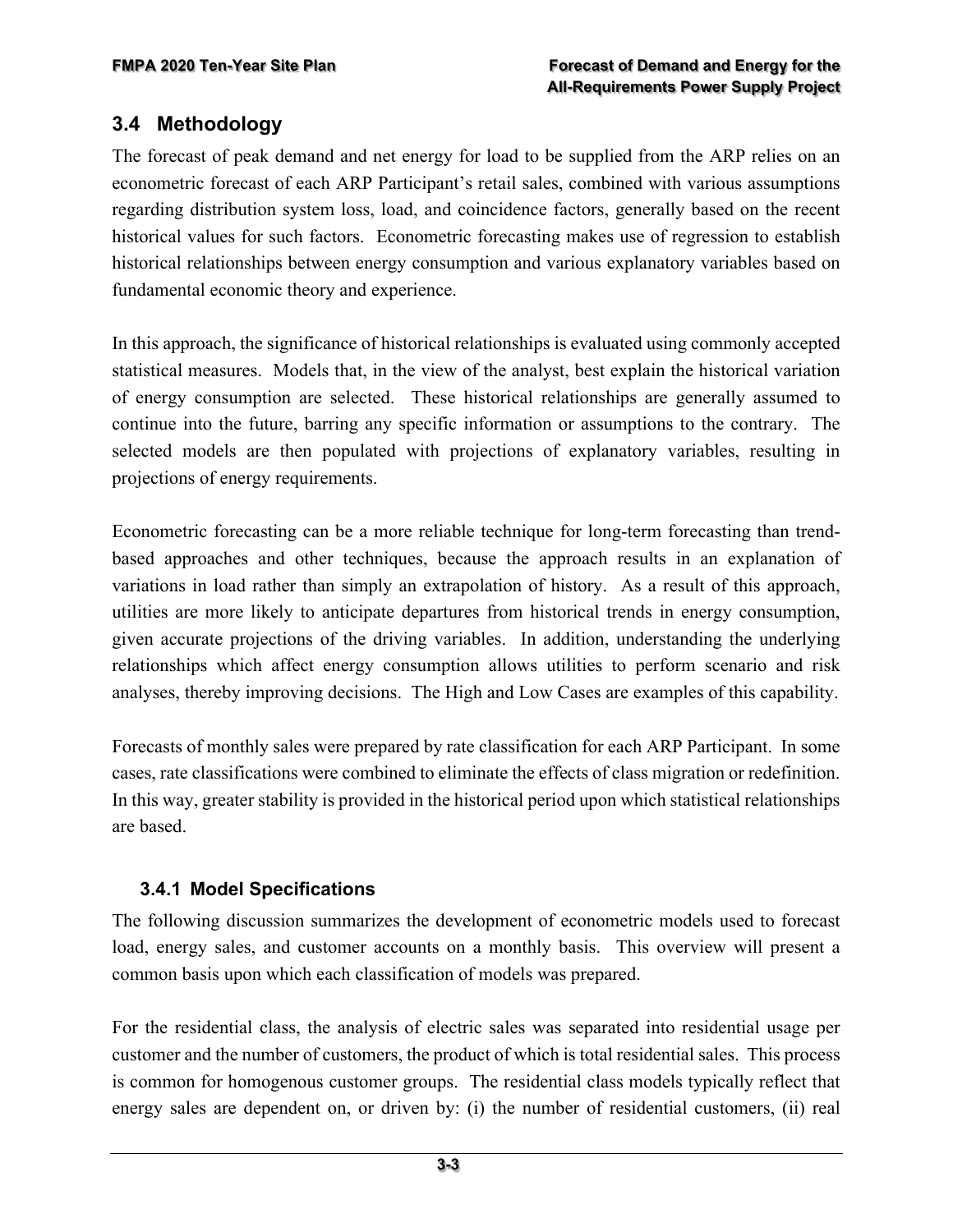personal income per household, (iii) real electricity prices, and (iv) weather variables. The number of residential customers was projected on the basis of the estimated historical relationship between the number of residential customers of the ARP Participants and the number of households in each ARP Participant's county.

The non-residential electricity sales models reflect that energy sales are best explained by: (i) real retail sales, total personal income, or gross domestic product (GDP) as a measure of economic activity and population in and around the ARP Participant's service territory, (ii) the real price of electricity, and (iii) weather variables. For certain large non-residential customers, the forecast was based on assumptions developed in consultation with the Participants (e.g., Clewiston and Key West).

Weather variables include heating and cooling degree days (described further below) for the current month and for the prior month. Lagged degree day variables are included to account for the typical billing cycle offset from calendar data. In other words, sales that are billed in any particular month are typically made up of electricity that was used during some portion of the current month and of the prior month.

### **3.4.2 Projection of NEL and Peak Demand**

The forecasts of sales for each rate classification described above were summed to equal the total retail sales of each ARP Participant. An assumed distribution system loss factor, based either on a regression analysis or a recent average of historical distribution system loss factors, was then applied to the total sales to derive monthly delivered net energy for load (NEL).

Projections of summer and winter non-coincident peak (NCP) demand were developed by applying projected annual load factors to the forecasted delivered NEL on a total ARP Participant system basis. The projected load factors were based on the average relationship between annual NEL and the seasonal peak demand.

Monthly peak demand was based on the average relationship between each monthly peak and the appropriate seasonal peak. This average relationship was computed after ranking the historical demand data within the summer and winter seasons and reassigning peak demands to each month based on the typical ranking of that month compared to the seasonal peak. This process avoids distortion of the averages due to randomness as to the months in which peak weather conditions occur within each season. For example, a summer peak period typically occurs during July or August of each year. It is important that the shape of the peak demands reflects that only one of those two months is the peak month and that the other is typically some percentage less.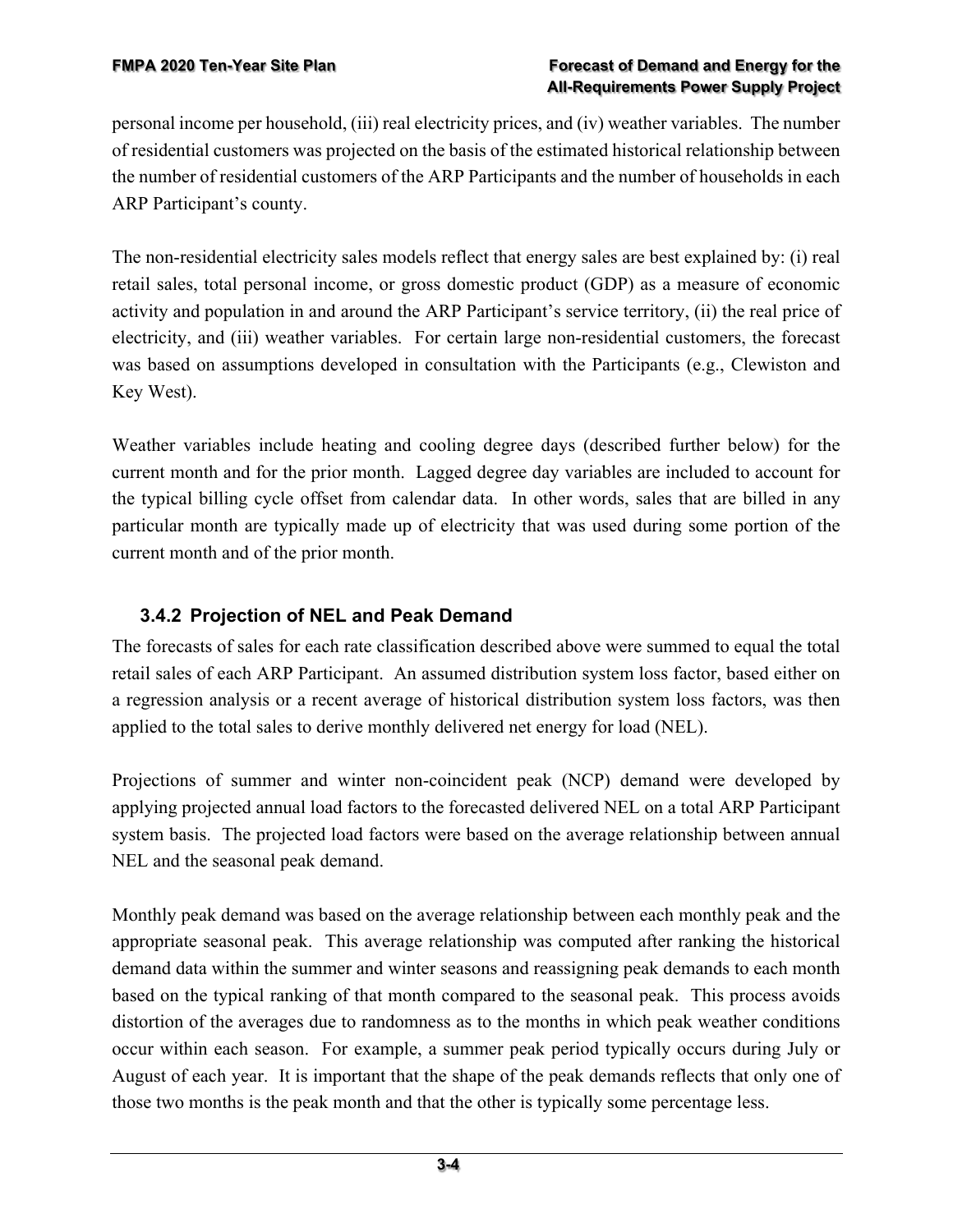Once the monthly NEL and Peak Demand requirements were projected for each ARP Participant on an as delivered basis, expected losses on the transmission systems used to deliver the requirements, using assumed Real Power Loss percentages throughout the forecasted period, were added in to arrive at NEL and Peak Demand requirements on an as generated basis. These are summed across all ARP Participants for the ARP's total demand and energy requirements.

#### **3.5 Data Sources**

#### **3.5.1 Historical ARP Participant Retail Sales Data**

Data was generally available and analyzed over January 1993 through September 2018. Data included historical customer counts, sales, and revenues by rate classification for each of the ARP Participants.

#### **3.5.2 Weather Data**

Historical weather data was provided by the National Climatic Data Center (a subsidiary of the National Oceanic and Atmospheric Administration) (NCDC). Weather stations, from which historical weather was obtained, were selected by their quality and proximity to the ARP Participants. In most cases, the closest "first-order" weather station was the best source of weather data. First-order weather stations (usually airports) generally provide the highest quality and most reliable weather data. In two cases (Beaches and FPUA), however, weather data from a "cooperative" weather station, which was closer than the closest first-order station, appeared to more accurately reflect the weather conditions that affect the ARP Participants' loads, based on statistical measures, than the closest first-order weather station.

The influence of weather on electricity sales has been represented through the use of two data series: heating and cooling degree days (HDD and CDD, respectively). Degree days are derived by comparing the average daily temperature and a base temperature, 65 degrees Fahrenheit. To the extent the average daily temperature exceeds 65 degrees Fahrenheit, the difference between that average temperature and the base is the number of CDD for the day in question. Conversely, HDD result from average daily temperatures which are below 65 degrees Fahrenheit. Heating and cooling degree days are then summed over the period of interest, in this case, months.

Normal weather conditions have been assumed in the projected period. Thirty-year normal monthly HDD and CDD are based on average weather conditions from 1981 through 2010, as reported by NOAA.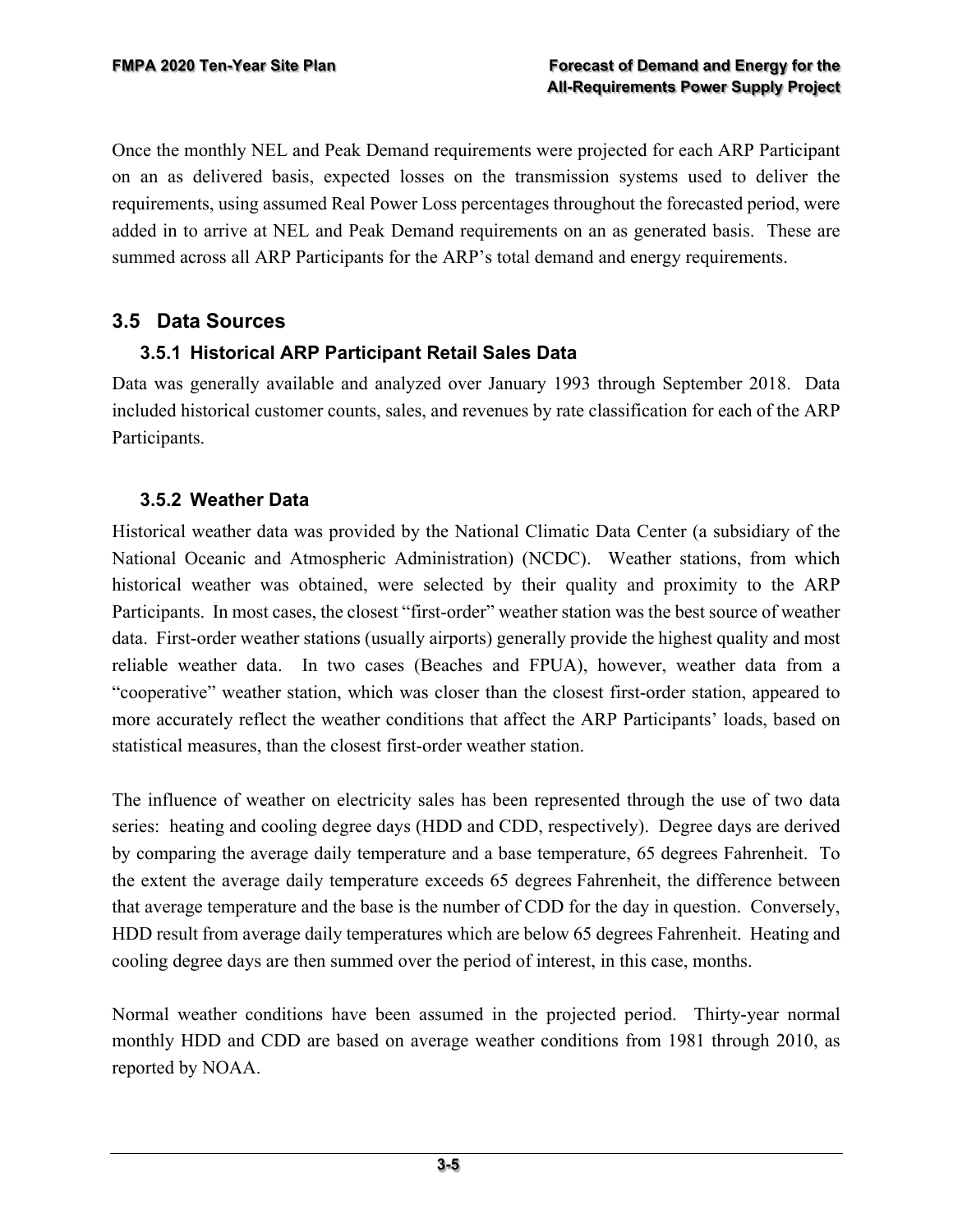#### **3.5.3 Economic Data**

BEBR and Woods & Poole Economics, both nationally recognized providers of economic data, provided both historical and projected economic and demographic data for each of the 14 counties in which the ARP Participants' service territories reside (the service territory of Beaches includes portions of both Duval and St. Johns Counties). This data includes county population, households, employment, personal income, retail sales, and gross domestic product. Although all of the data was not necessarily used in each of the forecast equations, each was examined for its potential to explain changes in the ARP Participants' historical electric sales.

#### **3.5.4 Real Electricity Price Data**

The real price of electricity was derived from a twelve month or multi-year moving average of real average revenue. Projected real electricity prices were assumed to increase at a rate of 0.4% per year, generally based on projections provided by the Energy Information Administration in the 2018 Annual Energy Outlook for Florida.

### **3.6 Overview of Results**

#### **3.6.1 Base Case Forecast**

The results of the Forecast show that the Base Case ARP forecast summer coincident peak (CP) demand and NEL for Calendar Year 2020, inclusive of sales for resale and transmission losses, are 1,501 MW and 7,292 GWh, respectively.

### **3.6.2 Economic Uncertainty of the Forecast**

In addition to the Base Case forecast, which relies on base case projections of future economic conditions, FMPA has developed high and low economic forecasts, referred to herein as the High and Low cases, intended to capture the volatility resulting from deviations from base case economic conditions equivalent to 90 percent of potential occurrences.

While BEBR does not publish information regarding the potential error of their projections, FMPA relied on such statistics from Woods & Poole, which relies on a similar underlying data set and methodology. Woods & Poole publishes several statistics that define the average amount by which various projections they have prepared through time are different from actual results. FMPA utilizes these statistics to develop ranges of the trends of economic activity and population representing approximately 90% of potential outcomes (i.e., 1.7 standard deviations) and resimulates our econometric models using these alternative futures. The High and Low cases reflect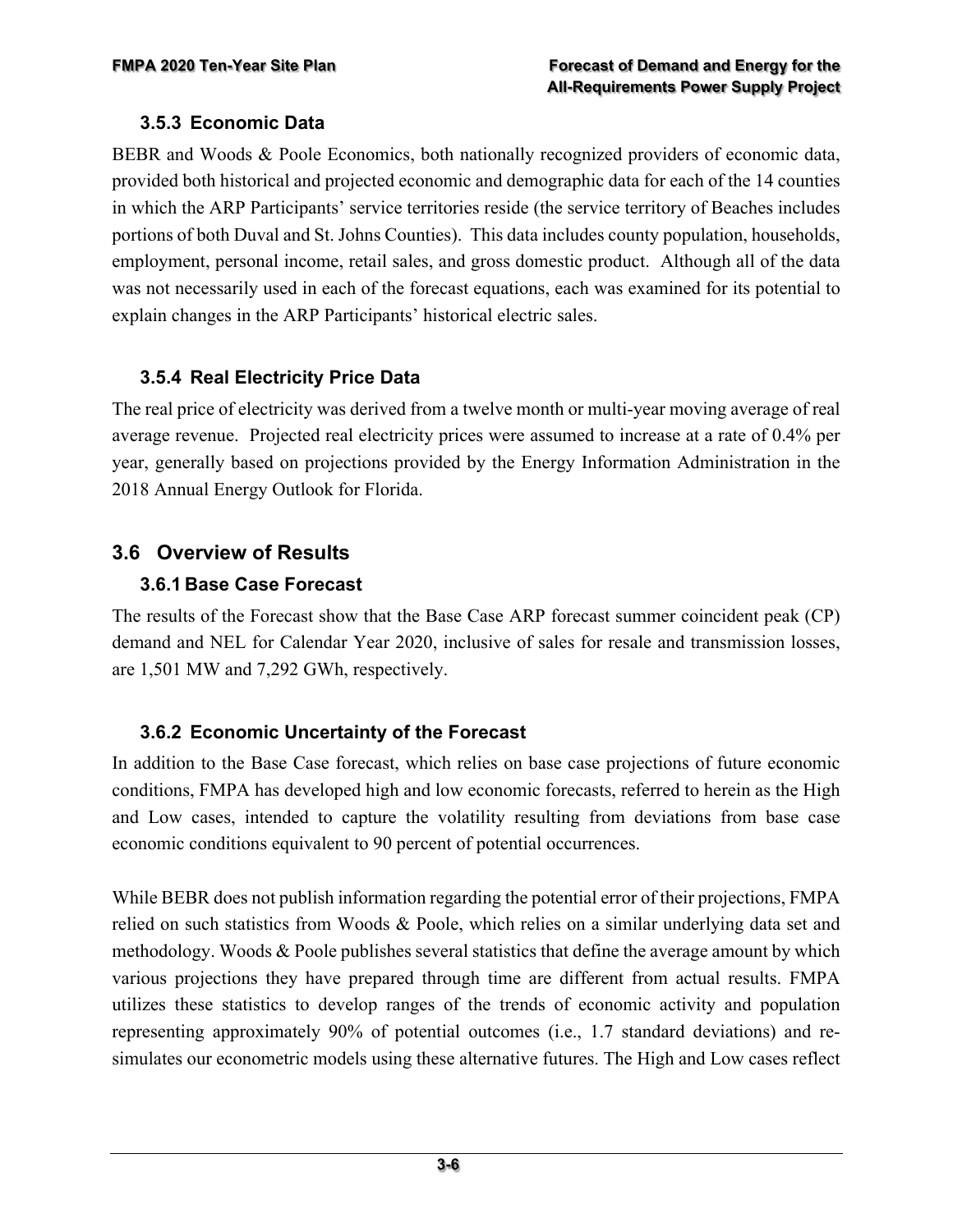the results of these revised simulations, which reflect increasing load forecast uncertainty over time commensurate with increased forecast error over time inherent in the economic projections.

## **3.7 Load Forecast Schedules**

Schedules 2.1 through 2.3 and 3.1 through 3.3 present the Base Case load forecast. Schedules 3.1a and 3.2a present the Low Case, and Schedules 3.1b and 3.2b present the High Case. Schedule 4 presents the actual (2019) and forecasted (Base Case for 2020 and 2021) peak demand and NEL by month.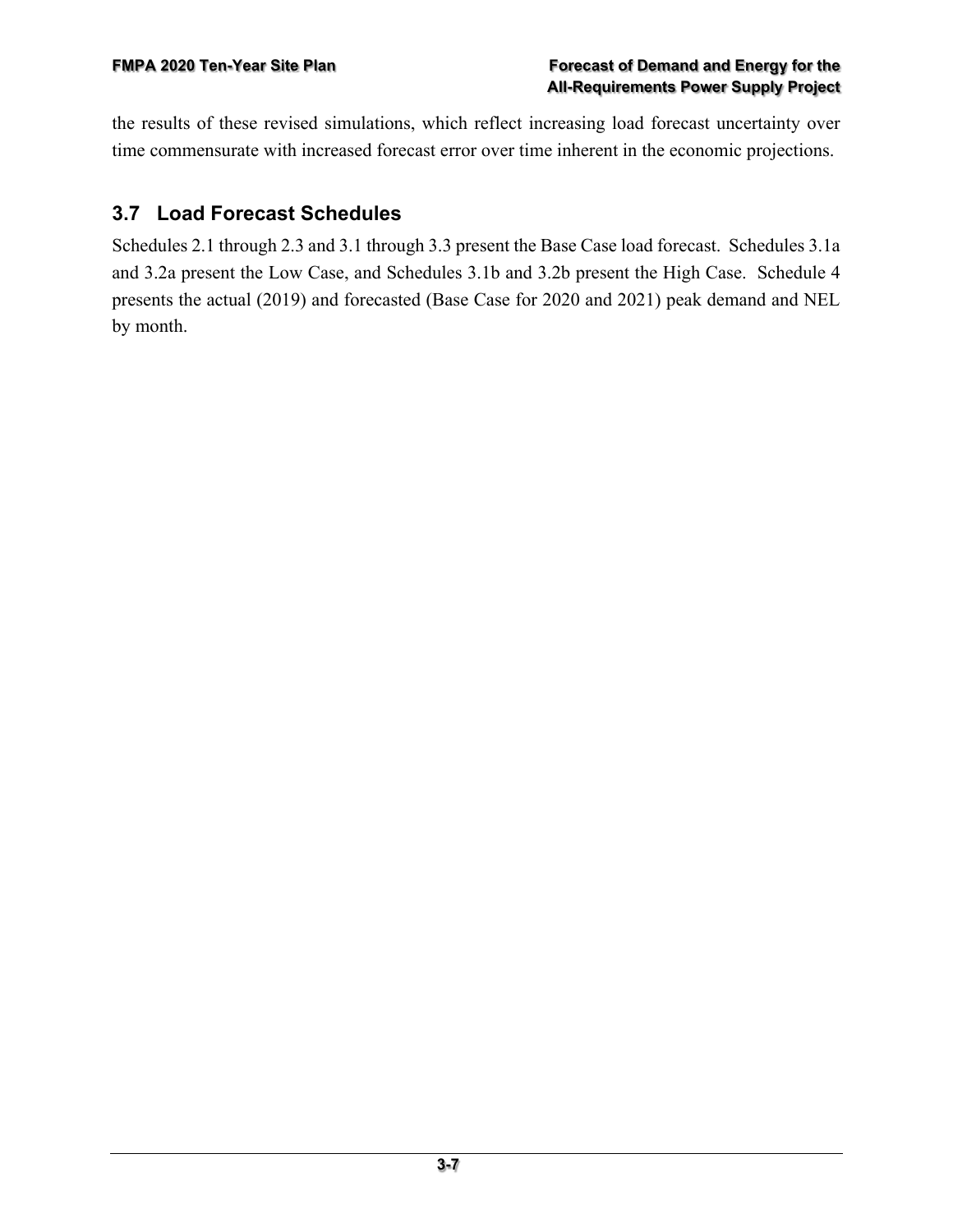| Schedule 2.1                                                                         |
|--------------------------------------------------------------------------------------|
| History and Forecast of Energy Consumption and Number of Customers by Customer Class |
| <b>All-Requirements Project</b>                                                      |

| (1)           | (2)                         | (3)                   | (4)         | (5)          | (6)                        | (7)   | (8)          | (9)                        |
|---------------|-----------------------------|-----------------------|-------------|--------------|----------------------------|-------|--------------|----------------------------|
|               |                             |                       | Residential |              |                            |       | Commercial   |                            |
|               | Population<br>Served by ARP | <b>Members</b><br>per |             | Average No.  | Average kWh<br>Consumption |       | Average No.  | Average kWh<br>Consumption |
| Year [1], [2] | Participants                | Household             | GWh         | of Customers | per Customer               | GWh   | of Customers | per Customer               |
| 2010          | <b>NA</b>                   | <b>NA</b>             | 2,951       | 220,301      | 13,395                     | 2,835 | 40,174       | 70,575                     |
| 2011          | <b>NA</b>                   | <b>NA</b>             | 2,850       | 222,086      | 12,831                     | 2,803 | 40,139       | 69,826                     |
| 2012          | <b>NA</b>                   | <b>NA</b>             | 2,725       | 224,546      | 12,135                     | 2,778 | 40,185       | 69,123                     |
| 2013          | <b>NA</b>                   | <b>NA</b>             | 2,756       | 226,612      | 12,160                     | 2,771 | 40,409       | 68,585                     |
| 2014          | <b>NA</b>                   | <b>NA</b>             | 2,615       | 207,910      | 12,577                     | 2,574 | 37,783       | 68,124                     |
| 2015          | <b>NA</b>                   | <b>NA</b>             | 2,772       | 211,026      | 13,137                     | 2,680 | 38,337       | 69,893                     |
| 2016          | <b>NA</b>                   | <b>NA</b>             | 2,844       | 214,422      | 13,264                     | 2,711 | 39,004       | 69,511                     |
| 2017          | <b>NA</b>                   | <b>NA</b>             | 2,791       | 218,399      | 12,781                     | 2,675 | 39,300       | 68,074                     |
| 2018          | <b>NA</b>                   | <b>NA</b>             | 2,899       | 221,799      | 13,072                     | 2,707 | 39,347       | 68,807                     |
| 2019          | <b>NA</b>                   | <b>NA</b>             | 2,965       | 226,405      | 13,095                     | 2,721 | 39,695       | 68,560                     |
| 2020          | <b>NA</b>                   | <b>NA</b>             | 2,894       | 228,432      | 12,668                     | 2,793 | 40,393       | 69,140                     |
| 2021          | <b>NA</b>                   | <b>NA</b>             | 2,925       | 230,902      | 12,670                     | 2,837 | 40,701       | 69,694                     |
| 2022          | <b>NA</b>                   | <b>NA</b>             | 2,960       | 233,387      | 12,684                     | 2,864 | 41,008       | 69,848                     |
| 2023          | <b>NA</b>                   | <b>NA</b>             | 2,993       | 235,825      | 12,693                     | 2,890 | 41,308       | 69,953                     |
| 2024          | <b>NA</b>                   | <b>NA</b>             | 3,027       | 238,241      | 12,705                     | 2,913 | 41,599       | 70,036                     |
| 2025          | <b>NA</b>                   | <b>NA</b>             | 3,061       | 240,639      | 12,719                     | 2,937 | 41,884       | 70,115                     |
| 2026          | <b>NA</b>                   | <b>NA</b>             | 3,093       | 242,975      | 12,729                     | 2,959 | 42,161       | 70,190                     |
| 2027          | <b>NA</b>                   | <b>NA</b>             | 3,123       | 245,248      | 12,734                     | 2,981 | 42,427       | 70,261                     |
| 2028          | <b>NA</b>                   | <b>NA</b>             | 3,152       | 247,518      | 12,736                     | 3,002 | 42,687       | 70,327                     |
| 2029          | <b>NA</b>                   | <b>NA</b>             | 3,180       | 249,776      | 12,731                     | 3,023 | 42,941       | 70,393                     |

[1] Amounts shown for 2010 through 2019 represent historical values. Amounts shown for 2020 through 2029 represent forecast values. [2] Loads and customer counts only reflects the ARP. Sales to other municipal utilities are shown as Sale for Resale on Schedule 2.3.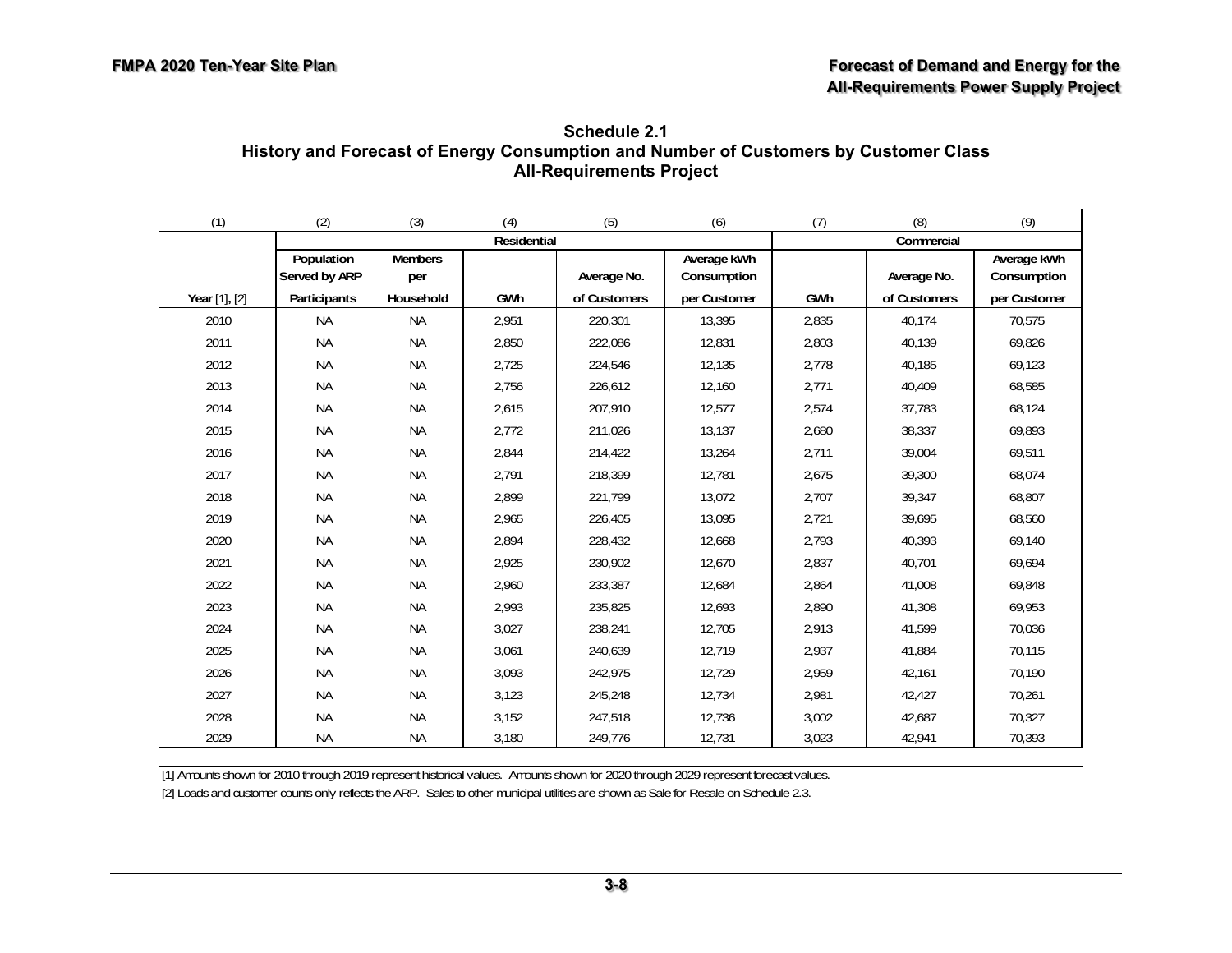| Schedule 2.2                                                                         |
|--------------------------------------------------------------------------------------|
| History and Forecast of Energy Consumption and Number of Customers by Customer Class |
| <b>All-Requirements Project</b>                                                      |

| (1)      | (2)            | (3)          | (4)          | (5)              | (6)      | (7)                | (8)                |
|----------|----------------|--------------|--------------|------------------|----------|--------------------|--------------------|
|          |                | Industrial   |              | Railroads        | Street & |                    | <b>Total Sales</b> |
|          |                |              | Average kWh  | and              | Highway  |                    | to Ultimate        |
|          |                | Average No.  | Consumption  | Railways         | Lighting | <b>Other Sales</b> | Customers          |
| Year [1] | GWh            | of Customers | per Customer | GWh              | GWh      | GWh                | GWh                |
| 2010     | 3              |              | 2,862,000    | $\mathbf 0$      | 60       | 109                | 5,958              |
| 2011     | $\mathfrak{Z}$ |              | 2,653,000    | $\mathbf 0$      | 60       | 106                | 5,821              |
| 2012     | 3              |              | 2,738,000    | $\boldsymbol{0}$ | 60       | 104                | 5,669              |
| 2013     | $\overline{2}$ |              | 1,983,000    | $\boldsymbol{0}$ | 60       | 101                | 5,690              |
| 2014     | 3              |              | 2,512,000    | 0                | 55       | 107                | 5,353              |
| 2015     | $\overline{2}$ | 1            | 1,767,700    | 0                | 55       | 109                | 5,618              |
| 2016     | $\overline{2}$ | 1            | 2,359,000    | $\boldsymbol{0}$ | 55       | 109                | 5,722              |
| 2017     | $\overline{2}$ |              | 1,734,000    | $\boldsymbol{0}$ | 56       | 106                | 5,630              |
| 2018     | 1              |              | 992,000      | $\boldsymbol{0}$ | 56       | 107                | 5,771              |
| 2019     | $\overline{2}$ | 1            | 1,657,000    | 0                | 56       | 98                 | 5,842              |
| 2020     | $\overline{2}$ | 1            | 1,975,190    | $\boldsymbol{0}$ | 55       | 107                | 5,851              |
| 2021     | $\overline{2}$ |              | 1,975,190    | $\boldsymbol{0}$ | 55       | 107                | 5,926              |
| 2022     | $\overline{2}$ |              | 1,975,190    | $\boldsymbol{0}$ | 55       | 106                | 5,988              |
| 2023     | $\overline{2}$ |              | 1,975,190    | $\boldsymbol{0}$ | 55       | 106                | 6,046              |
| 2024     | $\overline{2}$ |              | 1,975,190    | 0                | 55       | 106                | 6,103              |
| 2025     | $\overline{2}$ |              | 1,975,190    | $\boldsymbol{0}$ | 55       | 106                | 6,161              |
| 2026     | $\overline{2}$ |              | 1,975,190    | $\boldsymbol{0}$ | 55       | 106                | 6,215              |
| 2027     | $\overline{2}$ |              | 1,975,190    | 0                | 55       | 106                | 6,267              |
| 2028     | $\overline{2}$ |              | 1,975,190    | 0                | 55       | 106                | 6,318              |
| 2029     | $\overline{2}$ |              | 1,975,190    | 0                | 55       | 106                | 6,366              |

[1] Amounts shown for 2010 through 2019 represent historical values. Amounts shown for 2020 through 2029 represent forecast values.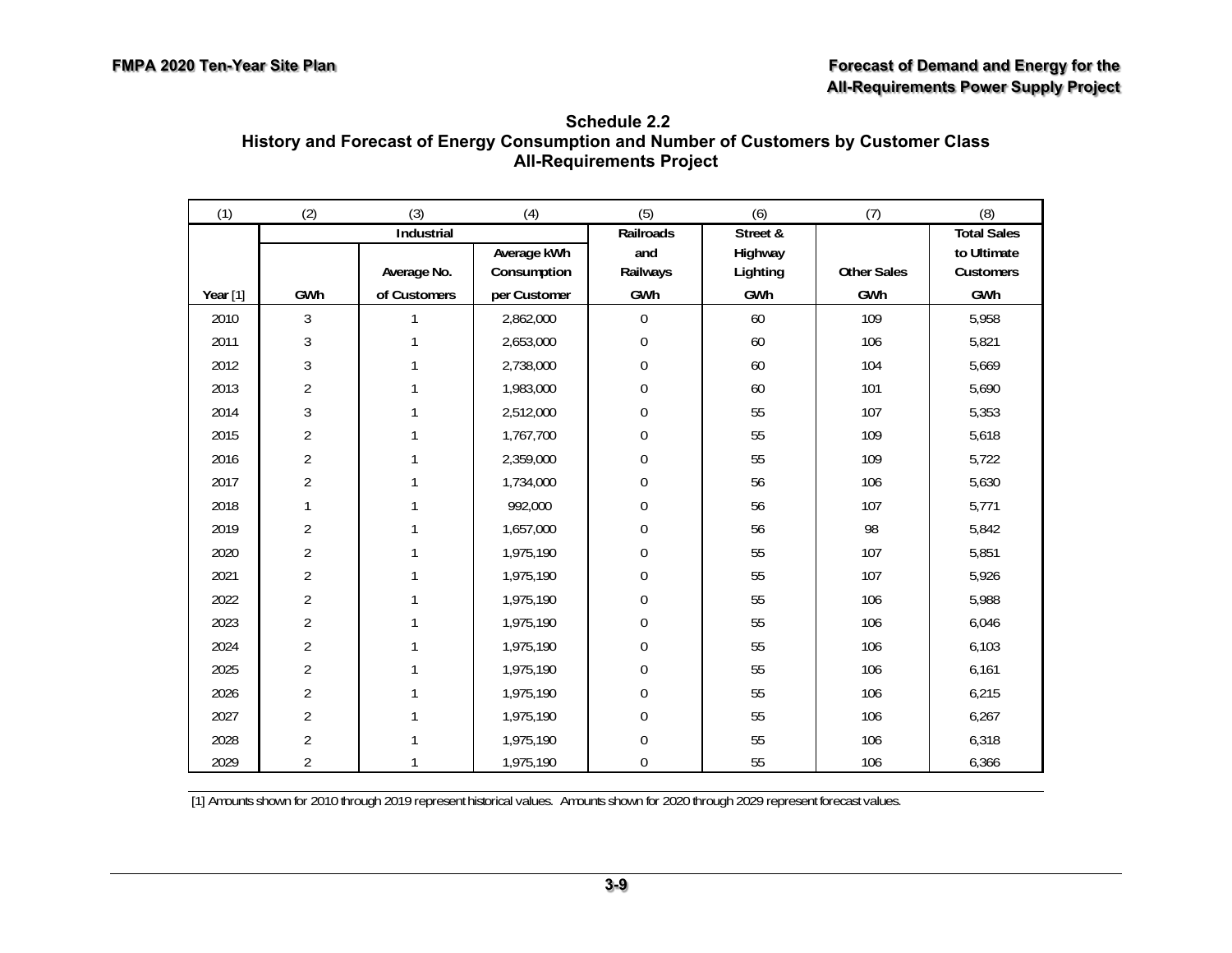| (1)           | (2)                     | (3)                                    | <b>All-Requirements Figged</b><br>(4) | (5)                                     | (6)                       |
|---------------|-------------------------|----------------------------------------|---------------------------------------|-----------------------------------------|---------------------------|
| Year [1], [2] | Sales for Resale<br>GWh | <b>Utility Use &amp; Losses</b><br>GWh | Net Energy for Load<br>GWh            | <b>Other Customers</b><br>(Average No.) | Total No. of<br>Customers |
| 2010          | $\mathbf 0$             | 413                                    | 6,371                                 | 0                                       | 260,476                   |
| 2011          | 105                     | 305                                    | 6,230                                 | $\boldsymbol{0}$                        | 262,226                   |
| 2012          | 96                      | 386                                    | 6,151                                 | 0                                       | 264,732                   |
| 2013          | 92                      | 356                                    | 6,138                                 | $\boldsymbol{0}$                        | 267,022                   |
| 2014          | 91                      | 334                                    | 5,778                                 | 0                                       | 245,695                   |
| 2015          | 88                      | 336                                    | 6,042                                 | $\boldsymbol{0}$                        | 249,364                   |
| 2016          | $\boldsymbol{0}$        | 317                                    | 6,039                                 | $\boldsymbol{0}$                        | 253,427                   |
| 2017          | $\boldsymbol{0}$        | 354                                    | 5,984                                 | 0                                       | 257,700                   |
| 2018          | 12                      | 356                                    | 6,139                                 | $\boldsymbol{0}$                        | 261,147                   |
| 2019          | 100                     | 348                                    | 6,290                                 | $\boldsymbol{0}$                        | 266,100                   |
| 2020          | 1,032                   | 408                                    | 7,292                                 | $\overline{0}$                          | 268,826                   |
| 2021          | 991                     | 407                                    | 7,324                                 | $\boldsymbol{0}$                        | 271,604                   |
| 2022          | 697                     | 411                                    | 7,096                                 | $\boldsymbol{0}$                        | 274,395                   |
| 2023          | 704                     | 415                                    | 7,165                                 | $\boldsymbol{0}$                        | 277,135                   |
| 2024          | 335                     | 423                                    | 6,861                                 | $\boldsymbol{0}$                        | 279,841                   |
| 2025          | 423                     | 421                                    | 7,005                                 | 0                                       | 282,524                   |
| 2026          | 427                     | 424                                    | 7,066                                 | 0                                       | 285,136                   |
| 2027          | 342                     | 425                                    | 7,034                                 | $\boldsymbol{0}$                        | 287,676                   |
| 2028          | $\boldsymbol{0}$        | 426                                    | 6,744                                 | $\boldsymbol{0}$                        | 290,205                   |
| 2029          | $\boldsymbol{0}$        | 415                                    | 6,781                                 | $\boldsymbol{0}$                        | 292,718                   |

**Schedule 2.3 History and Forecast of Energy Consumption and Number of Customers by Customer Class All-Requirements Project**

[1] Amounts shown for 2010 through 2019 represent historical values. Amounts shown for 2020 through 2029 represent forecast values.

[2] Loads and customer counts only reflects the ARP. Wholesale sales other than sales to the ARP Participants are shown as Sale for Resale on Schedule 2.3.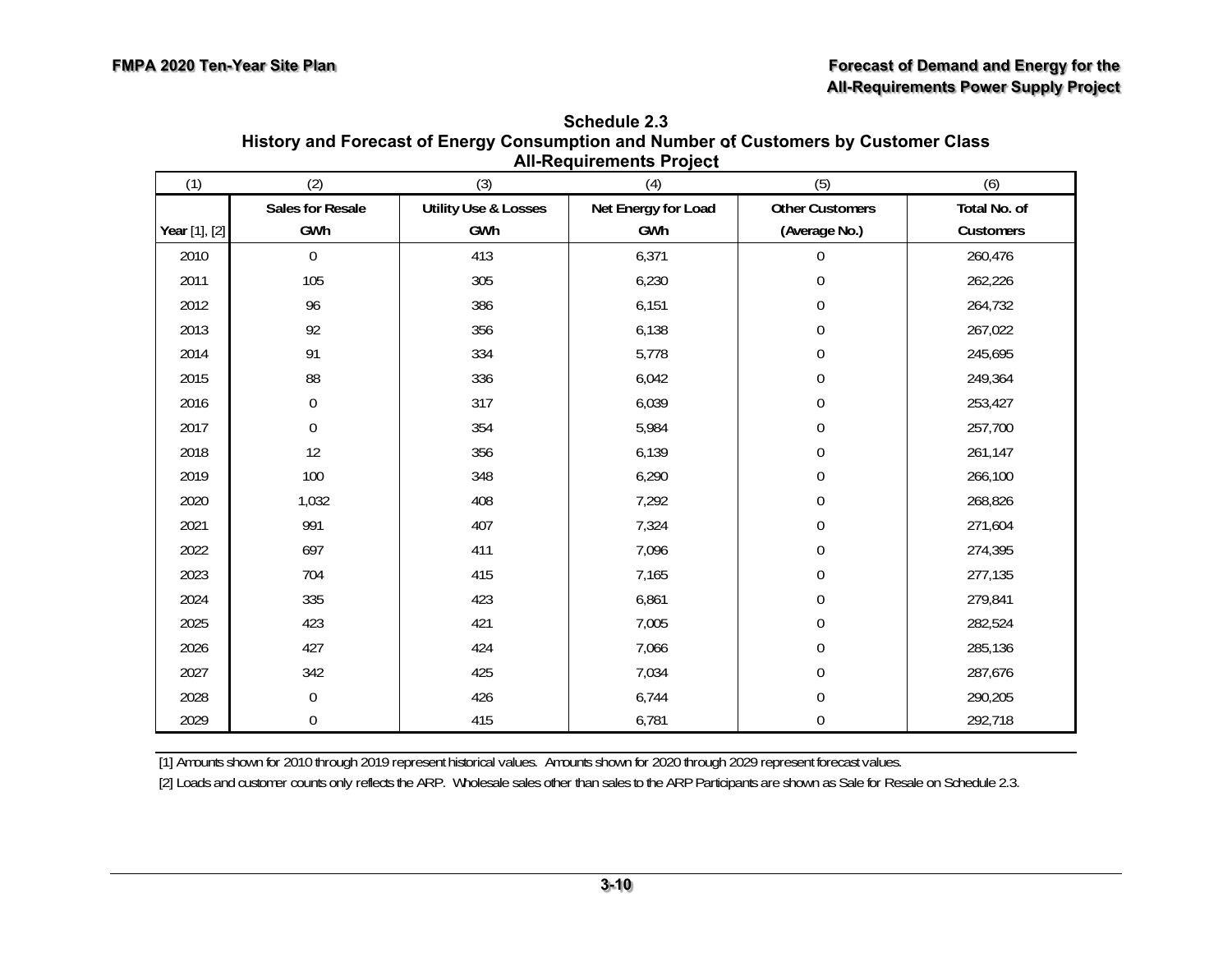| (1)      | (2)   | (3)       | (4)              | (5)            | (6)            | (7)                | (8)                    | (9)                    | (10)     |
|----------|-------|-----------|------------------|----------------|----------------|--------------------|------------------------|------------------------|----------|
|          |       |           |                  |                | Residential    |                    | Commercial/            | Commercial/            |          |
|          |       |           |                  |                | Load           | <b>Residential</b> | <b>Industrial Load</b> | <b>Industrial Load</b> | Net Firm |
| Year [1] | Total | Wholesale | Retail           | Interruptible  | Management     | Conservation       | Management             | Conservation           | Demand   |
| 2010     | 1,287 | 1,287     | $\boldsymbol{0}$ | 0              | $\mathbf{0}$   | $\mathbf 0$        | $\mathbf 0$            | 0                      | 1,287    |
| 2011     | 1,302 | 1,302     | $\boldsymbol{0}$ | $\overline{0}$ | $\mathbf 0$    | $\mathbf 0$        | $\mathbf 0$            | 0                      | 1,302    |
| 2012     | 1,238 | 1,238     | $\boldsymbol{0}$ | 0              | $\mathbf{0}$   | $\overline{0}$     | $\overline{0}$         | 0                      | 1,238    |
| 2013     | 1,257 | 1,257     | 0                | 0              | $\mathbf{0}$   | $\mathbf 0$        | $\overline{0}$         | 0                      | 1,257    |
| 2014     | 1,218 | 1,218     | 0                | 0              | $\mathbf{0}$   | $\mathbf 0$        | $\boldsymbol{0}$       | 0                      | 1,218    |
| 2015     | 1,227 | 1,227     | $\boldsymbol{0}$ | 0              | $\overline{0}$ | $\mathbf 0$        | $\mathbf 0$            | 0                      | 1,227    |
| 2016     | 1,296 | 1,296     | 0                | $\overline{0}$ | $\theta$       | 0                  | $\overline{0}$         | 0                      | 1,296    |
| 2017     | 1,263 | 1,263     | 0                | 0              | $\theta$       | 0                  | 0                      | 0                      | 1,263    |
| 2018     | 1,281 | 1,281     | 0                | 0              | $\mathbf{0}$   | 0                  | $\overline{0}$         | 0                      | 1,281    |
| 2019     | 1,349 | 1,349     | $\boldsymbol{0}$ | 0              | $\mathbf 0$    | $\mathbf 0$        | $\overline{0}$         | 0                      | 1,349    |
| 2020     | 1,501 | 1,501     | $\overline{0}$   | $\mathbf 0$    | $\mathbf{0}$   | $\overline{0}$     | $\overline{0}$         | 0                      | 1,501    |
| 2021     | 1,485 | 1,485     | 0                | 0              | $\mathbf 0$    | $\mathbf 0$        | $\overline{0}$         | 0                      | 1,485    |
| 2022     | 1,501 | 1,501     | 0                | $\Omega$       | $\theta$       | $\overline{0}$     | $\Omega$               | $\Omega$               | 1,501    |
| 2023     | 1,516 | 1,516     | $\boldsymbol{0}$ | 0              | $\theta$       | $\overline{0}$     | $\overline{0}$         | 0                      | 1,516    |
| 2024     | 1,456 | 1,456     | 0                | 0              | $\theta$       | 0                  | $\overline{0}$         | 0                      | 1,456    |
| 2025     | 1.478 | 1,478     | $\overline{0}$   | 0              | $\mathbf{0}$   | $\overline{0}$     | $\overline{0}$         | 0                      | 1,478    |
| 2026     | 1,492 | 1,492     | $\overline{0}$   | 0              | $\mathbf{0}$   | $\overline{0}$     | $\overline{0}$         | 0                      | 1,492    |
| 2027     | 1.491 | 1,491     | 0                | 0              | $\theta$       | $\overline{0}$     | $\overline{0}$         | 0                      | 1,491    |
| 2028     | 1,418 | 1,418     | 0                | 0              | $\theta$       | $\overline{0}$     | $\overline{0}$         | 0                      | 1,418    |
| 2029     | 1,428 | 1,428     | $\overline{0}$   | 0              | $\overline{0}$ | $\overline{0}$     | $\overline{0}$         | 0                      | 1,428    |

#### **Schedule 3.1 History and Forecast of Summer Peak Demand (MW) All-Requirements Project – Base Case**

[1] Amounts shown for 2010 through 2019 represent historical values. Amounts shown for 2020 through 2029 represent forecast values.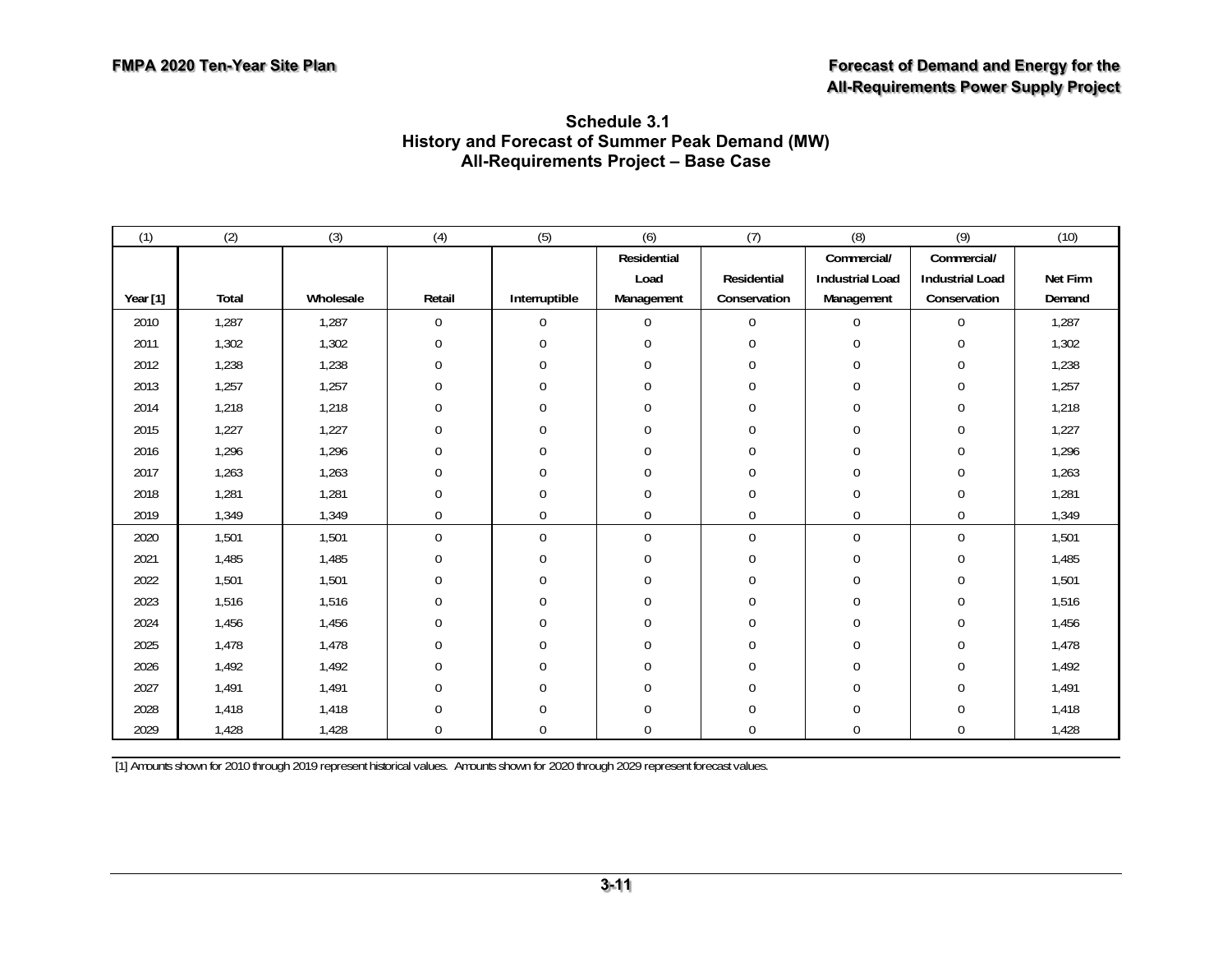#### **Schedule 3.2 History and Forecast of Winter Peak Demand (MW) All-Requirements Project – Base Case**

| (1)        | (2)   | (3)       | (4)          | (5)           | (6)            | (7)              | (8)                    | (9)                    | (10)     |
|------------|-------|-----------|--------------|---------------|----------------|------------------|------------------------|------------------------|----------|
|            |       |           |              |               | Residential    |                  | Commercial/            | Commercial/            |          |
|            |       |           |              |               | Load           | Residential      | <b>Industrial Load</b> | <b>Industrial Load</b> | Net Firm |
| Year $[1]$ | Total | Wholesale | Retail       | Interruptible | Management     | Conservation     | Management             | Conservation           | Demand   |
| 2009/10    | 1,427 | 1,427     | 0            | 0             | $\overline{0}$ | $\boldsymbol{0}$ | $\overline{0}$         | $\overline{0}$         | 1,427    |
| 2010/11    | 1,272 | 1,272     | $\theta$     | $\Omega$      | $\theta$       | $\Omega$         | $\theta$               | $\Omega$               | 1,272    |
| 2011/12    | 1,133 | 1,133     | <sup>0</sup> | U             | $\theta$       | $\Omega$         | $\Omega$               | $\Omega$               | 1,133    |
| 2012/13    | 1,034 | 1,034     | $\theta$     | $\Omega$      | $\theta$       | $\Omega$         | $\theta$               | $\Omega$               | 1,034    |
| 2013/14    | 1,028 | 1,028     | $\theta$     | 0             | $\theta$       | 0                | $\mathbf{0}$           | $\mathbf 0$            | 1,028    |
| 2014/15    | 1,161 | 1,161     | $\mathbf 0$  | 0             | $\Omega$       | $\Omega$         | $\mathbf 0$            | $\mathbf 0$            | 1,161    |
| 2015/16    | 1,019 | 1,019     | $\theta$     | $\theta$      | $\theta$       | $\theta$         | $\mathbf 0$            | $\mathbf 0$            | 1,019    |
| 2016/17    | 879   | 879       | $\theta$     | $\Omega$      | $\mathbf{0}$   | $\Omega$         | $\mathbf 0$            | $\mathbf 0$            | 879      |
| 2017/18    | 1,228 | 1,228     | $\Omega$     | $\Omega$      | $\theta$       | $\Omega$         | $\theta$               | $\mathbf 0$            | 1,228    |
| 2018/19    | 950   | 950       |              |               | $\theta$       | $\Omega$         | $\Omega$               | $\mathbf 0$            | 950      |
| 2019/20    | 1,361 | 1,361     | 0            | 0             | $\theta$       | $\Omega$         | $\Omega$               | $\Omega$               | 1,361    |
| 2020/21    | 1,455 | 1,455     | <sup>0</sup> |               | $\theta$       | $\Omega$         | $\Omega$               | $\Omega$               | 1,455    |
| 2021/22    | 1,318 | 1,318     | $\theta$     | U             | $\theta$       | $\Omega$         | $\Omega$               | $\Omega$               | 1,318    |
| 2022/23    | 1,331 | 1,331     | $\theta$     | 0             | $\theta$       | $\Omega$         | $\theta$               | $\mathbf 0$            | 1,331    |
| 2023/24    | 1,283 | 1,283     | $\theta$     | 0             | $\Omega$       | $\Omega$         | $\mathbf 0$            | $\mathbf 0$            | 1,283    |
| 2024/25    | 1,304 | 1,304     | $\theta$     | $\theta$      | $\theta$       | $\theta$         | $\Omega$               | $\Omega$               | 1,304    |
| 2025/26    | 1,315 | 1,315     | $\Omega$     | 0             | $\mathbf{0}$   | $\Omega$         | $\mathbf 0$            | $\overline{0}$         | 1,315    |
| 2026/27    | 1,313 | 1,313     |              |               | $\Omega$       | $\Omega$         | $\Omega$               | $\mathbf 0$            | 1,313    |
| 2027/28    | 1,243 | 1,243     |              |               | $\Omega$       |                  | $\Omega$               | $\Omega$               | 1,243    |
| 2028/29    | 1,252 | 1,252     | $\Omega$     | 0             | $\theta$       | $\Omega$         | $\mathbf 0$            | $\mathbf 0$            | 1,252    |

[1] Amounts shown for 2009/10 through 2018/19 represent historical values. Amounts shown for 2019/20 through 2028/29 represent forecast values.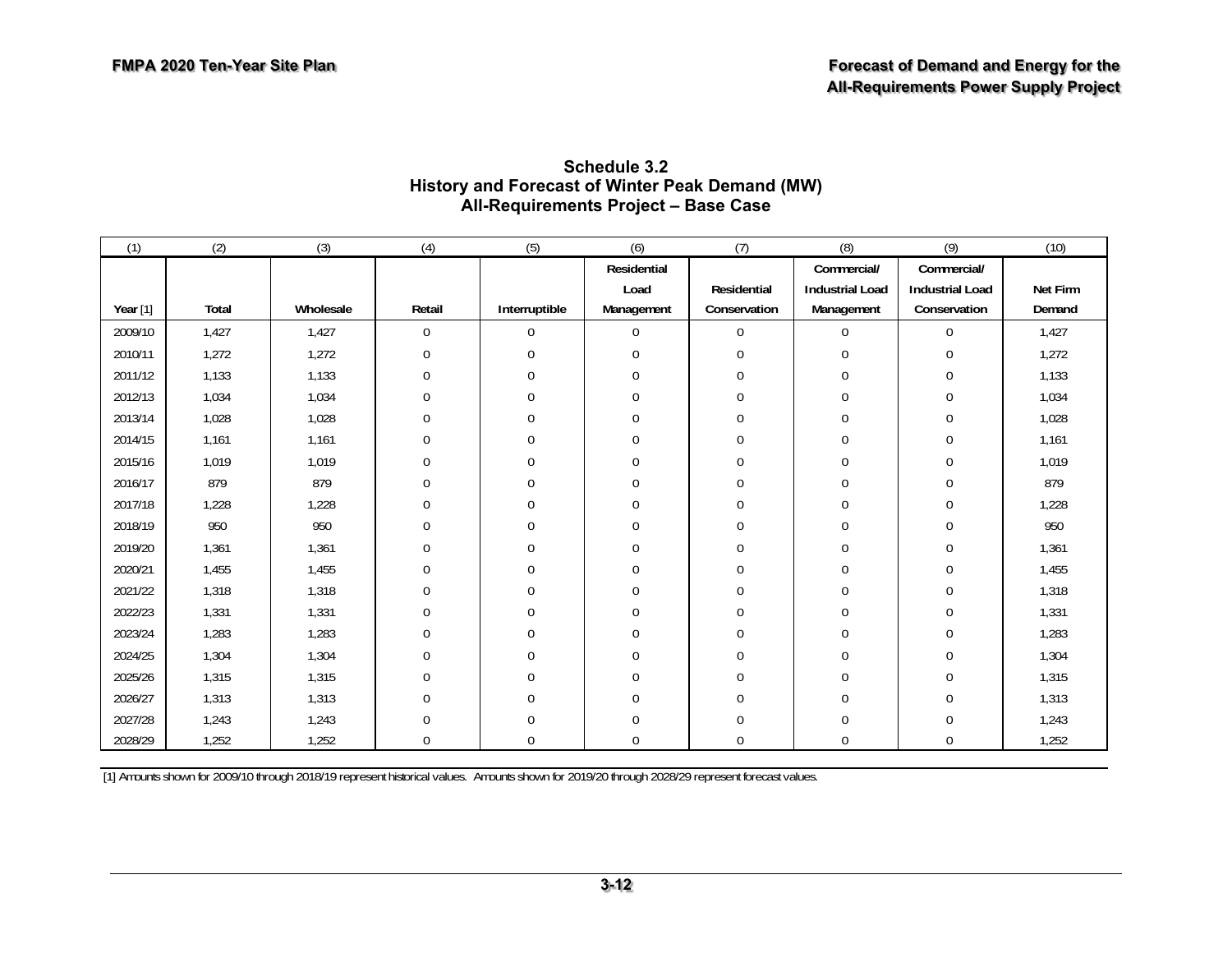| All-Requirements Project – Base Case |                       |              |              |                    |            |                   |  |  |  |  |  |
|--------------------------------------|-----------------------|--------------|--------------|--------------------|------------|-------------------|--|--|--|--|--|
| (1)                                  | (2)                   | (3)          | (4)          | (5)                | (6)        | (7)               |  |  |  |  |  |
|                                      | <b>Total Sales to</b> |              |              |                    |            |                   |  |  |  |  |  |
|                                      | Ultimate              |              |              |                    |            |                   |  |  |  |  |  |
|                                      | Customers             |              | Commercial/  |                    |            |                   |  |  |  |  |  |
|                                      | (including Sales      | Residential  | Industrial   | <b>Utility Use</b> | Net Energy |                   |  |  |  |  |  |
| Year [1], [2]                        | for Resale)           | Conservation | Conservation | & Losses           | for Load   | Load Factor % [2] |  |  |  |  |  |
| 2010                                 | 5,958                 | 0            | $\mathbf 0$  | 413                | 6,371      | 51%               |  |  |  |  |  |
| 2011                                 | 5,926                 | 0            | $\mathbf 0$  | 305                | 6,230      | 55%               |  |  |  |  |  |
| 2012                                 | 5,765                 | $\mathbf 0$  | $\Omega$     | 386                | 6,151      | 57%               |  |  |  |  |  |
| 2013                                 | 5,782                 | $\mathbf 0$  | $\mathbf 0$  | 356                | 6,138      | 56%               |  |  |  |  |  |
| 2014                                 | 5,444                 | 0            | 0            | 334                | 5,778      | 54%               |  |  |  |  |  |
| 2015                                 | 5,706                 | $\mathbf 0$  | 0            | 336                | 6,042      | 56%               |  |  |  |  |  |
| 2016                                 | 5,722                 | $\mathbf 0$  | $\mathbf 0$  | 317                | 6,039      | 53%               |  |  |  |  |  |
| 2017                                 | 5,630                 | 0            | $\mathbf 0$  | 354                | 5,984      | 54%               |  |  |  |  |  |
| 2018                                 | 5,783                 | 0            | 0            | 357                | 6,140      | 55%               |  |  |  |  |  |
| 2019                                 | 5,942                 | 0            | $\mathbf 0$  | 348                | 6,290      | 53%               |  |  |  |  |  |
| 2020                                 | 6,883                 | 0            | $\mathbf 0$  | 409                | 7,292      | 55%               |  |  |  |  |  |
| 2021                                 | 6,917                 | 0            | 0            | 407                | 7,324      | 56%               |  |  |  |  |  |
| 2022                                 | 6,685                 | $\mathbf 0$  | 0            | 412                | 7,097      | 54%               |  |  |  |  |  |
| 2023                                 | 6,750                 | $\mathbf 0$  | $\mathbf{0}$ | 415                | 7,165      | 54%               |  |  |  |  |  |
| 2024                                 | 6,438                 | 0            | 0            | 423                | 6,861      | 54%               |  |  |  |  |  |
| 2025                                 | 6,584                 | 0            | $\Omega$     | 421                | 7,005      | 54%               |  |  |  |  |  |
| 2026                                 | 6,642                 | 0            | $\theta$     | 424                | 7,066      | 54%               |  |  |  |  |  |
| 2027                                 | 6,610                 | 0            | $\mathbf{0}$ | 425                | 7,034      | 54%               |  |  |  |  |  |
| 2028                                 | 6,318                 | 0            | 0            | 427                | 6,745      | 54%               |  |  |  |  |  |
| 2029                                 | 6,366                 | 0            | $\mathbf{0}$ | 415                | 6,781      | 54%               |  |  |  |  |  |

| Schedule 3.3                                             |
|----------------------------------------------------------|
| History and Forecast of Annual Net Energy for Load (GWh) |
| All-Requirements Project - Base Case                     |

[1] Amounts shown for 2010 through 2019 represent historical values. Amounts shown for 2020 through 2029 represent forecast values.

[2] The load factor reflects the annual calendar peak in the denominator (rather than, for example, the summer peak).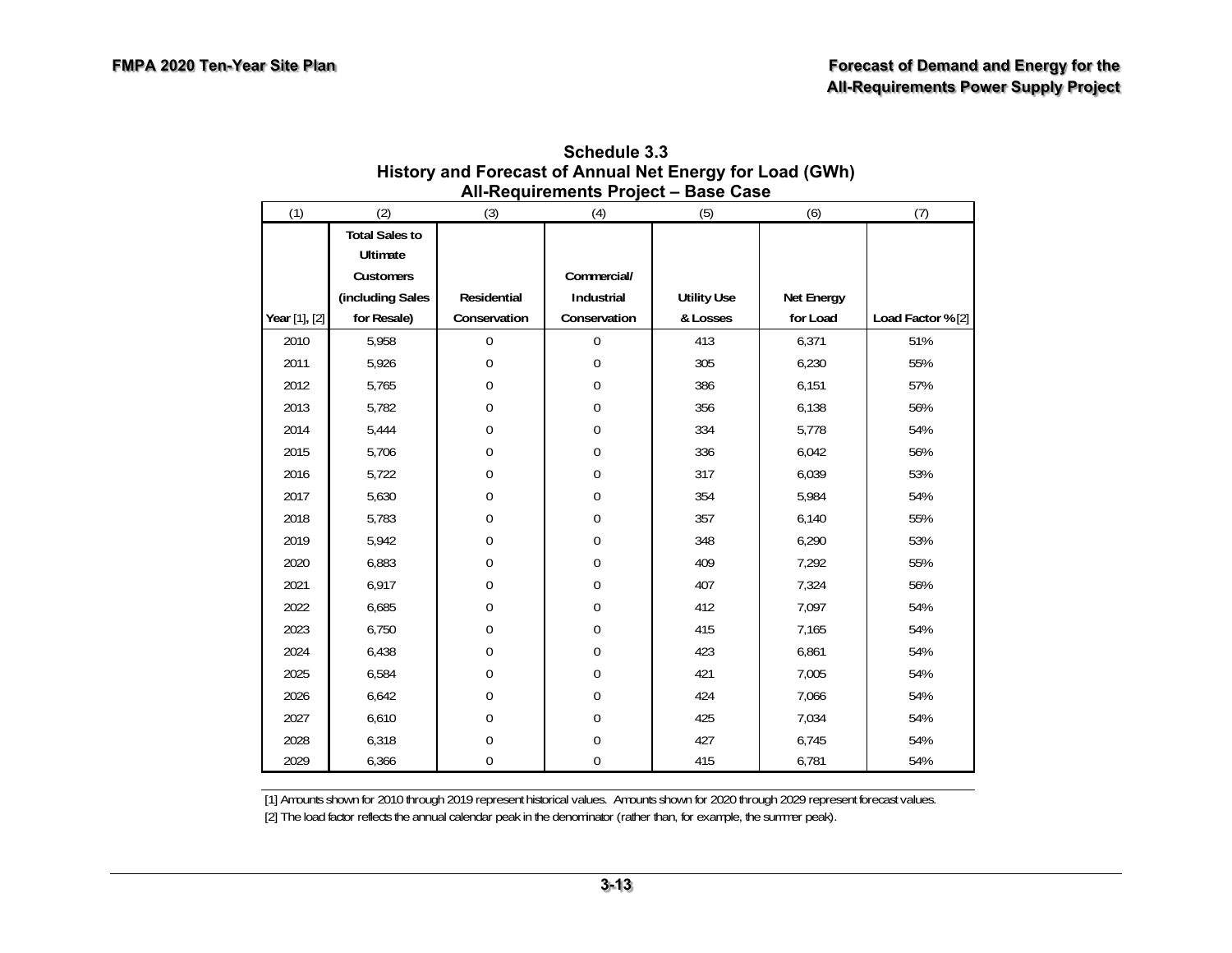| (1)  | (2)   | (3)       | (4)         | (5)           | (6)         | (7)          | (8)                    | (9)                    | (10)     |
|------|-------|-----------|-------------|---------------|-------------|--------------|------------------------|------------------------|----------|
|      |       |           |             |               | Residential |              | Commercial/            | Commercial/            |          |
|      |       |           |             |               | Load        | Residential  | <b>Industrial Load</b> | <b>Industrial Load</b> | Net Firm |
| Year | Total | Wholesale | Retail      | Interruptible | Management  | Conservation | Management             | Conservation           | Demand   |
| 2020 | 1,475 | 1,475     | $\mathbf 0$ | $\Omega$      |             | 0            | $\mathbf 0$            | $\Omega$               | 1,475    |
| 2021 | 1,444 | 1,444     | $\Omega$    | $\Omega$      |             | $\Omega$     | $\Omega$               |                        | 1,444    |
| 2022 | 1,446 | 1,446     | $\Omega$    | 0             |             | $\Omega$     | $\Omega$               |                        | 1,446    |
| 2023 | 1,449 | 1,449     |             |               |             | $\Omega$     | $\Omega$               |                        | 1,449    |
| 2024 | 1,382 | 1,382     | $\Omega$    |               |             | $\Omega$     | $\Omega$               |                        | 1,382    |
| 2025 | 1,395 | 1,395     |             |               |             | $\Omega$     | $\Omega$               |                        | 1,395    |
| 2026 | 1,400 | 1,400     | $\Omega$    |               |             | $\Omega$     | $\Omega$               |                        | 1,400    |
| 2027 | 1,391 | 1,391     |             | $\Omega$      |             | $\Omega$     | $\Omega$               |                        | 1,391    |
| 2028 | 1,310 | 1,310     |             |               |             | $\Omega$     | $\Omega$               |                        | 1,310    |
| 2029 | 1,312 | 1,312     |             |               |             |              |                        |                        | 1,312    |

#### **Schedule 3.1a Forecast of Summer Peak Demand (MW) All-Requirements Project – Low Case [1]**

[1] Values represent predicted summer peak demand under pessimistic economic conditions.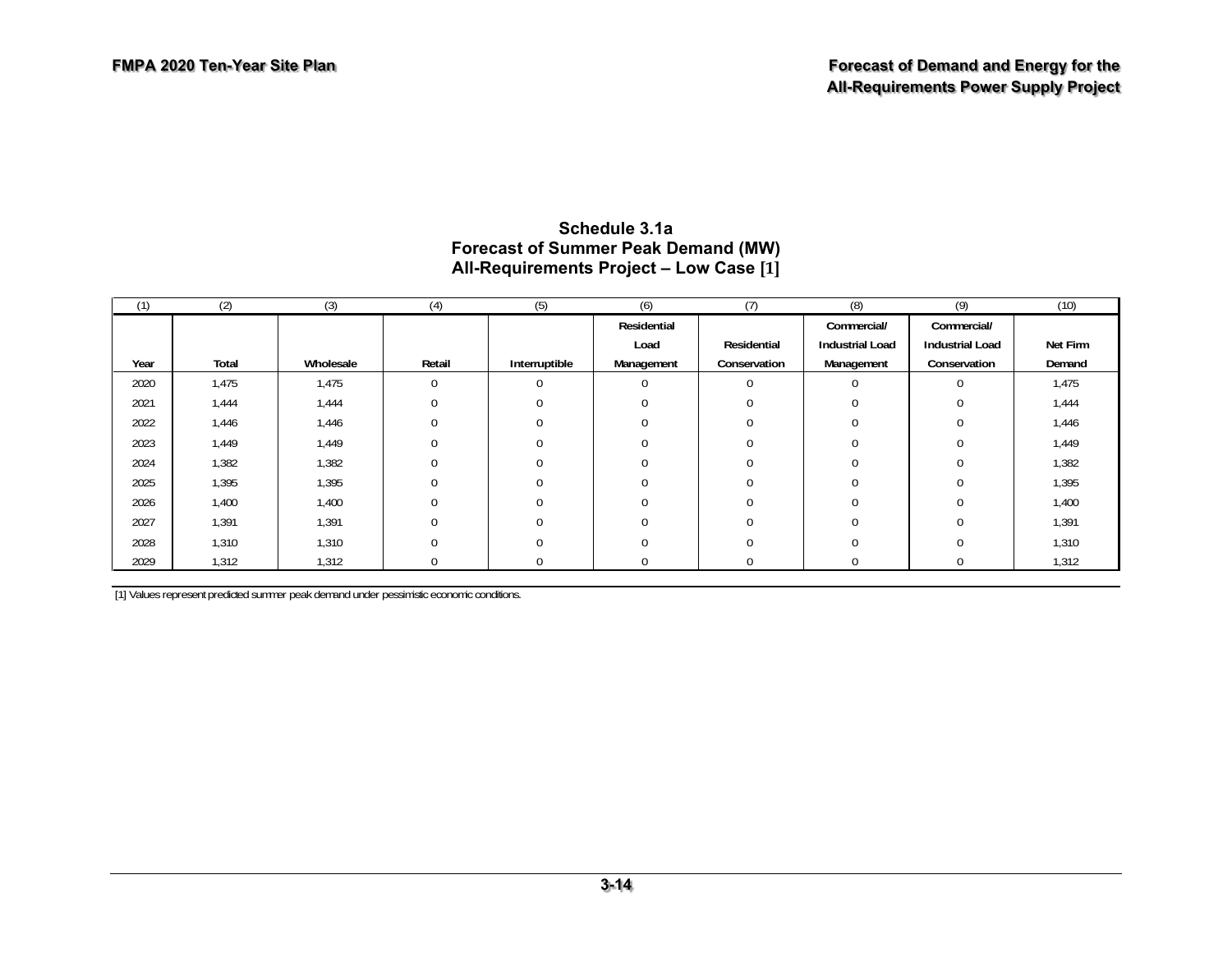#### **Schedule 3.1b Forecast of Summer Peak Demand (MW) All-Requirements Project – High Case [1]**

| (1)  | (2)   | (3)       | (4)      | (5)           | (6)                 | (7)          | (8)                    | (9)                    | (10)     |
|------|-------|-----------|----------|---------------|---------------------|--------------|------------------------|------------------------|----------|
|      |       |           |          |               | Residential         |              | Commercial/            | Commercial/            |          |
|      |       |           |          |               | Residential<br>Load |              | <b>Industrial Load</b> | <b>Industrial Load</b> | Net Firm |
| Year | Total | Wholesale | Retail   | Interruptible | Management          | Conservation | Management             | Conservation           | Demand   |
| 2020 | 1,530 | 1,530     | $\Omega$ | 0             | $\Omega$            | $\Omega$     | $\mathbf 0$            | $\Omega$               | 1,530    |
| 2021 | 1,529 | 1,529     |          | $\Omega$      | $\Omega$            | $\Omega$     | $\Omega$               |                        | 1,529    |
| 2022 | 1,558 | 1,558     |          |               | $\Omega$            |              | U                      |                        | 1,558    |
| 2023 | 1,584 | 1,584     |          | U             | $\Omega$            |              |                        |                        | 1,584    |
| 2024 | 1,531 | 1,531     |          |               | $\Omega$            |              |                        |                        | 1,531    |
| 2025 | 1,562 | 1,562     |          |               | $\Omega$            |              | U                      |                        | 1,562    |
| 2026 | 1,584 | 1,584     |          | 0             | $\Omega$            |              |                        |                        | 1,584    |
| 2027 | 1,592 | 1,592     |          | 0             | $\Omega$            |              | 0                      |                        | 1,592    |
| 2028 | 1,525 | 1,525     |          | 0             | $\Omega$            |              | U                      |                        | 1,525    |
| 2029 | 1,543 | 1,543     |          |               | $\Omega$            |              | U                      |                        | 1,543    |

[1] Values represent predicted summer peak demand under optimistic economic conditions.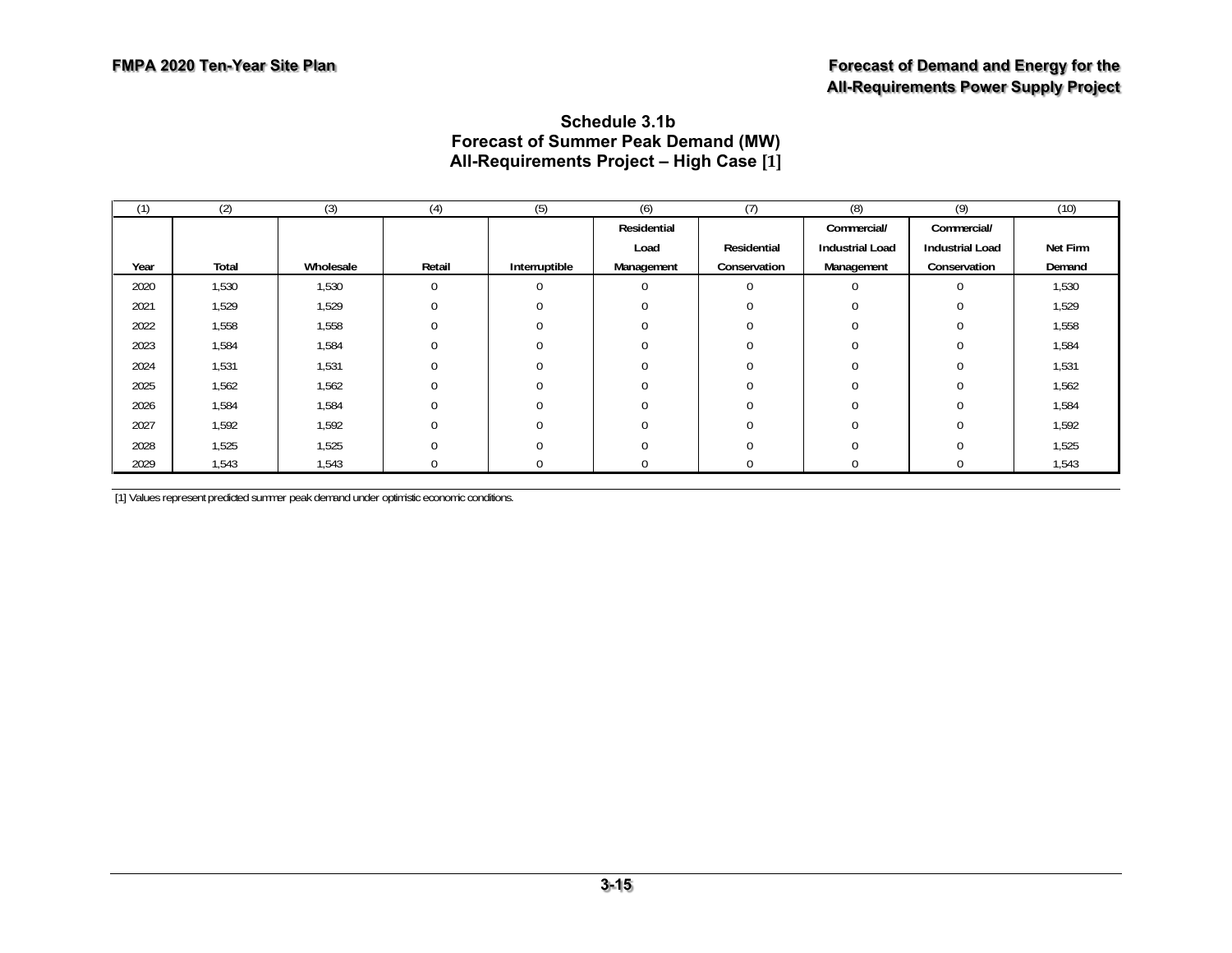#### **Schedule 3.2a Forecast of Winter Peak Demand (MW) All-Requirements Project – Low Case [1]**

| (1)     | (2)   | (3)       | (4)      | (5)           | (6)         | (7)          | (8)                    | (9)                    | (10)     |
|---------|-------|-----------|----------|---------------|-------------|--------------|------------------------|------------------------|----------|
|         |       |           |          |               | Residential |              | Commercial/            | Commercial/            |          |
|         |       |           |          |               | Load        | Residential  | <b>Industrial Load</b> | <b>Industrial Load</b> | Net Firm |
| Year    | Total | Wholesale | Retail   | Interruptible | Management  | Conservation | Management             | Conservation           | Demand   |
| 2019/20 | 1,338 | 1,338     | 0        |               | $\Omega$    | $\Omega$     |                        | $\Omega$               | 1,338    |
| 2020/21 | 1,418 | 1,418     |          |               | $\Omega$    |              |                        |                        | 1,418    |
| 2021/22 | 1,270 | 1,270     |          |               | $\Omega$    |              |                        |                        | 1,270    |
| 2022/23 | 1,273 | 1,273     |          |               | $\Omega$    |              |                        |                        | 1,273    |
| 2023/24 | 1,218 | 1,218     |          |               | $\Omega$    |              |                        |                        | 1,218    |
| 2024/25 | 1,231 | 1,231     |          |               | $\Omega$    |              |                        |                        | 1,231    |
| 2025/26 | 1,235 | 1,235     |          |               | $\Omega$    |              |                        |                        | 1,235    |
| 2026/27 | 1,225 | 1,225     | $\Omega$ |               | $\Omega$    |              |                        |                        | 1,225    |
| 2027/28 | 1,149 | 1,149     |          |               | $\Omega$    |              |                        |                        | 1,149    |
| 2028/29 | 1,151 | 1,151     |          |               | $\Omega$    |              |                        |                        | 1,151    |

[1] Values represent predicted winter peak demand under pessimistic economic conditions.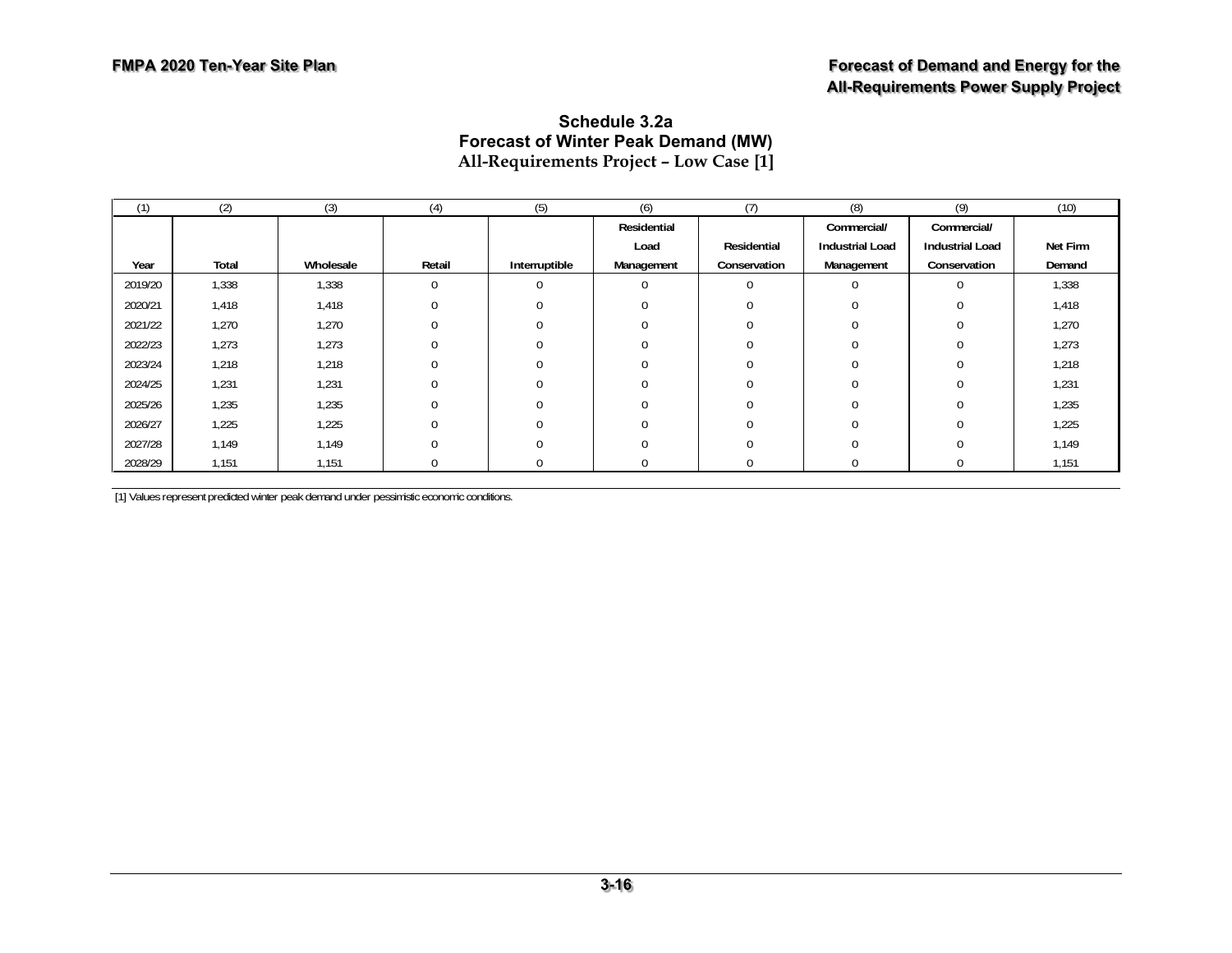#### **Schedule 3.2b Forecast of Winter Peak Demand (MW) All-Requirements Project – High Case [1]**

| (1)     | (2)   | (3)       | (4)    | (5)           | (6)         | (7)          | (8)                    | (9)                    | (10)     |
|---------|-------|-----------|--------|---------------|-------------|--------------|------------------------|------------------------|----------|
|         |       |           |        |               | Residential |              | Commercial/            | Commercial/            |          |
|         |       |           |        |               | Load        | Residential  | <b>Industrial Load</b> | <b>Industrial Load</b> | Net Firm |
| Year    | Total | Wholesale | Retail | Interruptible | Management  | Conservation | Management             | Conservation           | Demand   |
| 2019/20 | 1,387 | 1,387     | 0      |               | $\Omega$    | $\Omega$     |                        | $\Omega$               | 1,387    |
| 2020/21 | 1,493 | 1,493     |        |               | $\Omega$    |              |                        |                        | 1,493    |
| 2021/22 | 1,368 | 1,368     |        |               |             |              |                        |                        | 1,368    |
| 2022/23 | 1,391 | 1,391     |        |               | $\Omega$    |              |                        |                        | 1,391    |
| 2023/24 | 1,349 | 1,349     |        |               | $\Omega$    |              |                        |                        | 1,349    |
| 2024/25 | 1,377 | 1,377     |        |               | $\Omega$    |              |                        |                        | 1,377    |
| 2025/26 | 1,396 | 1,396     |        |               | $\Omega$    |              |                        |                        | 1,396    |
| 2026/27 | 1,401 | 1,401     | N      |               | $\Omega$    |              |                        |                        | 1,401    |
| 2027/28 | 1,337 | 1,337     |        |               | $\Omega$    |              |                        |                        | 1,337    |
| 2028/29 | 1,352 | 1,352     |        |               | $\Omega$    |              |                        |                        | 1,352    |

[1] Values represent predicted winter peak demand under optimistic economic conditions.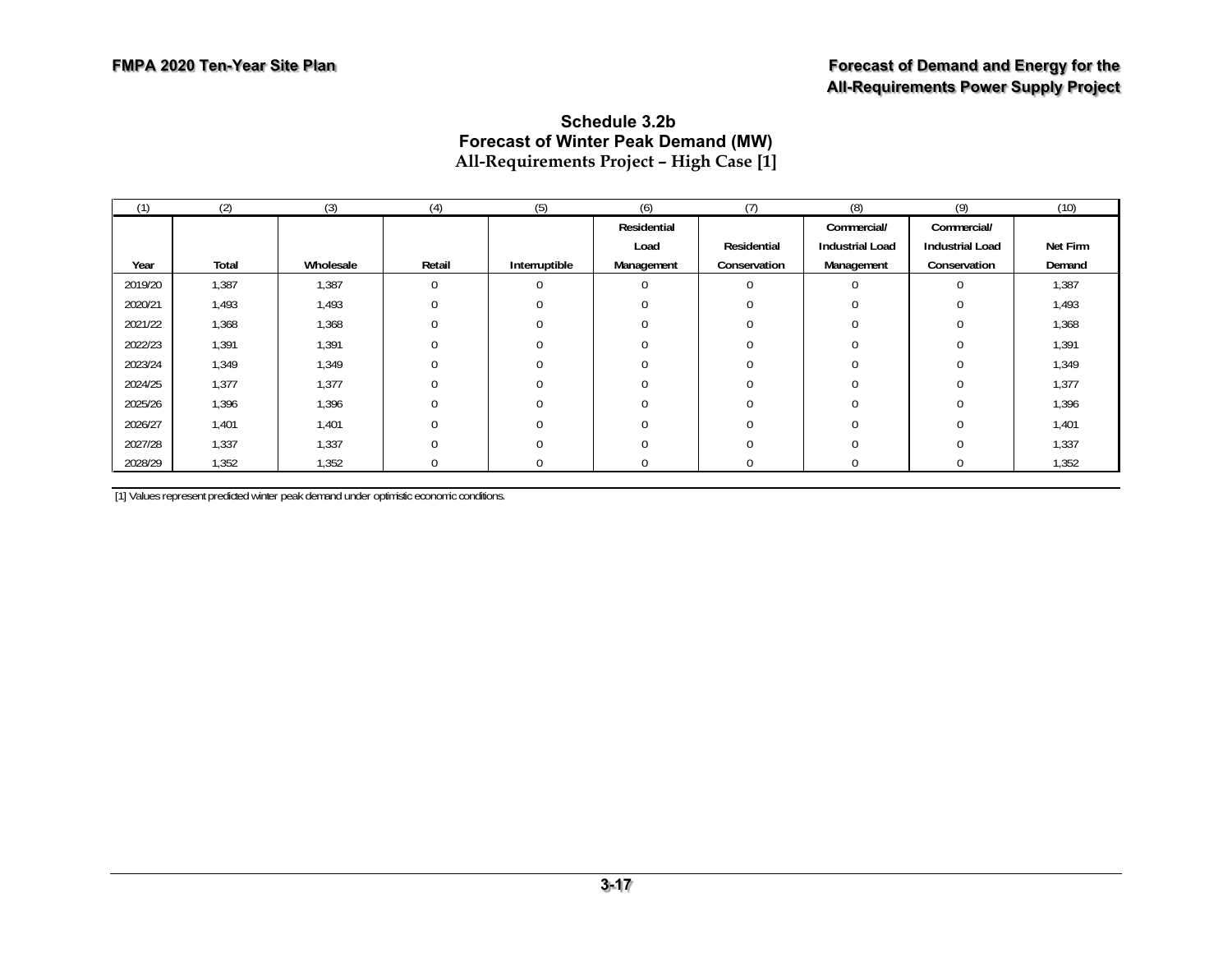|      |       |                             |                                           |        |           | . .                            |                        |               |
|------|-------|-----------------------------|-------------------------------------------|--------|-----------|--------------------------------|------------------------|---------------|
| (1)  | (2)   | (3)                         | (4)                                       | (5)    | (6)       | (7)                            | (8)                    | (9)           |
| Year | Total | Residential<br>Conservation | Commercial/<br>Industrial<br>Conservation | Retail | Wholesale | <b>Utility Use</b><br>& Losses | Net Energy<br>for Load | Load Factor % |
| 2020 | 5,738 | $\Omega$                    | $\Omega$                                  | 5,738  | 1,032     | 402                            | 7,172                  | 64%           |
| 2021 | 5,753 | 0                           | $\Omega$                                  | 5,753  | 991       | 397                            | 7,141                  | 63%           |
| 2022 | 5,758 | $\Omega$                    | $\Omega$                                  | 5,758  | 697       | 397                            | 6,852                  | 61%           |
| 2023 | 5,767 | $\Omega$                    | $\Omega$                                  | 5,767  | 704       | 398                            | 6,868                  | 61%           |
| 2024 | 5,779 | $\Omega$                    | $\Omega$                                  | 5,779  | 335       | 403                            | 6,517                  | 57%           |
| 2025 | 5,795 | $\Omega$                    | $\Omega$                                  | 5,795  | 423       | 399                            | 6,617                  | 58%           |
| 2026 | 5,811 | $\mathbf{0}$                | $\Omega$                                  | 5,811  | 427       | 399                            | 6,637                  | 58%           |
| 2027 | 5,826 | $\Omega$                    | $\Omega$                                  | 5,826  | 342       | 399                            | 6,567                  | 57%           |
| 2028 | 5,841 | $\Omega$                    | $\Omega$                                  | 5,841  | $\Omega$  | 399                            | 6,240                  | 54%           |
| 2029 | 5,855 | 0                           | 0                                         | 5,855  | $\Omega$  | 389                            | 6,244                  | 54%           |

#### **Schedule 3.3a Forecast of Annual Net Energy for Load (GWh) All-Requirements Project – Low Case [1]**

[1] Values represent predicted net energy for load under pessimistic economic conditions.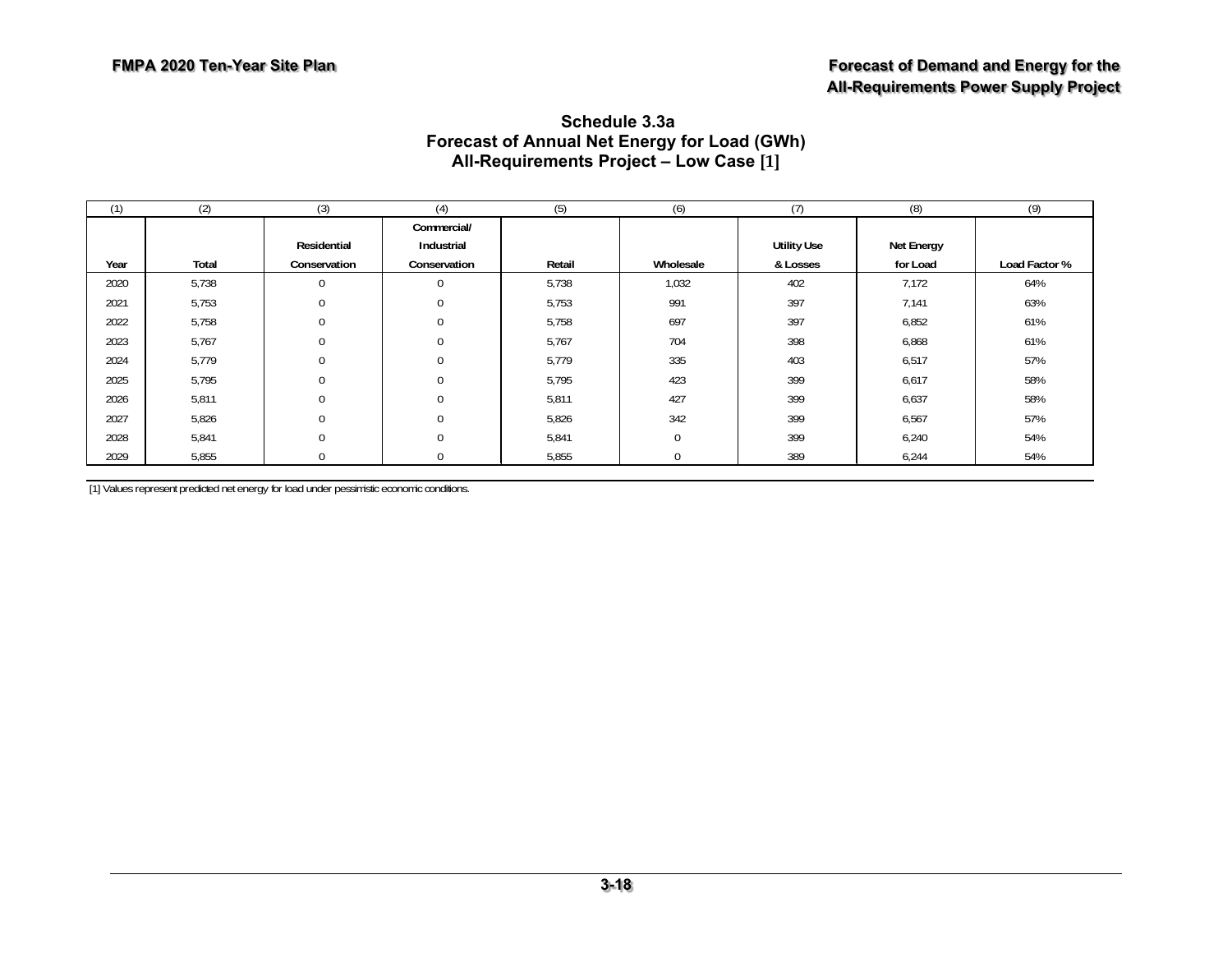#### **Schedule 3.3b Forecast of Annual Net Energy for Load (GWh) All-Requirements Project – High Case [1]**

| (1)  | (2)   | (3)          | (4)                       | (5)    | (6)         | (7)                | (8)        | (9)           |
|------|-------|--------------|---------------------------|--------|-------------|--------------------|------------|---------------|
|      |       | Residential  | Commercial/<br>Industrial |        |             | <b>Utility Use</b> | Net Energy |               |
|      |       |              |                           |        |             |                    |            |               |
| Year | Total | Conservation | Conservation              | Retail | Wholesale   | & Losses           | for Load   | Load Factor % |
| 2020 | 5,976 |              | $\mathbf 0$               | 5,976  | 1,032       | 416                | 7,424      | 63%           |
| 2021 | 6,109 | $\Omega$     | $\mathbf 0$               | 6,109  | 991         | 418                | 7,518      | 63%           |
| 2022 | 6,226 |              | $\boldsymbol{0}$          | 6,226  | 697         | 426                | 7,349      | 60%           |
| 2023 | 6,332 | 0            | $\mathbf 0$               | 6,332  | 704         | 432                | 7,468      | 60%           |
| 2024 | 6,432 | $\Omega$     | $\mathbf 0$               | 6,432  | 335         | 444                | 7,211      | 57%           |
| 2025 | 6,529 |              | $\mathbf 0$               | 6,529  | 423         | 443                | 7,395      | 58%           |
| 2026 | 6,620 |              | $\mathbf 0$               | 6,620  | 427         | 449                | 7,495      | 58%           |
| 2027 | 6,707 | 0            | $\mathbf 0$               | 6,707  | 342         | 451                | 7,500      | 57%           |
| 2028 | 6,791 | 0            | $\mathbf 0$               | 6,791  | $\mathbf 0$ | 452                | 7,244      | 54%           |
| 2029 | 6,873 |              | 0                         | 6,873  |             | 440                | 7,312      | 54%           |

[1] Values represent predicted net energy for load under optimistic economic conditions.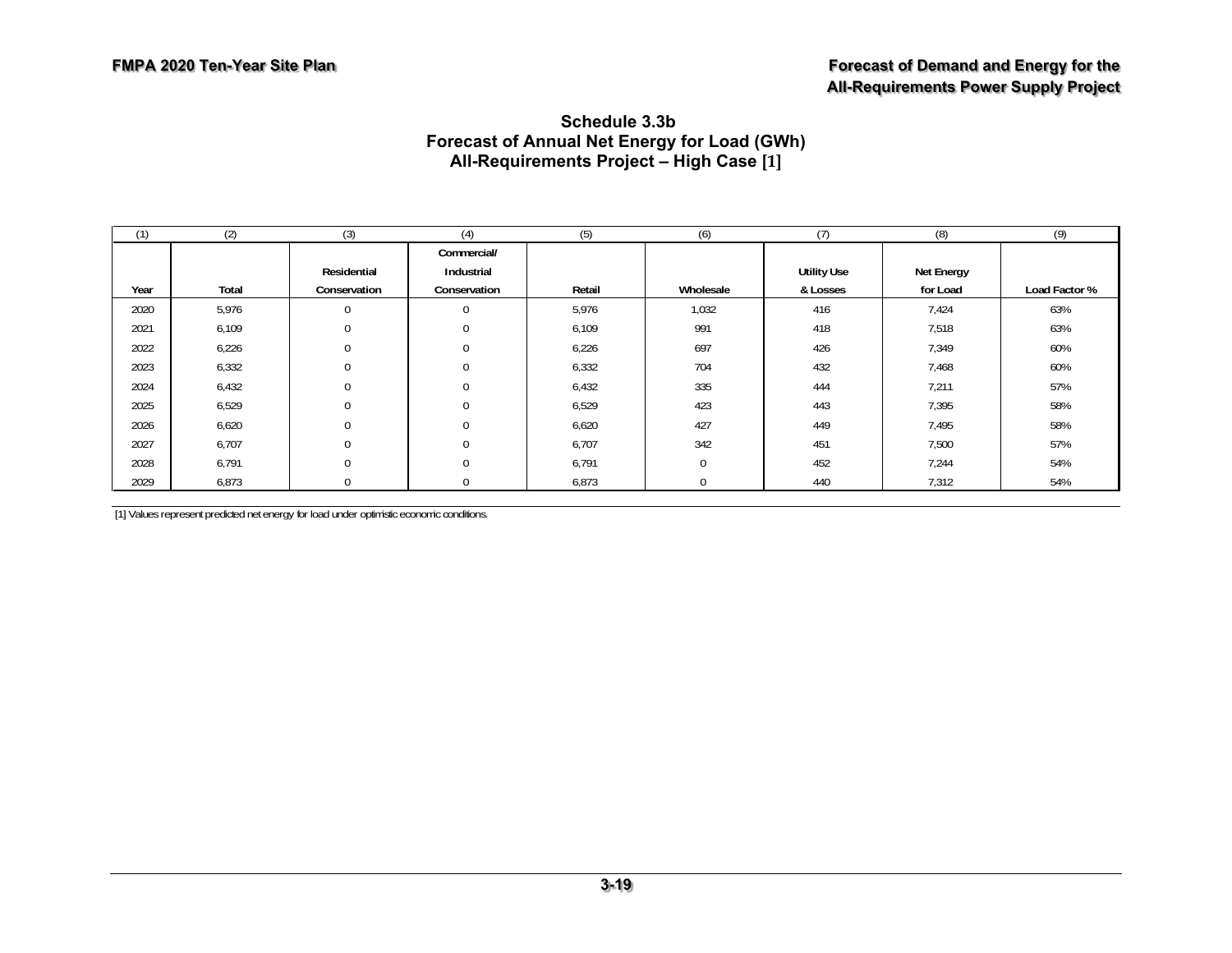| Schedule 4                                                                        |  |  |  |  |  |  |  |  |  |
|-----------------------------------------------------------------------------------|--|--|--|--|--|--|--|--|--|
| Previous Year and 2-Year Forecast of Peak Demand and Net Energy for Load by Month |  |  |  |  |  |  |  |  |  |
| <b>All-Requirements Project</b>                                                   |  |  |  |  |  |  |  |  |  |

| (1)       | (2)                  | (3)        | (4)         | (5)             | (6)             | (7)        |
|-----------|----------------------|------------|-------------|-----------------|-----------------|------------|
|           | <b>Actual - 2019</b> |            |             | Forecast - 2020 | Forecast - 2021 |            |
|           | Peak Demand          | <b>NEL</b> | Peak Demand | <b>NEL</b>      | Peak Demand     | <b>NEL</b> |
| Month     | (MW)                 | (GWh)      | (MW)        | (GWh)           | (MW)            | (GWh)      |
| January   | 950                  | 456        | 1,361       | 577             | 1,455           | 614        |
| February  | 922                  | 402        | 1,258       | 510             | 1,351           | 537        |
| March     | 935                  | 440        | 1,023       | 518             | 1,074           | 543        |
| April     | 1,049                | 474        | 1,114       | 538             | 1,167           | 566        |
| May       | 1,262                | 590        | 1,271       | 626             | 1,327           | 658        |
| June      | 1,349                | 613        | 1,372       | 672             | 1,428           | 706        |
| July      | 1,315                | 640        | 1,465       | 741             | 1,447           | 714        |
| August    | 1,264                | 642        | 1,501       | 757             | 1,485           | 731        |
| September | 1,301                | 598        | 1,392       | 684             | 1,373           | 658        |
| October   | 1,144                | 570        | 1,222       | 596             | 1,276           | 587        |
| November  | 1,015                | 430        | 982         | 507             | 1,031           | 494        |
| December  | 809                  | 435        | 1,109       | 566             | 1,008           | 516        |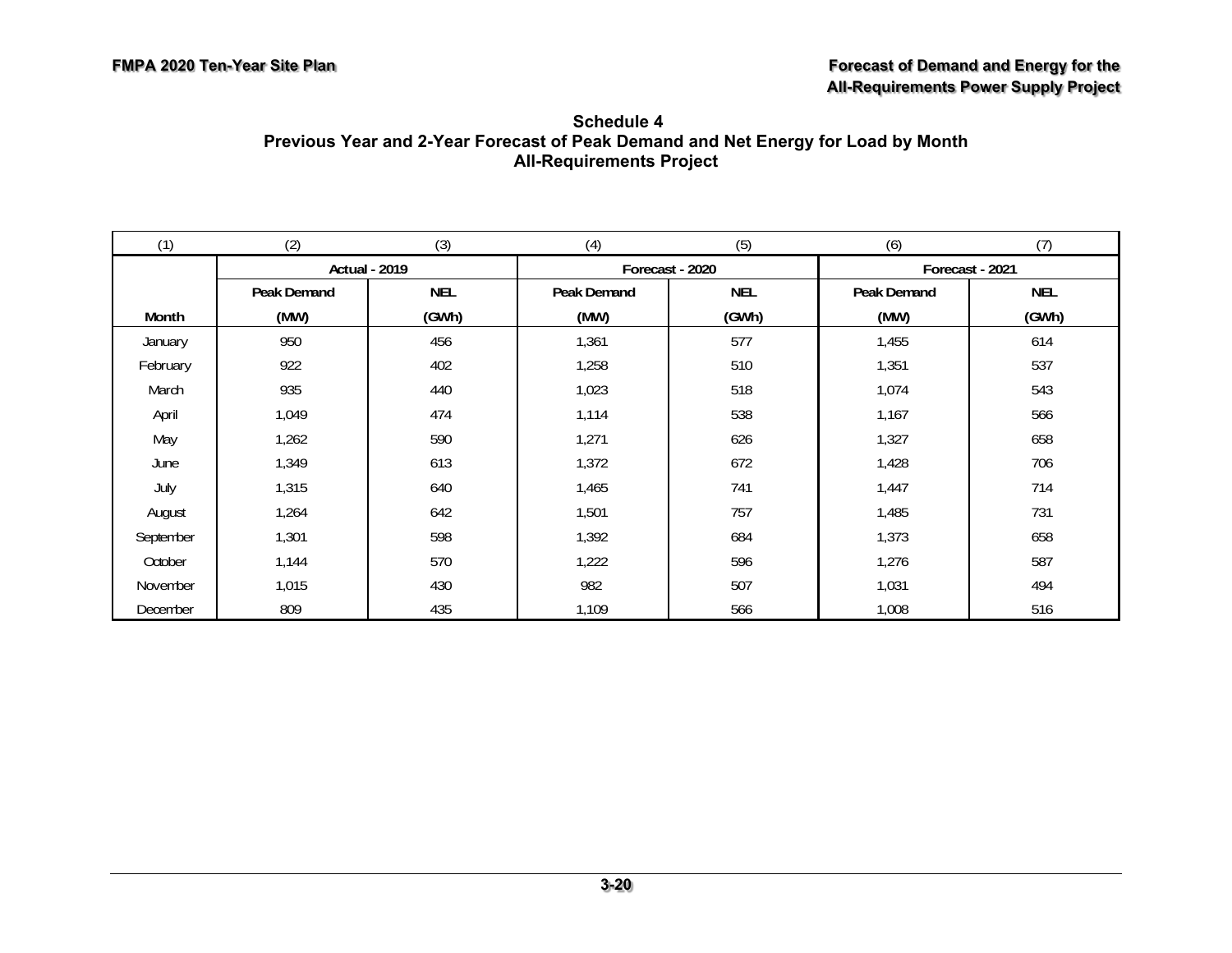# **Section 4 Renewable Resources and Conservation Programs**

#### **4.1 Introduction**

FMPA continually evaluates renewable and conservation resource opportunities as part of its integrated resource planning process for the ARP. The ARP currently utilizes renewable energy resources as part of the generation portfolio, including solar photovoltaic (PV) and biomass. In addition, the ARP operates a Conservation & Energy Efficiency Program and has adopted a Net Metering Policy that promotes and facilitates ARP Participants' implementation of their Net Metering programs.

#### **4.2 Renewable Resources**

The following provides an overview of the ARP's current renewable resources, as well as new resources that are being considered as part of FMPA's integrated resource planning process:

#### **4.2.1 Solar Photovoltaic**

In December 2009, the ARP completed construction on a 30 kW (DC) solar photovoltaic (PV) project located in Key West, FL. This project was developed and constructed as a joint partnership between the National Oceanic and Atmospheric Administration (NOAA) and FMPA. FMPA receives 62% of the energy generated from the solar PV system. Since the completion of the project, FMPA has received approximately 285,000 kWh of energy from the system. In 2019, FMPA's share of energy production amounted to 29,000 kWh.

In March 2018, FMPA's ARP Executive Committee approved a 20-year power purchase agreement for a total of 58 MW-AC of solar energy as an ARP resource, some of which is estimated to achieve commercial operation by mid-2020, with full deployment anticipated in 2023. In February 2020, the ARP further expanded solar in the portfolio by approving a second 20-year power purchase agreement for approximately 96 MW-AC of solar energy as an ARP resource, which is estimated to achieve commercial operation by 2024. The ARP solar entitlements will significantly increase the proportion of ARP energy derived from renewable generation. Such estimates are included in the schedules that support this TYSP.

#### **4.2.2 Biomass**

FMPA currently receives biomass renewable energy from two sources.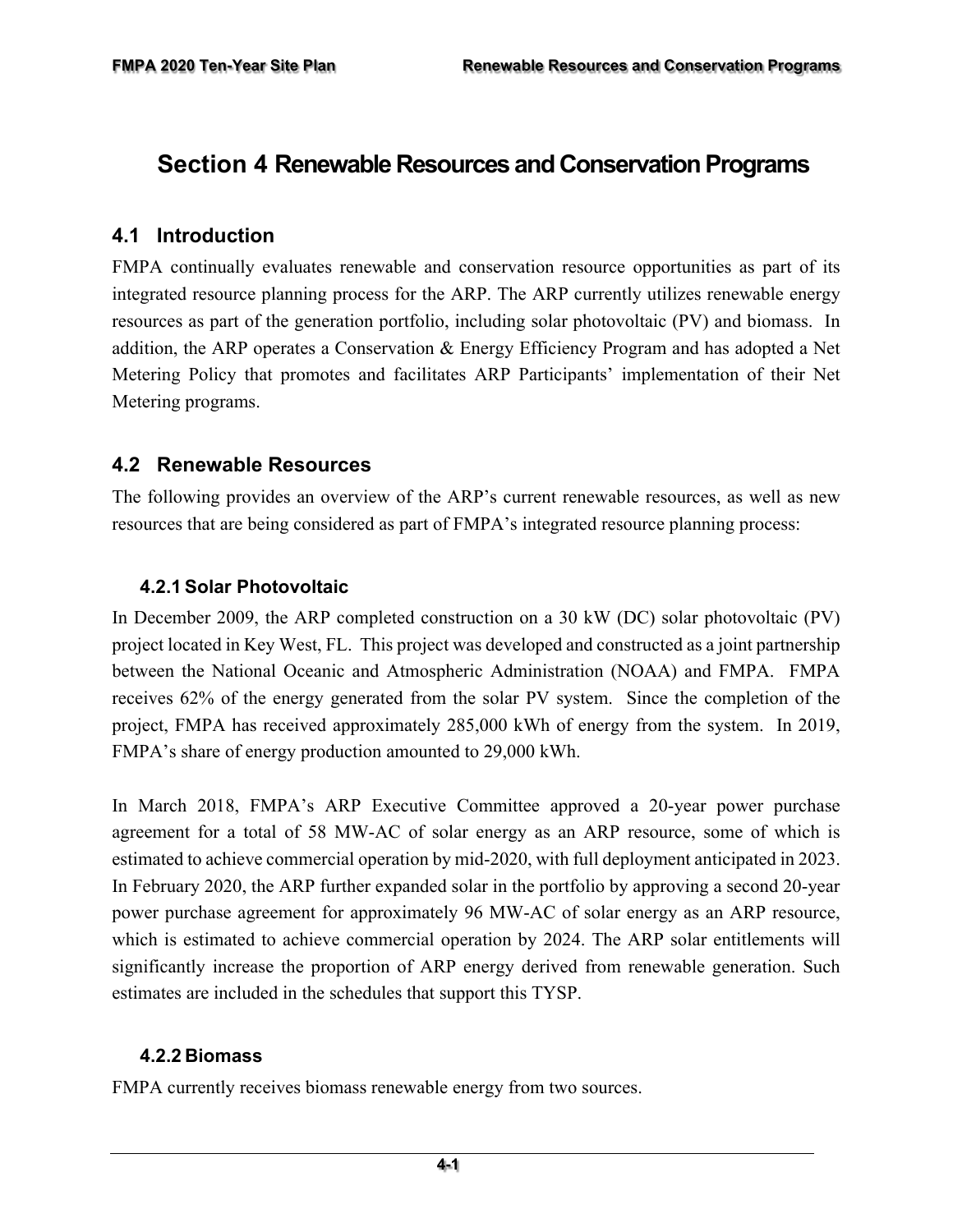- FMPA purchases as-available power from a cogeneration plant owned and operated by U.S. Sugar Corporation. The U.S. Sugar cogeneration plant is fueled by sugar bagasse, a byproduct of sugar production. U.S. Sugar Corporation uses the bagasse to fuel their generation plants to provide power for their processes. FMPA purchases the excess power produced from these generators. During 2019, FMPA purchased 27,851 MWh of energy from this renewable resource.
- In 2019, the Stanton Units 1 and 2 consumed 577,155 MMBtu of landfill gas as a supplemental fuel source. The ARP receives energy from both the ARP's and ARP Participants' shares in the Stanton Energy Center Units 1 and 2, which amount to 26.02% of the energy output of Stanton Unit 1 and 23.08% of the energy output of Unit 2 as of December 31, 2019. Thus, the ARP utilized 141,118 MMBtu of landfill gas as a supplemental fuel source<sup>3</sup>.

These renewable resources help the ARP meet current and future energy needs.

FMPA's forecast of renewable energy is provided in Schedule 6.1 of Section 5 (Forecast of Facilities Requirements).

### **4.3 Conservation & Energy Efficiency Program**

The ARP Participants have developed the ARP Conservation Program to provide conservation and energy efficiency incentives and assistance to their retail customers. The project is funded through the ARP rates and members are allocated funds based on their energy load ratio share. Each ARP Participant can elect to implement programs that are most suitable for their community.

Conservation programs offered by ARP Participants include, but are not limited to, the following:

- Rebates on ENERGY STAR® qualified appliances
- Rebates on insulation upgrades and duct leak repair
- Residential and Commercial energy audits
- Customer education materials, including brochures and videos
- Equipment and training for utility energy auditors

Since the inception of the program in 2008, the ARP Participants have allocated approximately \$8.8 million to the ARP Conservation Program. The ARP Participants recurrently evaluate

<sup>3</sup> For 2019 and beyond, Stanton landfill gas usage includes the ARP's distinct entitlement to Stanton 1 and Stanton 2 capacity and energy.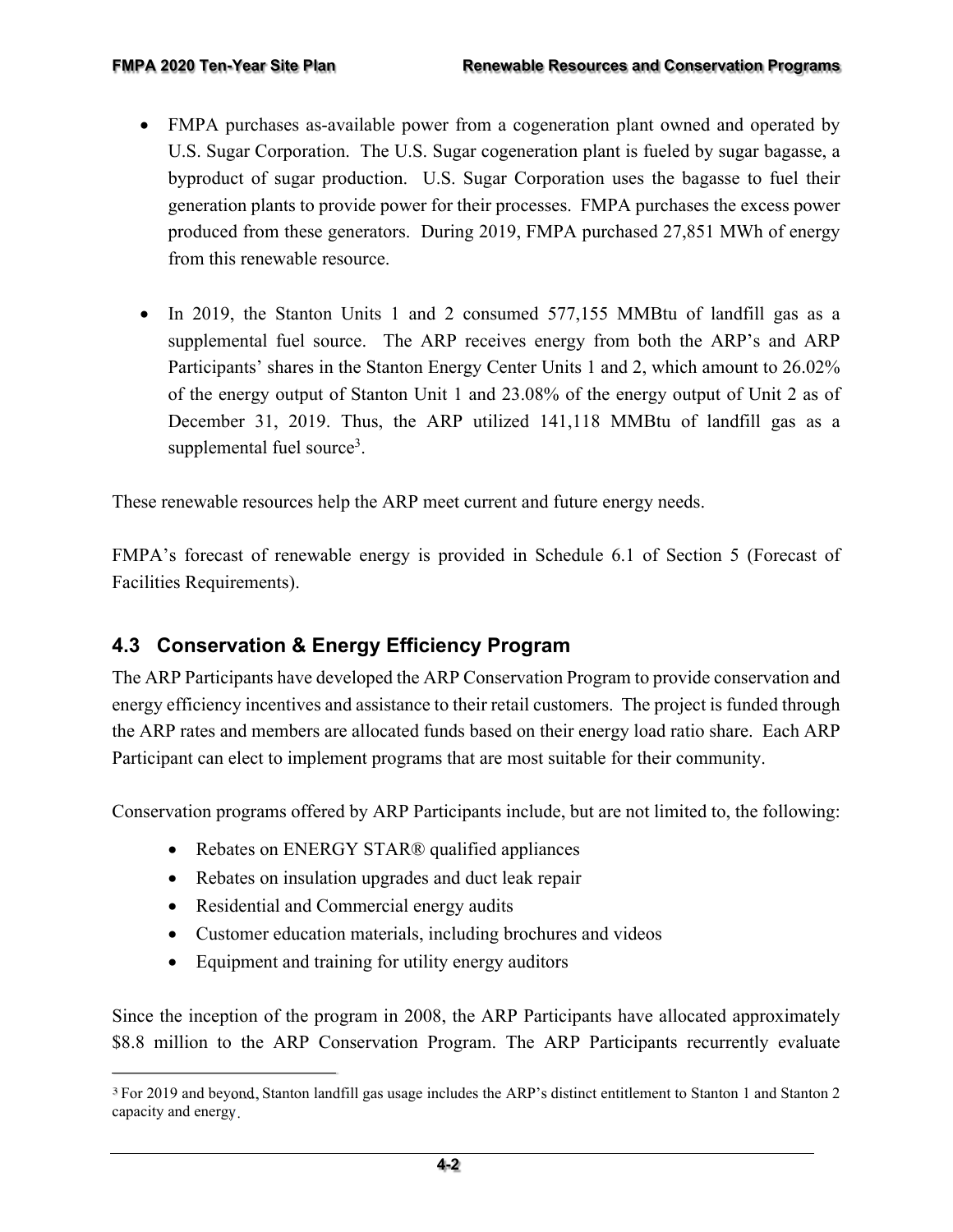evolving conservation measures, and add those measures to their respective portfolio of offerings. FMPA supports these efforts by developing engineering assumptions to track the savings associated with new measures that are adopted, and has developed a historical tracking model to integrate participation statistics and estimated energy and demand savings per year since the inception of the program.

FMPA is currently not including the effects of its energy efficiency programs in its forecast of demand and net energy for load as the program results are still under FMPA's designated threshold for level of significance of 0.5 percent of load over the 20-year planning horizon. FMPA has developed reporting tools and techniques in order to be able to estimate program effects on demand and NEL and understand the level of significance of the program, the key assumptions for which were subjected to a detailed refresh during calendar year 2017. Once the threshold is crossed, FMPA will separately account for the effects of the energy efficiency program in its demand and load forecast. To the extent that recent energy efficiency efforts have been captured in actual consumption data for the last few years, the effects of the program are included in the current load forecast.

# **4.4 Net Metering Program**

In June 2008, the ARP Participants adopted a Net Metering Policy to permit interconnection of customer-owned renewable generation to its Members' distribution system. This policy facilitates the purchase of excess customer-owned renewable generation and outlines the metering, billing and crediting procedures to be followed by ARP Participants. As of December 2019, ARP Participants had approximately 12,000 kW of solar photovoltaic renewable generation (DC) connected to the grid through their net metering programs.

As with the conservation programs, FMPA is currently not including the effects of its Participants' net metering programs in its forecast of demand and net energy for load as the program results are still under FMPA's designated threshold for level of significance. However, to the extent that the net metering program has resulted in reduced customer consumption of utility generated electricity in the recent past, such impacts have been captured in actual consumption data, and the effects of the program are included in the current load forecast through the embedded reductions in actual data resulting from the program.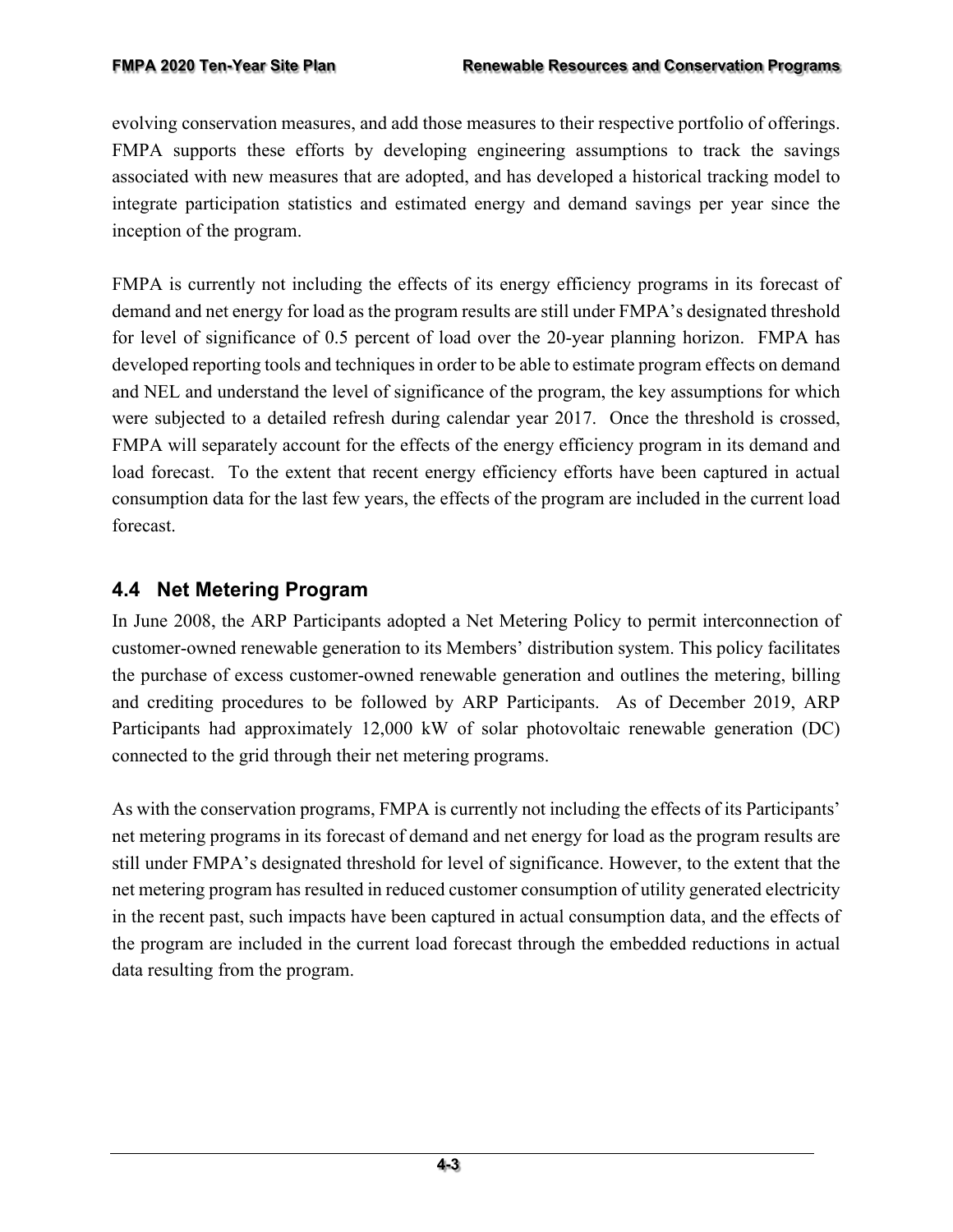#### **4.5 Load Management Program**

Currently, there are no ARP-sponsored load management programs in place. FMPA continues to evaluate load management technologies in order to identify cost-effective load management programs for the ARP.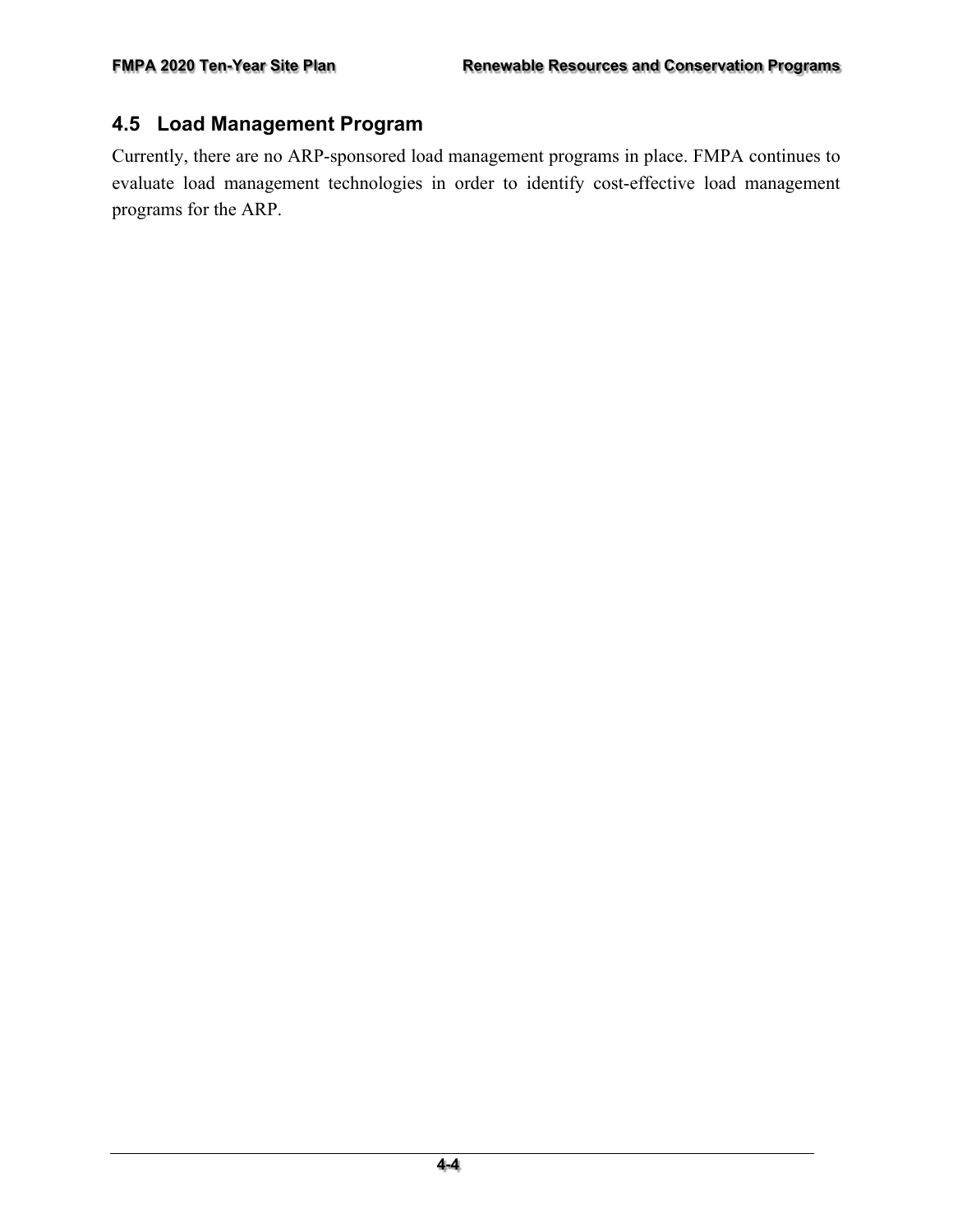# **Section 5 Forecast of Facilities Requirements**

### **5.1 ARP Planning Process**

FMPA's integrated resource planning (IRP) policy is to assure, on a long-term basis, a low-cost and reliable electricity supply to ARP Participants that reflects the goals and objectives established by the ARP Participants. FMPA's planning process is consistent with Florida Public Service Commission (PSC) statutory and regulatory requirements which do not specifically subject utilities in Florida to integrated resource planning, but when taken together equate to an integrated resource planning requirement. In addition, FMPA's process is considerate of the Public Utility Regulatory Act (PURPA) which requires certain standards of practice to comply with retail rate regulations.

The IRP planning process requires that FMPA and the ARP Executive Committee evaluate alternative resource portfolios and make certain decisions regarding implementing a particular preferred plan. Certain requirements, such as maintaining 15 percent Summer Peak Reserves and 15 percent Winter Peak Reserves on a planned basis, and "best efforts" goals, such as achieving the lowest net present value cost over the next 20 years, and integrating demand-side and renewable resources into the ARP power supply portfolio, have been developed as guidelines to assist FMPA and the Executive Committee in communicating and evaluating the key issues associated with making resource portfolio planning decisions.

### **5.2 Planned ARP Generating Facility Requirements**

Based upon FMPA's current Base Case load forecast, the ARP currently does not require any additional resources from undesignated sources to maintain FMPA's 15% reserve margin through 2027. For the remainder of the TYSP study period (through December 31, 2029), FMPA anticipates additional seasonal (summer) peaking purchases will be required to maintain a 15% reserve margin. Schedule 8 at the end of this section shows planned and prospective ARP generating resources changes during the next 10-year period, which include several planned upgrades to existing resource entitlement capacities.

#### **5.3 Capacity and Power Purchase Requirements**

The current system firm power supply purchase resources of the ARP include two purchases from NextEra as well as forthcoming solar power purchase agreements, which provide an estimated amount of dependable capacity. Power purchase contracts included in the ARP plans are briefly summarized below: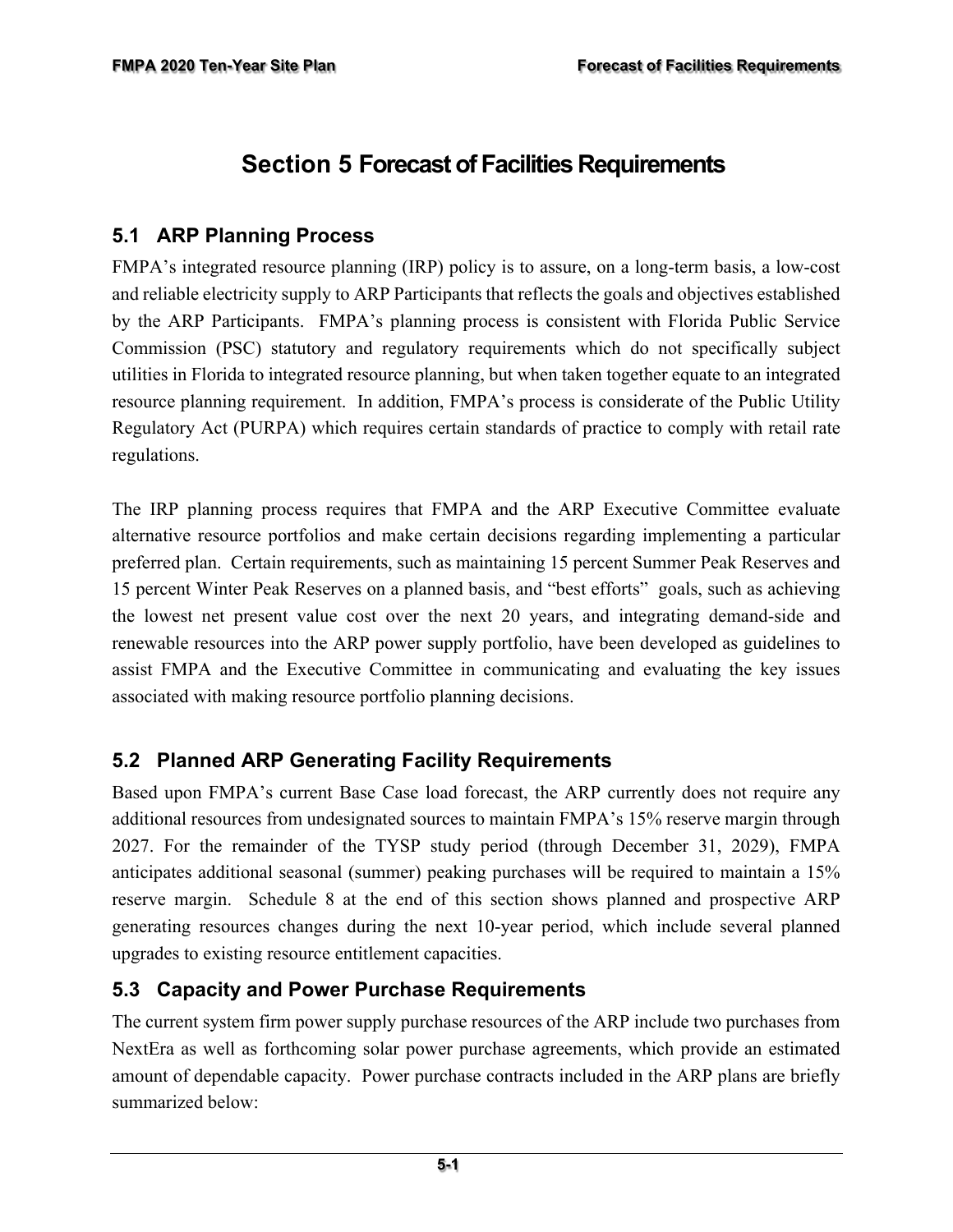- **Stanton A:** FMPA on behalf of the ARP has a contract for the purchase of 13 percent of the net operating capability of the Stanton A combined cycle facility from NextEra. The initial term of the purchase ends in September 2023 and the contract includes two subsequent extension options. For 2019, the ARP's purchase from Stanton A amounts to 81 MW based on the current summer rating of the facility.
- **Oleander:** FMPA on behalf of the ARP has a contract to purchase the entire capacity of, and energy generated by, NextEra's Oleander Unit 5, an approximately 162 MW (summer rating) or 180 MW (winter rating), simple cycle gas turbine unit primarily fueled with natural gas and located in Brevard County. The term of the purchase ends in December 2027.
- **Solar:** FMPA on behalf of the ARP, has entered into twenty-year power purchase agreements with two different counterparties for solar resources, with AC output equal to approximately 58 MW and 96 MW, respectively. The estimated dependable capacity associated with solar generation, which varies by year as a function of projected online dates for solar facilities, is included as appropriate in all schedules herein.

### **5.4 Summary of Current and Future ARP Resource Capacity**

Tables 5-1 and 5-2 provide a summary, ten-year projection of the ARP resource capacity for the summer and winter seasons, respectively. A projection of the ARP fuel requirements by fuel type is shown in Schedule 5. Schedules 6.1 (quantity) and 6.2 (percent of total) present the forecast of ARP energy sources by resource type. Schedules 7.1 and 7.2 summarize the capacity, demand, and resulting reserve margin forecasts for the summer and winter seasons, respectively. Information on planned and prospective ARP generating facility additions and changes is included in Schedule 8.

As evidenced by Tables 5-1 and 5-2, the ARP expects to meet its generation capacity requirements and maintain a 15% reserve margin with existing resources through 2027. For the remainder of the TYSP study period (through December 31, 2029), FMPA anticipates additional seasonal (summer) peaking purchases will be required to maintain a 15% reserve margin. FMPA continually monitors and evaluates resource requirements.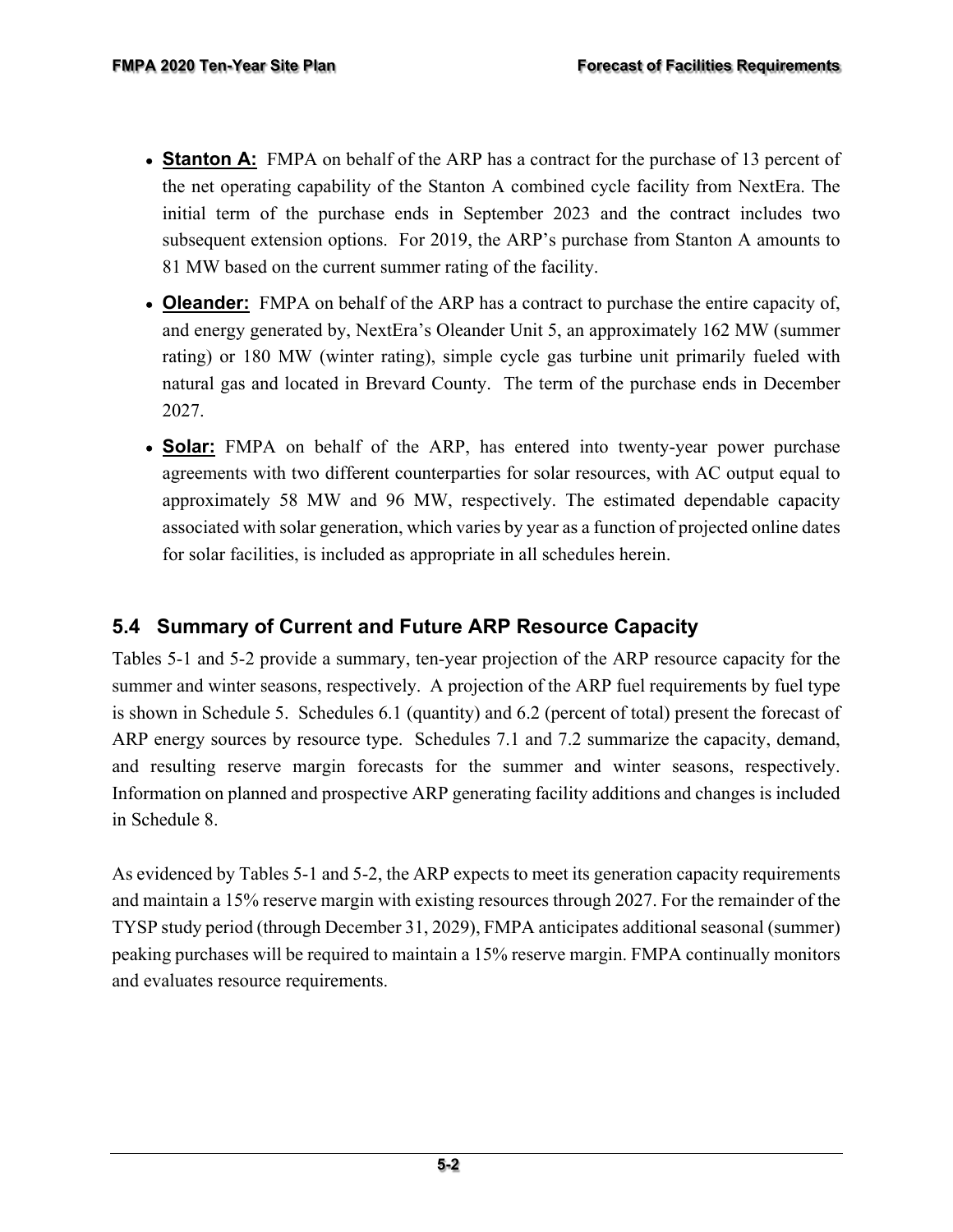**Table 5-1 Summary of All-Requirements Power Supply Project Resource Summer Capacity** 

| Line           |                                        | Summer Rating (MW) |           |           |           |           |           |           |           |       |                                |
|----------------|----------------------------------------|--------------------|-----------|-----------|-----------|-----------|-----------|-----------|-----------|-------|--------------------------------|
| No.            | <b>Resource Description</b>            | 2020               | 2021      | 2022      | 2023      | 2024      | 2025      | 2026      | 2027      | 2028  | 2029                           |
|                | (a)                                    | (b)                | (c)       | (d)       | (e)       | (f)       | (g)       | (h)       | (i)       | (j)   | (k)                            |
|                | Installed Capacity                     |                    |           |           |           |           |           |           |           |       |                                |
|                | <b>Existing Resources</b>              |                    |           |           |           |           |           |           |           |       |                                |
| 1              | Nuclear [1]                            | 48                 | 48        | 48        | 48        | 48        | 48        | 48        | 48        | 48    | 48                             |
| $\overline{2}$ | Stanton Coal Plant [2]                 | 222                | 222       | 222       | 222       | 222       | 222       | 222       | 222       | 222   | 222                            |
| 3              | Stanton CC Unit A [2]                  | 44                 | 44        | 44        | 44        | 44        | 44        | 44        | 44        | 44    | 44                             |
| 4              | Cane Island 1-4 [3]                    | 684                | 684       | 684       | 684       | 684       | 684       | 699       | 699       | 699   | 699                            |
| 5              | Indian River CTs [2]                   | 75                 | 75        | 75        | 75        | 75        | 75        | 75        | 75        | 75    | 75                             |
| 6              | Treasure Coast Energy Center [4]       | 300                | 300       | 315       | 315       | 315       | 315       | 315       | 315       | 315   | 315                            |
| 7              | <b>Stock Island Units</b>              | 113                | 113       | 113       | 113       | 113       | 113       | 113       | 113       | 113   | 113                            |
| 8              | Sub Total Existing Resources           | 1,486              | 1,486     | 1,501     | 1,501     | 1,501     | 1,501     | 1,516     | 1,516     | 1,516 | 1,516                          |
|                | <b>Planned Resource Additions</b>      |                    |           |           |           |           |           |           |           |       |                                |
| 9              | None                                   |                    |           |           |           |           |           |           |           |       |                                |
| 10             | Sub Total Planned Resource Additions   |                    |           |           |           |           |           |           |           |       |                                |
| 11             | <b>Total Installed Capacity</b>        | 1,486              | 1,486     | 1,501     | 1,501     | 1,501     | 1,501     | 1,516     | 1,516     | 1,516 | 1,516                          |
|                | Firm Capacity Import                   |                    |           |           |           |           |           |           |           |       |                                |
| 12             | Stanton A Purchase [2]                 | 81                 | 81        | 81        | 81        |           |           |           |           |       |                                |
| 13<br>14       | Oleander Purchase<br>ARP Solar Phase I | 162                | 162<br>16 | 162<br>16 | 162<br>16 | 162<br>23 | 162<br>23 | 162<br>23 | 162<br>23 | 23    | $\overline{\phantom{a}}$<br>23 |
| 15             | ARP Solar Phase II                     |                    |           |           |           | 39        | 38        | 38        | 38        | 38    | 38                             |
|                |                                        |                    |           |           |           |           |           |           |           |       |                                |
| 16             | Peaking Purchase(s) [5]                |                    |           |           |           |           |           |           |           | 53    | 65                             |
| 17             | <b>Total Firm Capacity Import</b>      | 243                | 260       | 260       | 260       | 224       | 223       | 223       | 223       | 114   | 126                            |
| 18             | <b>Total Available Capacity</b>        | 1,730              | 1,746     | 1,761     | 1,761     | 1,725     | 1,725     | 1,740     | 1,739     | 1,630 | 1,642                          |

[1] Includes capacity from the St. Lucie Project.

[2] Capacities shown have been reduced to account for losses through the OUC transmission system (assumed to be 2.0% for planning period).

[3] Reflects Cane Island 4 upgrade to increase plant capacity in 2026.

[4] Reflects Treasure Coast Energy Center upgrade to increase plant capacity in 2022.

[5] Additional peaking capacity required to maintain a 15% reserve margin during the summer season.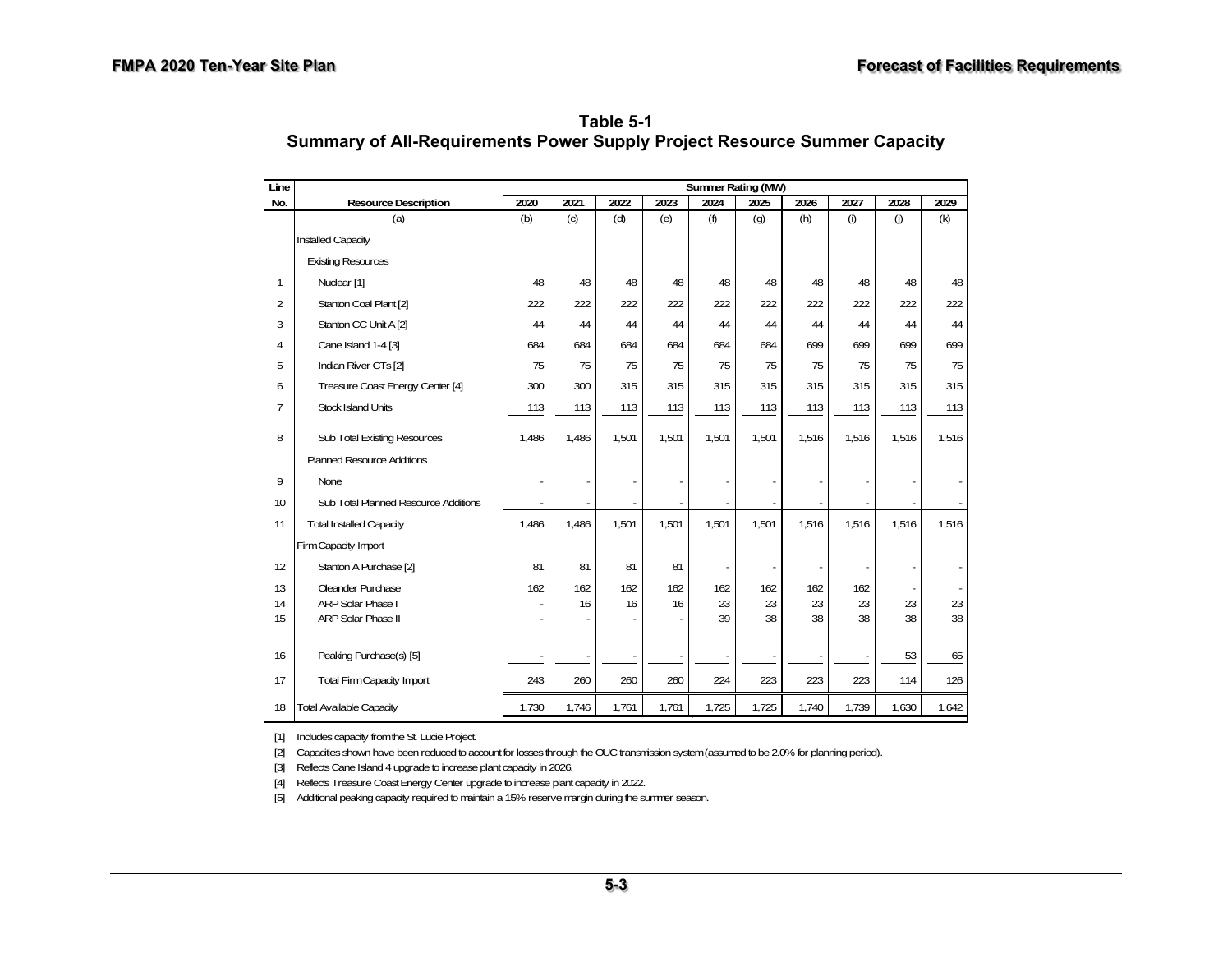**Table 5-2 Summary of All-Requirements Power Supply Project Resource Winter Capacity** 

| Line           |                                      | Winter Rating (MW) |         |         |         |         |         |         |         |         |         |
|----------------|--------------------------------------|--------------------|---------|---------|---------|---------|---------|---------|---------|---------|---------|
| No.            | <b>Resource Description</b>          | 2019/20            | 2020/21 | 2021/22 | 2022/23 | 2023/24 | 2024/25 | 2025/26 | 2026/27 | 2027/28 | 2028/29 |
|                | (a)                                  | (b)                | (c)     | (d)     | (e)     | (f)     | (g)     | (h)     | (i)     | (i)     | (k)     |
|                | <b>Installed Capacity</b>            |                    |         |         |         |         |         |         |         |         |         |
|                | <b>Existing Resources</b>            |                    |         |         |         |         |         |         |         |         |         |
| 1              | Nuclear [1]                          | 50                 | 50      | 50      | 50      | 50      | 50      | 50      | 50      | 50      | 50      |
| $\overline{2}$ | Stanton Coal Plant [2]               | 222                | 222     | 222     | 222     | 222     | 222     | 222     | 222     | 222     | 222     |
| 3              | Stanton CC Unit A [2]                | 47                 | 47      | 47      | 47      | 47      | 47      | 47      | 47      | 47      | 47      |
| 4              | Cane Island 1-4 [3]                  | 711                | 711     | 711     | 711     | 711     | 711     | 726     | 726     | 726     | 726     |
| 5              | Indian River CTs [2]                 | 83                 | 83      | 83      | 83      | 83      | 83      | 83      | 83      | 83      | 83      |
| 6              | Treasure Coast Energy Center [4]     | 310                | 310     | 325     | 325     | 325     | 325     | 325     | 325     | 325     | 325     |
| 7              | <b>Stock Island Units</b>            | 113                | 113     | 113     | 113     | 113     | 113     | 113     | 113     | 113     | 113     |
| 8              | Sub Total Existing Resources         | 1,536              | 1,536   | 1,551   | 1,551   | 1,551   | 1,551   | 1,566   | 1,566   | 1,566   | 1,566   |
|                | <b>Planned Resource Additions</b>    |                    |         |         |         |         |         |         |         |         |         |
| 9              | None                                 |                    |         |         |         |         |         |         |         |         |         |
| 10             | Sub Total Planned Resource Additions |                    |         |         |         |         |         |         |         |         |         |
| 11             | <b>Total Installed Capacity</b>      | 1,536              | 1,536   | 1,551   | 1,551   | 1,551   | 1,551   | 1,566   | 1,566   | 1,566   | 1,566   |
|                | Firm Capacity Import                 |                    |         |         |         |         |         |         |         |         |         |
| 12             | Stanton A Purchase [2]               | 87                 | 87      | 87      | 87      |         |         |         |         |         |         |
| 13             | Oleander Purchase                    | 180                | 180     | 180     | 180     | 180     | 180     | 180     | 180     |         |         |
| 14             | ARP Solar Phase I                    |                    |         |         |         |         |         |         |         |         |         |
| 15             | <b>ARP Solar Phase II</b>            |                    |         |         |         |         |         |         |         |         |         |
| 16             | Peaking Purchase(s) [5]              |                    |         |         |         |         |         |         |         |         |         |
| 17             | <b>Total Firm Capacity Import</b>    | 267                | 267     | 267     | 267     | 180     | 180     | 180     | 180     |         |         |
| 18             | <b>Total Available Capacity</b>      | 1,803              | 1,803   | 1,818   | 1,818   | 1,731   | 1,731   | 1,746   | 1,746   | 1,566   | 1,566   |

[1] Includes capacity from the St. Lucie Project.

[2] Capacities shown have been reduced to account for losses through the OUC transmission system (assumed to be 2.0% for planning period).

[3] Reflects Cane Island 4 upgrade to increase plant capacity in 2026.

[4] Reflects Treasure Coast Energy Center upgrade to increase plant capacity in 2022.

[5] No additional capacity will be required to maintain a 15% reserve margin during the winter season.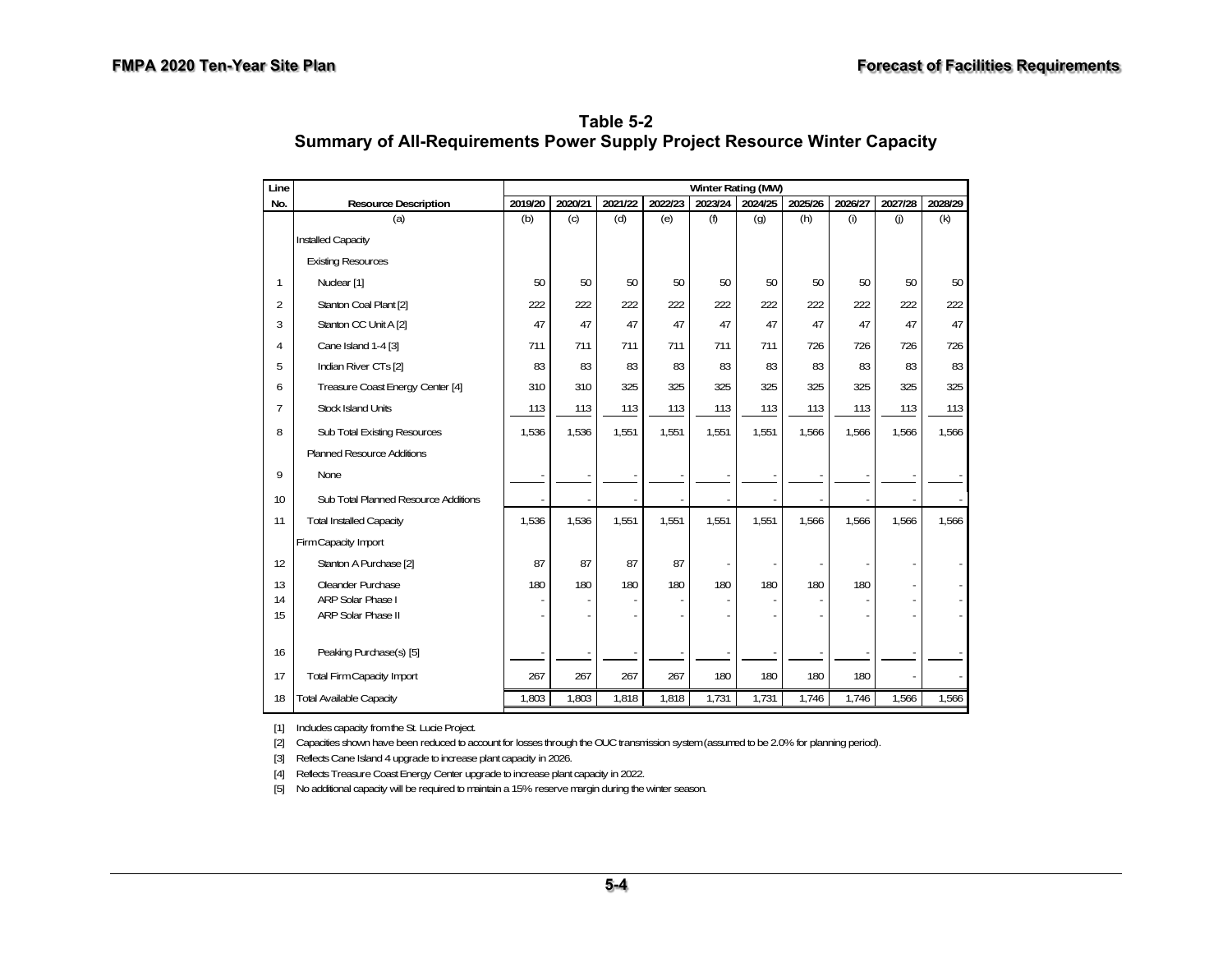|                | (1)              | (2)                 | (3)                                      | (4)            | (5)            | (6)            | (7)            | (8)            | (9)            | (10)           | (11)           | (12)           | (13)           | (14)           |
|----------------|------------------|---------------------|------------------------------------------|----------------|----------------|----------------|----------------|----------------|----------------|----------------|----------------|----------------|----------------|----------------|
| Line           |                  | Unit                | Fuel                                     | Actual         |                |                |                |                |                | Forecasted     |                |                |                |                |
| No.            | <b>Fuel Type</b> | Type                | Units                                    | 2019           | 2020           | 2021           | 2022           | 2023           | 2024           | 2025           | 2026           | 2027           | 2028           | 2029           |
| $\mathbf{1}$   | Nuclear [1]      |                     | <b>Trillion BTU</b>                      | $\overline{4}$ | $\overline{4}$ | $\overline{4}$ | $\overline{4}$ | $\overline{4}$ | $\overline{4}$ | $\overline{4}$ | 4              | $\overline{4}$ | $\overline{4}$ | $\Delta$       |
| $\overline{2}$ | Coal             |                     | 000 Ton                                  | 516            | 239            | 266            | 268            | 251            | 242            | 237            | 223            | 231            | 215            | 188            |
|                | Residual         |                     |                                          |                |                |                |                |                |                |                |                |                |                |                |
| 3              |                  | Steam               | 000 BBL                                  |                |                |                |                |                |                |                |                |                |                |                |
| 4              |                  | CC                  | 000 BBL                                  |                |                |                |                |                |                |                |                |                |                |                |
| 5              |                  | CT                  | 000 BBL                                  |                |                |                | ٠              |                |                |                |                |                |                |                |
| 6              |                  | Total               | 000 BBL                                  |                |                |                |                |                |                |                |                |                |                |                |
|                | Distillate       |                     |                                          |                |                |                |                |                |                |                |                |                |                |                |
| $\overline{1}$ |                  | Steam               | 000 BBL                                  |                |                |                |                |                |                |                |                |                |                |                |
| 8              |                  | CC                  | 000 BBL                                  |                |                |                | ٠              |                |                |                |                |                |                |                |
| 9              |                  | CT                  | 000 BBL                                  | 6              | $\mathbf{1}$   | $\mathbf{1}$   | $\overline{a}$ | $\mathbf{1}$   | 3              | $\mathbf{1}$   | $\overline{2}$ | $\mathbf{1}$   | $\mathbf{1}$   | $\sqrt{2}$     |
| 10             |                  | Total               | 000 BBL                                  | 6              | $\mathbf{1}$   | $\mathbf{1}$   | $\overline{a}$ | $\mathbf{1}$   | $\overline{3}$ | $\mathbf{1}$   | $\overline{2}$ | $\mathbf{1}$   | $\mathbf{1}$   | $\overline{2}$ |
|                |                  |                     |                                          |                |                |                |                |                |                |                |                |                |                |                |
|                | Natural Gas      |                     |                                          |                |                |                |                |                |                |                |                |                |                |                |
| 11             |                  | Steam [2]           | 000 MCF                                  | 654            | 343            | 382            | 385            | 361            | 348            | 341            | 320            | 332            | 308            | 270            |
| 12<br>13       |                  | cc                  | 000 MCF<br>000 MCF                       | 36,163<br>425  | 44,165<br>388  | 42,856<br>185  | 40,940         | 41,810         | 37,815<br>259  | 39,154         | 39,989         | 39,822<br>440  | 37,815<br>659  | 37,984<br>339  |
| 14             |                  | CT<br>Total         | 000 MCF                                  | 37,243         | 44,896         | 43,422         | 216<br>41,541  | 162<br>42,333  | 38,423         | 221<br>39,716  | 407<br>40,716  | 40,594         | 38,782         | 38,594         |
|                |                  |                     |                                          |                |                |                |                |                |                |                |                |                |                |                |
|                | Renewables [3]   |                     |                                          |                |                |                |                |                |                |                |                |                |                |                |
| 15             |                  | <b>Biofuels</b>     | <b>Billion BTU</b>                       | 279            | 225            | 225            | 225            | 225            | 225            | 225            | 225            | 225            | 225            | 225            |
| 16             |                  | <b>Biomass</b>      | <b>Billion BTU</b>                       |                |                |                | ×              |                |                |                |                |                |                |                |
| 17             |                  | Geothermal          | <b>Billion BTU</b>                       | ÷              |                |                | ×              |                |                |                |                |                |                |                |
| 18             |                  | Hyrdro              | <b>Billion BTU</b>                       |                |                |                |                |                |                |                |                |                |                |                |
| 19             |                  | Landfill Gas        | <b>Billion BTU</b>                       | 141            | 90             | 100            | 101            | 95             | 91             | 89             | 84             | 87             | 81             | 71             |
| $20\,$<br>21   |                  | <b>MSW</b><br>Solar | <b>Billion BTU</b><br><b>Billion BTU</b> |                |                |                |                |                |                |                |                |                |                |                |
| 22             |                  | Wind                | <b>Billion BTU</b>                       |                |                |                |                |                |                |                |                |                |                |                |
| 23             |                  | Other               | <b>Billion BTU</b>                       |                |                |                |                |                |                |                |                |                |                |                |
| 24             |                  | Total               | <b>Billion BTU</b>                       | 420            | 315            | 325            | 326            | 320            | 316            | 314            | 309            | 312            | 306            | 296            |
|                |                  |                     |                                          |                |                |                |                |                |                |                |                |                |                |                |
| 25             | Other            |                     | Trillion BTU                             |                |                |                |                |                |                |                |                |                |                |                |

**Schedule 5 Fuel Requirements – All-Requirements Power Supply Project**

[1] Nuclear generation shown is the ARP Participants' Entitlement Shares in the St. Lucie Project.

[2] Includes natural gas used as an Igniter Fuel at the Stanton Energy Center.

[3] Includes landfill gas consumed by FMPA's ownership share of the Stanton Energy Center as a supplemental fuel source, as well as bagasse consumed by U.S. Sugar cogeneration facility in the production of power purchased by FMPA.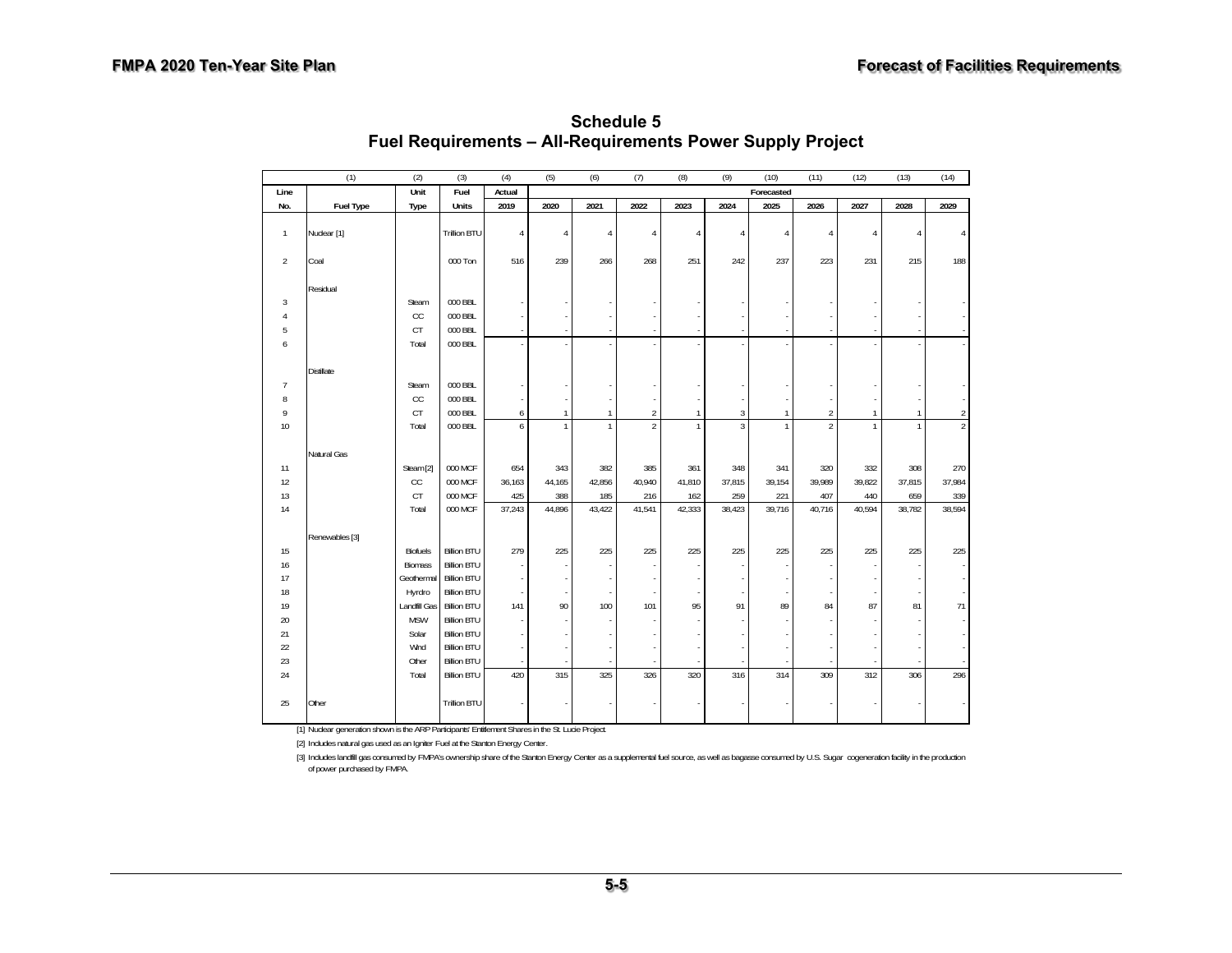|                | (1)                  | (2)            | (3)        | (4)         | (5)            | (6)                           | (7)                          | (8)              | (9)                          | (10)                          | (11)                       | (12)                          | (13)                          | (14)        |
|----------------|----------------------|----------------|------------|-------------|----------------|-------------------------------|------------------------------|------------------|------------------------------|-------------------------------|----------------------------|-------------------------------|-------------------------------|-------------|
| Line           |                      | Prime          |            | Actual      |                | Forecasted                    |                              |                  |                              |                               |                            |                               |                               |             |
| No.            | <b>Energy Source</b> | Mover          | Units      | 2019        | 2020           | 2021                          | 2022                         | 2023             | 2024                         | 2025                          | 2026                       | 2027                          | 2028                          | 2029        |
|                |                      |                |            |             |                |                               |                              |                  |                              |                               |                            |                               |                               |             |
|                | Annual Firm Inter-   |                |            |             |                |                               |                              |                  |                              |                               |                            |                               |                               |             |
| $\mathbf{1}$   | Region Interchange   |                | GWh        |             |                |                               |                              |                  |                              |                               |                            |                               |                               |             |
|                |                      |                |            |             |                |                               |                              |                  |                              |                               |                            |                               |                               |             |
| $\overline{2}$ | Nuclear [1]          |                | GWh        | 368         | 406            | 390                           | 405                          | 405              | 392                          | 404                           | 405                        | 390                           | 404                           | 399         |
|                |                      |                |            |             |                |                               |                              |                  |                              |                               |                            |                               |                               |             |
| $\sqrt{3}$     | Coal                 |                | GWh        | 1,121       | 529            | 596                           | 602                          | 561              | 536                          | 523                           | 487                        | 504                           | 470                           | 403         |
|                |                      |                |            |             |                |                               |                              |                  |                              |                               |                            |                               |                               |             |
|                | Residual             |                |            |             |                |                               |                              |                  |                              |                               |                            |                               |                               |             |
| $\overline{4}$ |                      | Steam          | GWh        |             |                |                               |                              |                  |                              |                               |                            |                               |                               |             |
| 5              |                      | cc             | GWh        |             |                |                               |                              |                  | i,                           |                               |                            |                               |                               |             |
| 6              |                      | СT             | GWh        |             |                |                               | ٠                            | i,               | J.                           |                               |                            |                               |                               |             |
| $\overline{I}$ |                      | Total          | GWh        |             |                |                               |                              |                  | J.                           |                               |                            |                               |                               |             |
|                |                      |                |            |             |                |                               |                              |                  |                              |                               |                            |                               |                               |             |
|                | Distillate           |                |            |             |                |                               |                              |                  |                              |                               |                            |                               |                               |             |
| 8              |                      | Steam          | GWh        |             |                |                               |                              |                  | i,                           |                               |                            |                               |                               |             |
| 9              |                      | cc             | GWh        |             |                |                               |                              |                  | ł,                           |                               |                            |                               |                               |             |
| 10             |                      | <b>CT</b>      | GWh        | 3           | $\mathbf{0}$   | $\mathbf 0$<br>$\overline{0}$ | $\mathbf{1}$<br>$\mathbf{1}$ | $\mathbf 0$      | $\mathbf{1}$<br>$\mathbf{1}$ | $\mathbf 0$<br>$\overline{0}$ | $\mathbf 0$<br>$\mathbf 0$ | $\mathbf 0$<br>$\overline{0}$ | $\mathbf 0$<br>$\overline{0}$ | $\bf 0$     |
| 11             |                      | Total          | GWh        | $\mathsf 3$ | $\overline{0}$ |                               |                              | $\boldsymbol{0}$ |                              |                               |                            |                               |                               | $\pmb{0}$   |
|                |                      |                |            |             |                |                               |                              |                  |                              |                               |                            |                               |                               |             |
| 12             | Natural Gas          | Steam          | GWh        | 63          |                | 37                            | 37                           | 35               | 33                           | 32                            | 30                         | 31                            | 29                            |             |
|                |                      |                | GWh        | 4,655       | 33<br>6,192    | 6,135                         | 5,882                        | 6,001            | 5,395                        | 5,550                         | 5,634                      | 5,596                         | 5,313                         | 25<br>5,454 |
| 13             |                      | CC [2]<br>CT   |            | 39          |                | 16                            | 18                           |                  | 22                           | 19                            |                            | 38                            | 55                            |             |
| 14<br>15       |                      | Total          | GWh<br>GWh | 4,757       | 33<br>6,258    | 6,187                         | 5,937                        | 14<br>6,049      | 5,450                        | 5,601                         | 34<br>5,698                | 5,666                         | 5,397                         | 28<br>5,507 |
|                |                      |                |            |             |                |                               |                              |                  |                              |                               |                            |                               |                               |             |
| 16             | <b>NUG</b>           |                | GWh        |             |                |                               |                              |                  | ÷                            |                               |                            |                               |                               |             |
|                |                      |                |            |             |                |                               |                              |                  |                              |                               |                            |                               |                               |             |
|                | Renewables [3]       |                |            |             |                |                               |                              |                  |                              |                               |                            |                               |                               |             |
| 17             |                      | Biofuels       | GWh        | 28          | 23             | 23                            | 23                           | 23               | 23                           | 23                            | 23                         | 23                            | 23                            | 23          |
| 18             |                      | <b>Biomass</b> | GWh        |             |                |                               |                              |                  |                              |                               |                            |                               |                               |             |
| 19             |                      | Geothermal     | GWh        |             |                |                               |                              |                  | J.                           |                               |                            |                               |                               |             |
| 20             |                      | Hyrdro         | GWh        |             |                |                               |                              |                  |                              |                               |                            |                               |                               |             |
| 21             |                      | Landfill Gas   | GWh        | 13          | 8              | 9                             | 10                           | $\boldsymbol{9}$ | 8                            | 8                             | 8                          | 8                             | $\overline{1}$                | 6           |
| 22             |                      | <b>MSW</b>     | GWh        |             |                |                               |                              |                  | ×,                           |                               |                            |                               |                               |             |
| 23             |                      | Solar          | GWh        |             | 68             | 118                           | 118                          | 117              | 451                          | 446                           | 445                        | 444                           | 443                           | 443         |
| 24             |                      | Wind           | GWh        |             |                |                               |                              |                  | ä,                           |                               |                            |                               |                               |             |
| 25             |                      | Other          | GWh        |             |                |                               |                              |                  |                              |                               |                            |                               |                               |             |
| 26             |                      | Total          | GWh        | 41          | 99             | 150                           | 151                          | 149              | 482                          | 477                           | 476                        | 475                           | 473                           | 472         |
|                |                      |                |            |             |                |                               |                              |                  |                              |                               |                            |                               |                               |             |
| 27             | Interchange [4]      |                | GWh        |             |                |                               |                              | i,               |                              |                               |                            |                               |                               |             |
|                |                      |                |            |             |                |                               |                              |                  |                              |                               |                            |                               |                               |             |
| 28             | Net Energy for Load  |                | GWh        | 6,290       | 7,292          | 7,324                         | 7,096                        | 7,165            | 6,861                        | 7,005                         | 7,066                      | 7,034                         | 6,744                         | 6,781       |
|                |                      |                |            |             |                |                               |                              |                  |                              |                               |                            |                               |                               |             |
|                |                      |                |            |             |                |                               |                              |                  |                              |                               |                            |                               |                               |             |

**Schedule 6.1 Energy Sources (GWh) – All-Requirements Power Supply Project** 

[1] Nuclear generation shown is the ARP Participants' Entitlement Shares in the St. Lucie Project.

[2] Includes non-firm net interchange.

[3] Includes power purchased from U.S. Sugar cogeneration facility and power generated from FMPA's ownership share of the Stanton Energy Center using landfill gas.

[4] Includes firm interchange.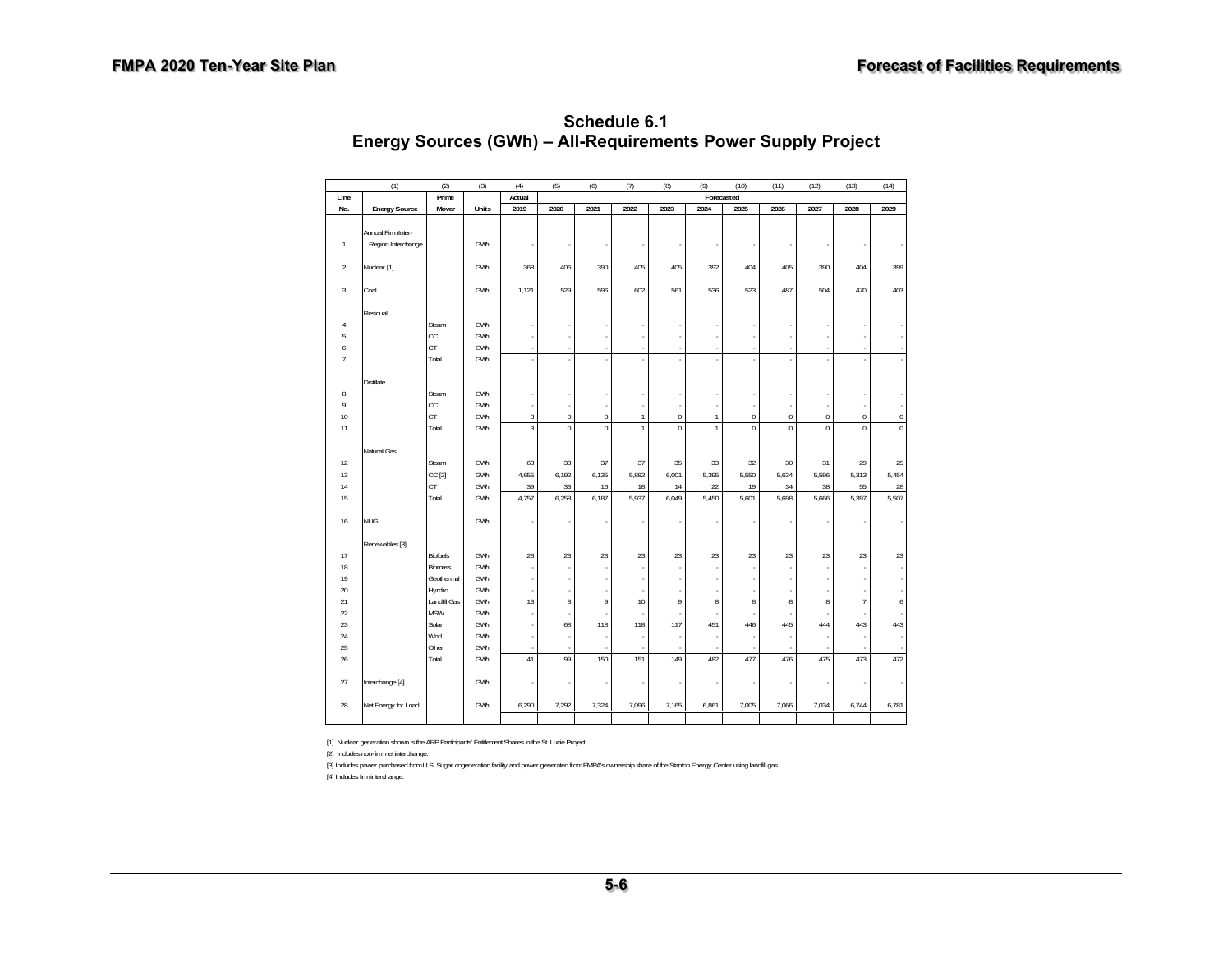|                | (1)                  | (2)             | (3)   | (4)     | (5)     | (6)     | (7)     | (8)     | (9)        | (10)    | (11)    | (12)    | (13)    | (14)    |
|----------------|----------------------|-----------------|-------|---------|---------|---------|---------|---------|------------|---------|---------|---------|---------|---------|
| Line           |                      | Prime           |       | Actual  |         |         |         |         | Forecasted |         |         |         |         |         |
| No.            | <b>Energy Source</b> | Mover           | Units | 2019    | 2020    | 2021    | 2022    | 2023    | 2024       | 2025    | 2026    | 2027    | 2028    | 2029    |
|                |                      |                 |       |         |         |         |         |         |            |         |         |         |         |         |
|                | Annual Firm Inter-   |                 |       |         |         |         |         |         |            |         |         |         |         |         |
| $\mathbf{1}$   | Region Interchange   |                 | %     |         |         |         |         |         |            |         |         |         |         |         |
| $\overline{2}$ |                      |                 | %     | 5.9%    | 5.6%    |         | 5.7%    |         | 5.7%       | 5.8%    | 5.7%    | 5.5%    |         | 5.9%    |
|                | Nuclear [1]          |                 |       |         |         | 5.3%    |         | 5.7%    |            |         |         |         | 6.0%    |         |
| 3              | Coal                 |                 | %     | 17.8%   | 7.2%    | 8.1%    | 8.5%    | 7.8%    | 7.8%       | 7.5%    | 6.9%    | 7.2%    | 7.0%    | 5.9%    |
|                |                      |                 |       |         |         |         |         |         |            |         |         |         |         |         |
|                | Residual             |                 |       |         |         |         |         |         |            |         |         |         |         |         |
| $\sqrt{4}$     |                      | Steam           | $\%$  | 0.0%    | 0.0%    | 0.0%    | 0.0%    | 0.0%    | 0.0%       | 0.0%    | 0.0%    | 0.0%    | 0.0%    | 0.0%    |
| 5              |                      | CC              | %     | 0.0%    | 0.0%    | 0.0%    | 0.0%    | 0.0%    | 0.0%       | 0.0%    | 0.0%    | 0.0%    | 0.0%    | 0.0%    |
| 6              |                      | <b>CT</b>       | %     | 0.0%    | 0.0%    | 0.0%    | 0.0%    | 0.0%    | 0.0%       | 0.0%    | 0.0%    | 0.0%    | 0.0%    | 0.0%    |
| $\overline{1}$ |                      | Total           | %     | 0.0%    | 0.0%    | 0.0%    | 0.0%    | 0.0%    | 0.0%       | 0.0%    | 0.0%    | 0.0%    | 0.0%    | 0.0%    |
|                |                      |                 |       |         |         |         |         |         |            |         |         |         |         |         |
|                | <b>Distillate</b>    |                 |       |         |         |         |         |         |            |         |         |         |         |         |
| 8              |                      | Steam           | $\%$  | 0.0%    | 0.0%    | 0.0%    | 0.0%    | 0.0%    | 0.0%       | 0.0%    | 0.0%    | 0.0%    | 0.0%    | 0.0%    |
| $\mathbf{q}$   |                      | CC              | %     | 0.0%    | 0.0%    | 0.0%    | 0.0%    | 0.0%    | 0.0%       | 0.0%    | 0.0%    | 0.0%    | 0.0%    | 0.0%    |
| 10             |                      | CT              | %     | 0.0%    | 0.0%    | 0.0%    | 0.0%    | 0.0%    | 0.0%       | 0.0%    | 0.0%    | 0.0%    | 0.0%    | 0.0%    |
| 11             |                      | Total           | %     | 0.0%    | 0.0%    | 0.0%    | 0.0%    | 0.0%    | 0.0%       | 0.0%    | 0.0%    | 0.0%    | 0.0%    | 0.0%    |
|                |                      |                 |       |         |         |         |         |         |            |         |         |         |         |         |
|                | Natural Gas          |                 |       |         |         |         |         |         |            |         |         |         |         |         |
| 12             |                      | Steam           | $\%$  | 1.0%    | 0.5%    | 0.5%    | 0.5%    | 0.5%    | 0.5%       | 0.5%    | 0.4%    | 0.4%    | 0.4%    | 0.4%    |
| 13             |                      | CC              | $\%$  | 74.0%   | 84.9%   | 83.8%   | 82.9%   | 83.8%   | 78.6%      | 79.2%   | 79.7%   | 79.6%   | 78.8%   | 80.4%   |
| 14             |                      | CT              | %     | 0.6%    | 0.5%    | 0.2%    | 0.3%    | 0.2%    | 0.3%       | 0.3%    | 0.5%    | 0.5%    | 0.8%    | 0.4%    |
| 15             |                      | Total           | %     | 75.6%   | 85.8%   | 84.5%   | 83.7%   | 84.4%   | 79.4%      | 80.0%   | 80.6%   | 80.5%   | 80.0%   | 81.2%   |
| 16             | <b>NUG</b>           |                 | %     | 0.0%    | 0.0%    | 0.0%    | 0.0%    | 0.0%    | 0.0%       | 0.0%    | 0.0%    | 0.0%    | 0.0%    | 0.0%    |
|                |                      |                 |       |         |         |         |         |         |            |         |         |         |         |         |
|                | Renewables           |                 |       |         |         |         |         |         |            |         |         |         |         |         |
| 17             |                      | <b>Biofuels</b> | %     | 0.4%    | 0.3%    | 0.3%    | 0.3%    | 0.3%    | 0.3%       | 0.3%    | 0.3%    | 0.3%    | 0.3%    | 0.3%    |
| 18             |                      | <b>Biomass</b>  | %     | 0.0%    | 0.0%    | 0.0%    | 0.0%    | 0.0%    | 0.0%       | 0.0%    | 0.0%    | 0.0%    | 0.0%    | 0.0%    |
| 19             |                      | Geothermal      | %     | 0.0%    | 0.0%    | 0.0%    | 0.0%    | 0.0%    | 0.0%       | 0.0%    | 0.0%    | 0.0%    | 0.0%    | 0.0%    |
| 20             |                      | Hyrdro          | $\%$  | 0.0%    | 0.0%    | 0.0%    | 0.0%    | 0.0%    | 0.0%       | 0.0%    | 0.0%    | 0.0%    | 0.0%    | 0.0%    |
| 21             |                      | Landfill Gas    | $\%$  | 0.2%    | 0.1%    | 0.1%    | 0.1%    | 0.1%    | 0.1%       | 0.1%    | 0.1%    | 0.1%    | 0.1%    | 0.1%    |
| 22             |                      | <b>MSW</b>      | $\%$  | 0.0%    | 0.0%    | 0.0%    | 0.0%    | 0.0%    | 0.0%       | 0.0%    | 0.0%    | 0.0%    | 0.0%    | 0.0%    |
| 23             |                      | Solar           | $\%$  | 0.0%    | 0.9%    | 1.6%    | 1.7%    | 1.6%    | 6.6%       | 6.4%    | 6.3%    | 6.3%    | 6.6%    | 6.5%    |
| 24             |                      | Wind            | %     | 0.0%    | 0.0%    | 0.0%    | 0.0%    | 0.0%    | 0.0%       | 0.0%    | 0.0%    | 0.0%    | 0.0%    | 0.0%    |
| 25             |                      | Other           | $\%$  | 0.0%    | 0.0%    | 0.0%    | 0.0%    | 0.0%    | 0.0%       | 0.0%    | 0.0%    | 0.0%    | 0.0%    | 0.0%    |
| 26             |                      | Total           | %     | 0.7%    | 1.4%    | 2.0%    | 2.1%    | 2.1%    | 7.0%       | 6.8%    | 6.7%    | 6.7%    | 7.0%    | 7.0%    |
|                |                      |                 |       |         |         |         |         |         |            |         |         |         |         |         |
| 27             | Interchange          |                 | %     | 0.0%    | 0.0%    | 0.0%    | 0.0%    | 0.0%    | 0.0%       | 0.0%    | 0.0%    | 0.0%    | 0.0%    | 0.0%    |
|                |                      |                 |       |         |         |         |         |         |            |         |         |         |         |         |
| 28             | Net Energy for Load  |                 | $\%$  | 100.00% | 100.00% | 100.00% | 100.00% | 100.00% | 100.00%    | 100.00% | 100.00% | 100.00% | 100.00% | 100.00% |
|                |                      |                 |       |         |         |         |         |         |            |         |         |         |         |         |

**Schedule 6.2 Energy Sources (%) – All-Requirements Power Supply Project** 

[1] Nuclear generation shown is the ARP Participants' Entitlement Shares in the St. Lucie Project.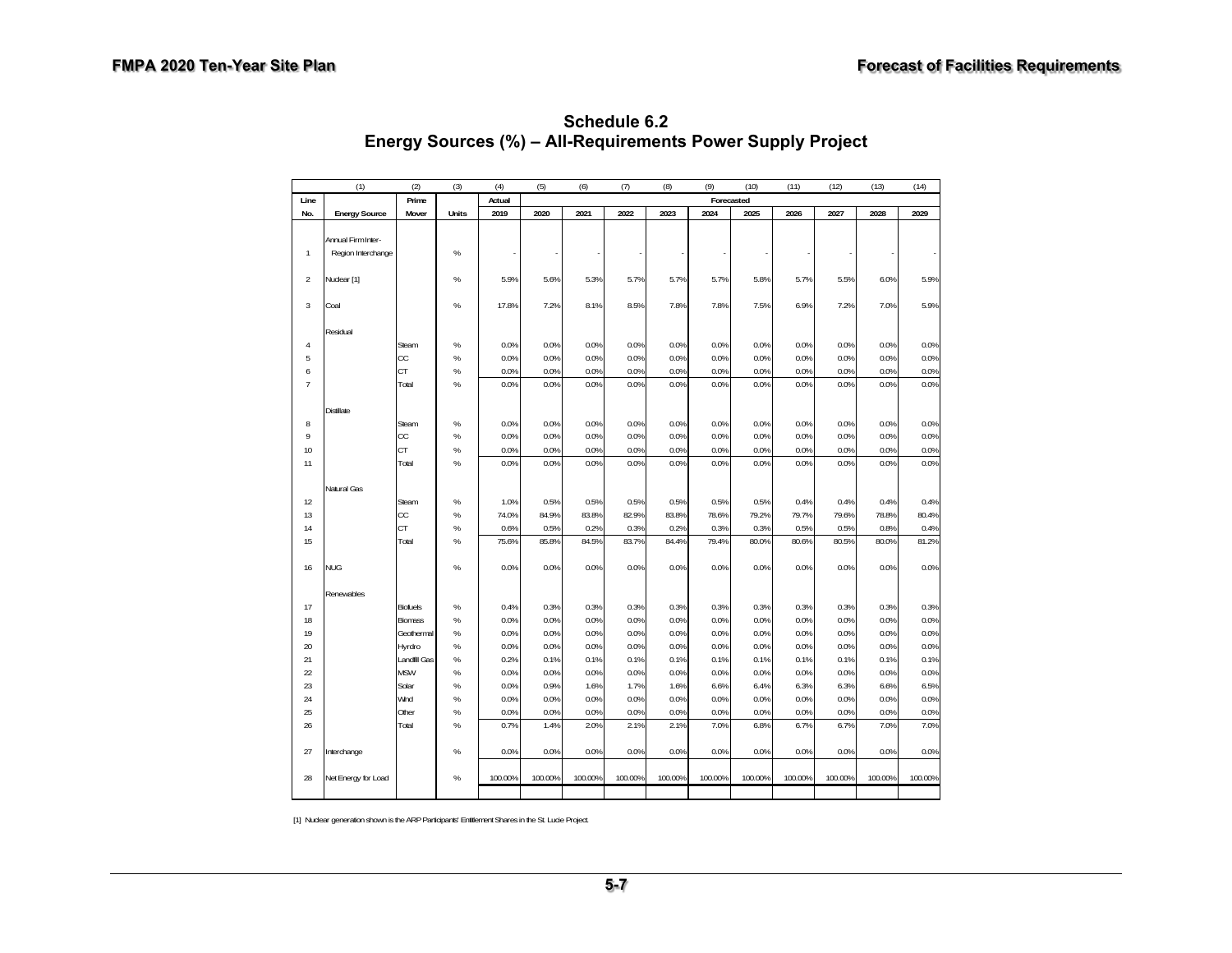| (1)  | (2)                    | (3)            | (4)              | (5)          | (6)              | (7)                 | (8)                   | (9)            | (10)                | (11)        | (12)                 |  |
|------|------------------------|----------------|------------------|--------------|------------------|---------------------|-----------------------|----------------|---------------------|-------------|----------------------|--|
|      | Total                  | Firm           | Firm             |              | Total            | System Firm         | Reserve Margin before |                |                     |             | Reserve Margin after |  |
|      | Installed              | Capacity       | Capacity         |              | Available        | <b>Summer Peakl</b> | Maintenance           |                | <b>Scheduled</b>    | Maintenance |                      |  |
| Year | Capacity<br>$(MW)$ [1] | Import<br>(MW) | Export<br>(MW)   | QF<br>(MW)   | Capacity<br>(MW) | Demand [2]<br>(MW)  | (MW)                  | (% of<br>Peak) | Maintenance<br>(MW) | (MW)        | (% of<br>Peak)       |  |
|      |                        |                |                  |              |                  |                     |                       |                |                     |             |                      |  |
| 2020 | 1,486                  | 243            | $\boldsymbol{0}$ | 0            | 1,730            | 1,501               | 228                   | 15%            | $\mathbf 0$         | 228         | 15%                  |  |
| 2021 | 1,486                  | 260            | $\mathbf 0$      | $\theta$     | 1,746            | 1,485               | 261                   | 18%            | $\mathbf{0}$        | 261         | 18%                  |  |
| 2022 | 1,501                  | 260            | $\boldsymbol{0}$ | $\theta$     | 1,761            | 1,501               | 260                   | 17%            | $\mathbf{0}$        | 260         | 17%                  |  |
| 2023 | 1,501                  | 260            | $\boldsymbol{0}$ | 0            | 1,761            | 1,516               | 245                   | 16%            | $\mathbf{0}$        | 245         | 16%                  |  |
| 2024 | 1,501                  | 224            | $\boldsymbol{0}$ | $\mathbf{0}$ | 1,725            | 1,456               | 269                   | 18%            | $\mathbf{0}$        | 269         | 18%                  |  |
| 2025 | 1,501                  | 223            | $\mathbf 0$      | $\Omega$     | 1,725            | 1,478               | 246                   | 17%            | $\mathbf{0}$        | 246         | 17%                  |  |
| 2026 | 1,516                  | 223            | $\mathbf 0$      | $\theta$     | 1,740            | 1,492               | 248                   | 17%            | $\mathbf{0}$        | 248         | 17%                  |  |
| 2027 | 1,516                  | 223            | $\mathbf 0$      | $\mathbf{0}$ | 1,739            | 1,491               | 248                   | 17%            | $\mathbf{0}$        | 248         | 17%                  |  |
| 2028 | 1,516                  | 114            | $\boldsymbol{0}$ | $\Omega$     | 1,630            | 1,418               | 212                   | 15%            | $\mathbf{0}$        | 212         | 15%                  |  |
| 2029 | 1,516                  | 126            | $\mathbf 0$      | 0            | 1,642            | 1,428               | 214                   | 15%            | $\mathbf{0}$        | 214         | 15%                  |  |

**Schedule 7.1 Forecast of Capacity, Demand, and Scheduled Maintenance at Time of Summer Peak All-Requirements Power Supply Project** 

[1] See Table 5-1 for a listing of the resources identified as Installed Capacity and Firm Capacity Import.

[2] System Firm Summer Peak Demand includes transmission losses for the ARP Participants and additional ARP wholesale obligations served through FPL, DEF, and KUA.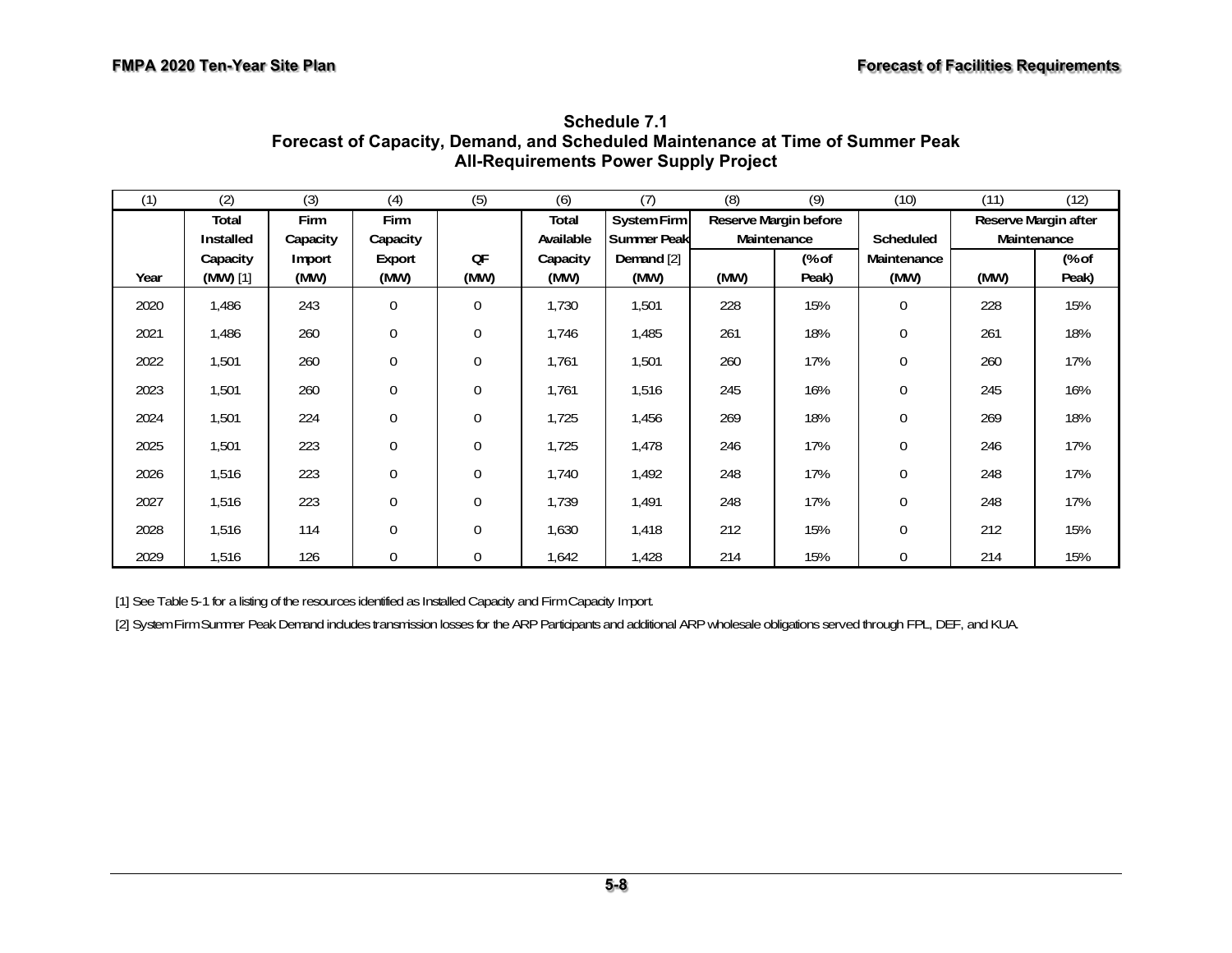| (1)     | (2)        | (3)              | (4)              | (5)          | (6)       | (7)                | (8)         | (9)                   | (10)         | (11)        | (12)                 |
|---------|------------|------------------|------------------|--------------|-----------|--------------------|-------------|-----------------------|--------------|-------------|----------------------|
|         | Total      | Firm             | Firm             |              | Total     | System Firm        |             | Reserve Margin before |              |             | Reserve Margin after |
|         | Installed  | Capacity         | Capacity         |              | Available | <b>Winter Peak</b> | Maintenance |                       | Scheduled    | Maintenance |                      |
|         | Capacity   | Import           | Export           | QF           | Capacity  | Demand [2]         |             | (% of                 | Maintenance  |             | (% of                |
| Year    | $(MW)$ [1] | $(MW)$ [1]       | $(MW)$ [2]       | (MW)         | (MW)      | (MW)               | (MW)        | Peak)                 | (MW)         | (MW)        | Peak)                |
| 2019/20 | 1,536      | 267              | $\mathbf{0}$     | $\mathbf{0}$ | 1,803.4   | 1,361              | 442         | 33%                   | $\mathbf{0}$ | 442         | 33%                  |
| 2020/21 | 1,536      | 267              | $\boldsymbol{0}$ | $\mathbf{0}$ | 1,803     | 1,455              | 349         | 24%                   | $\mathbf{0}$ | 349         | 24%                  |
| 2021/22 | 1,551      | 267              | $\mathbf{0}$     | $\mathbf{0}$ | 1,818     | 1,318              | 500         | 38%                   | $\mathbf{0}$ | 500         | 38%                  |
| 2022/23 | 1,551      | 267              | $\mathbf 0$      | $\mathbf 0$  | 1,818     | 1,331              | 487         | 37%                   | $\mathbf{0}$ | 487         | 37%                  |
| 2023/24 | 1,551      | 180              | $\mathbf{0}$     | $\mathbf{0}$ | 1,731     | 1,283              | 448         | 35%                   | $\mathbf{0}$ | 448         | 35%                  |
| 2024/25 | 1,551      | 180              | $\boldsymbol{0}$ | $\mathbf{0}$ | 1,731     | 1,304              | 428         | 33%                   | $\mathbf{0}$ | 428         | 33%                  |
| 2025/26 | 1,566      | 180              | $\mathbf 0$      | $\Omega$     | 1,746     | 1,315              | 431         | 33%                   | $\mathbf{0}$ | 431         | 33%                  |
| 2026/27 | 1,566      | 180              | $\mathbf 0$      | 0            | 1,746     | 1,313              | 433         | 33%                   | $\mathbf{0}$ | 433         | 33%                  |
| 2027/28 | 1,566      | $\boldsymbol{0}$ | $\boldsymbol{0}$ | $\mathbf{0}$ | 1,566     | 1,243              | 323         | 26%                   | $\mathbf{0}$ | 323         | 26%                  |
| 2028/29 | 1,566      | $\mathbf 0$      | $\mathbf{0}$     | $\mathbf{0}$ | 1,566     | 1,252              | 314         | 25%                   | $\mathbf{0}$ | 314         | 25%                  |

#### **Schedule 7.2 Forecast of Capacity, Demand, and Scheduled Maintenance at Time of Winter Peak All-Requirements Power Supply Project**

[1] See Table 5-2 for a listing of the resources identified as Installed Capacity and Firm Capacity Import.

[2] System Firm Winter Peak Demand includes transmission losses for the ARP Participants and additional ARP wholesale obligations served through FPL, DEF, and KUA.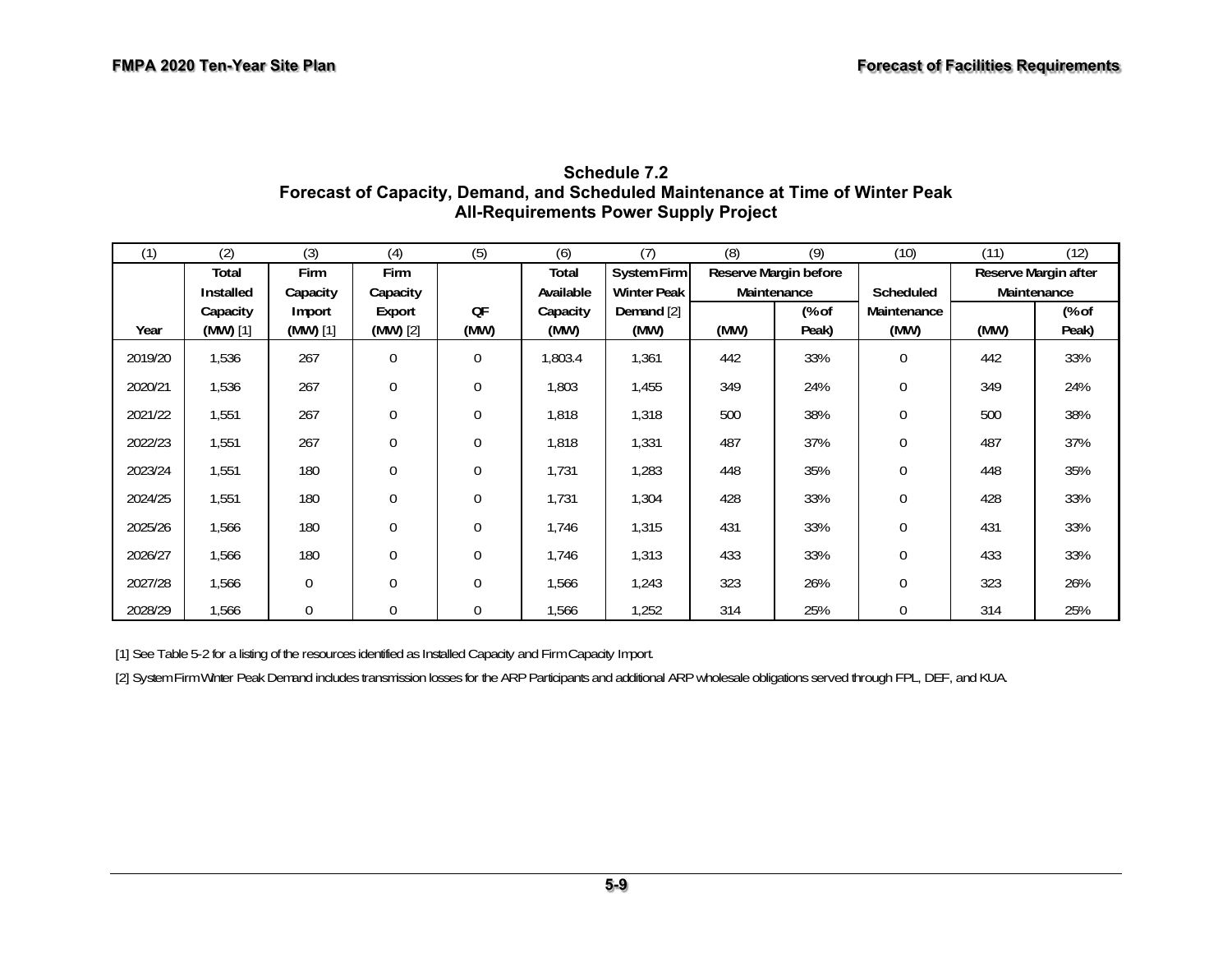#### **Schedule 8 Planned and Prospective Generating Facility Additions and Changes**

|                                                |                |           |           |           |            |           |                       | Alt.<br>Fuel | Commercial | Expected     | Gen. Max. |           | Net Capability |               |
|------------------------------------------------|----------------|-----------|-----------|-----------|------------|-----------|-----------------------|--------------|------------|--------------|-----------|-----------|----------------|---------------|
|                                                | Unit           | Location  | Unit      |           | Fuel       |           | <b>Fuel Transport</b> | Days         | In-Service | Retirement   | Nameplate | Summer    | Winter         |               |
| <b>Plant Name</b>                              | No.            | (County)  | Type      | Primary   | Alt.       | Primary   | Alt.                  | Use          | MM/YY      | <b>MM/YY</b> | kW        | <b>MW</b> | <b>MW</b>      | <b>Status</b> |
| <b>Resource Additions</b>                      |                |           |           |           |            |           |                       |              |            |              |           |           |                |               |
| <b>Changes to Existing</b><br><b>Resources</b> |                |           |           |           |            |           |                       |              |            |              |           |           |                |               |
| <b>TREASURE COAST</b>                          |                | ST. LUCIE | CT        | <b>NG</b> | <b>DFO</b> | PL        | TK                    |              | 1/1/2022   |              |           | 8         | 8              | OT[1]         |
| TREASURE COAST                                 |                | ST. LUCIE | CA        | WH        | <b>DFO</b> | <b>NA</b> | TK                    |              | 1/1/2022   |              |           | 8         | 8              | OT[1]         |
| CANE ISLAND                                    | 4CT            | OSCEOLA   | CT        | <b>NG</b> |            | PL        |                       |              | 1/1/2026   |              |           | 8         | 8              | OT[1]         |
| CANE ISLAND                                    | 4CW            | OSCEOLA   | CA        | WH        |            | <b>NA</b> |                       |              | 1/1/2026   |              |           | 8         | 8              | OT $[1]$      |
| St. Lucie                                      | $\overline{2}$ | ST. LUCIE | <b>NP</b> | <b>UR</b> |            | TK        |                       |              | 10/1/2027  |              |           | (0)       | (0)            | OT[2]         |
|                                                |                |           |           |           |            |           |                       |              |            |              |           |           |                |               |

[1] Upgrade to increase plant capacity. Reflects upgrade to ARP capacity and entitlements only.

[2] Reflects decrease in St. Lucie capacity available to the ARP as a result of the expiration of Ft. Meade's supplemental power purchase agreement with the ARP.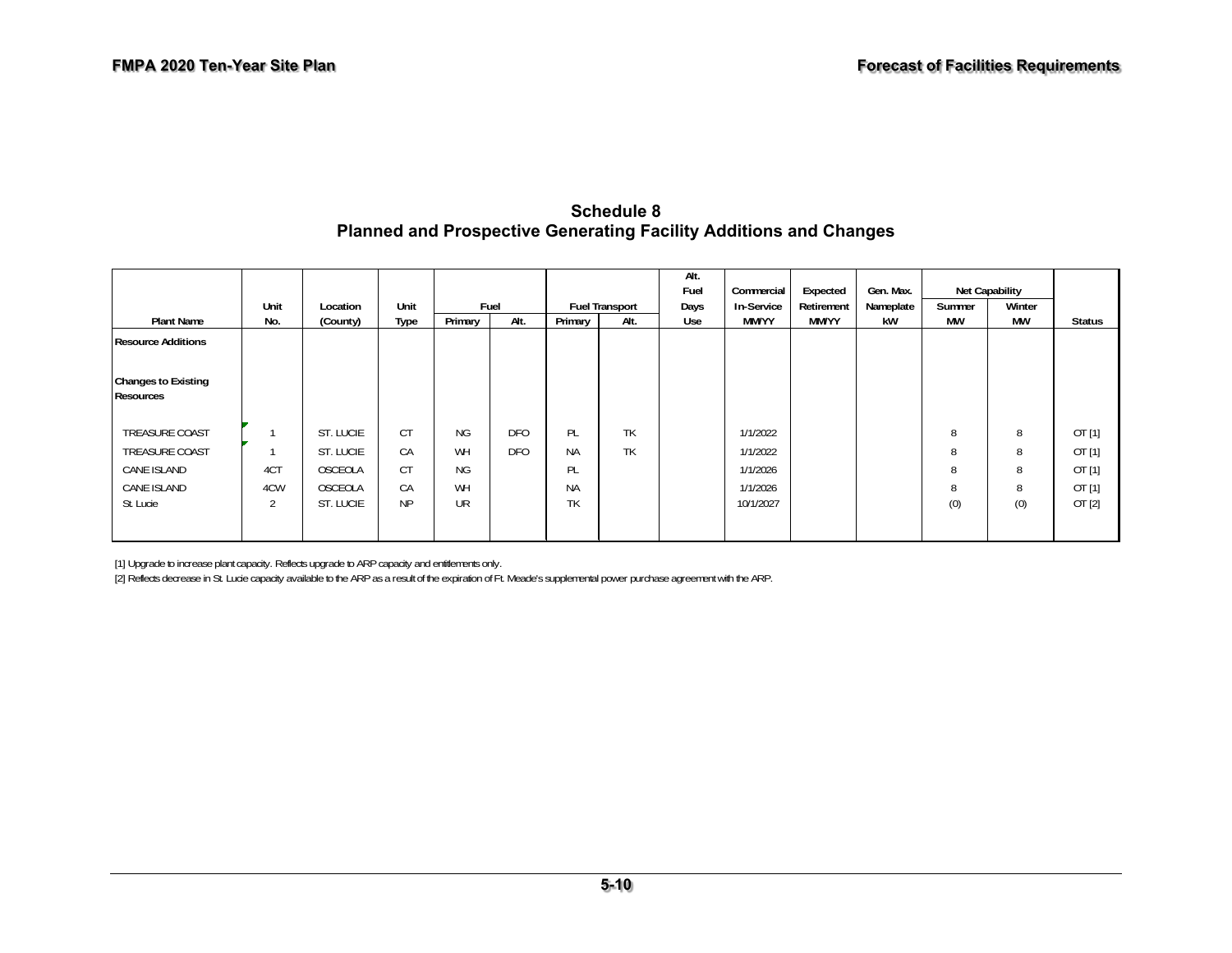# **Section 6 Site and Facility Descriptions**

Florida Public Service Commission Rule 25-22.072 F.A.C. requires that the State of Florida Public Service Commission Electric Utility Ten-Year Site Plan Information and Data Requirements Form PSC/EAG 43 dated 11/97 govern the submittal of information regarding Potential and Identified Preferred sites. Ownership or control is required for sites to be Potential or Identified Preferred. The following are Potential sites for FMPA as specified by PSC/EAG 43.

- Cane Island Power Park Potential Site.
- Treasure Coast Energy Center Potential Site.
- Stock Island Potential Site.

FMPA anticipates that simple cycle combustion turbines could be installed at existing generation sites located within or adjacent to the service territories of ARP Participants, such as the Stock Island site at KEYS, the Cane Island Power Park site at KUA, or the Treasure Coast Energy Center in Fort Pierce. FMPA also anticipates that combined cycle generation could be installed at the Treasure Coast Energy Center site. FMPA continuously explores the feasibility of other sites located within Florida with the expectation that ARP Participants' service territories would provide the best option for future development.

#### *Cane Island Power Park*

Cane Island Power Park is located south and west of KUA's service area and contains 684 MW (summer ratings) of gas turbine and combined cycle capacity: Units 1-3 include a simple cycle gas turbine and two combined cycle generating units, each of which is 50 percent owned by FMPA on behalf of the ARP and 50 percent owned by KUA. Cane Island Unit 4 (CI4), a nominal 300 MW (summer rating), natural gas-fired 1x1 GE 7FA combined cycle unit, is wholly owned by the FMPA ARP.

#### *Treasure Coast Energy Center*

FMPA commissioned Treasure Coast Energy Center (TCEC) Unit 1, a dual fuel low sulfur diesel and natural gas-fired 300 MW (summer rating) 1x1 GE 7FA combined cycle unit in May 2008. The Treasure Coast Energy Center is located in St. Lucie County in the City of Fort Pierce. The site was certified in June 2006 and can accommodate construction of future units beyond TCEC Unit 1, up to a total of 1,200 MW.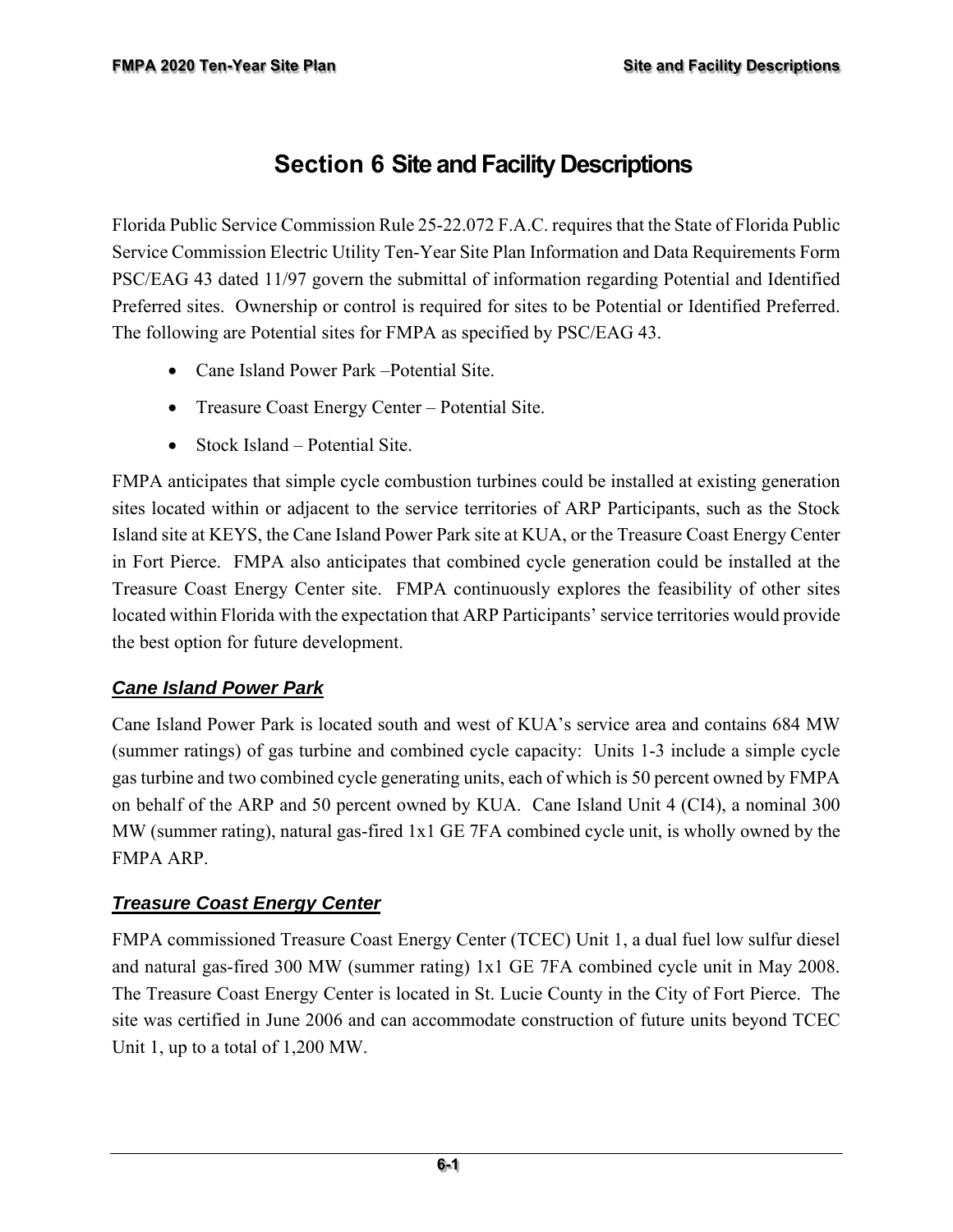#### *Stock Island*

The Stock Island site currently consists of four combustion turbines and three diesel generating units, one of which is a high-speed diesel that had been previously retired but refurbished and brought back into service in July of 2012. The site receives water from the Florida Keys Aqueduct Authority via a pipeline from the mainland, and also uses on-site groundwater. The site receives delivery of fuel oil to its unloading system through waterborne delivery, and also has the capability of receiving fuel oil deliveries via truck.

#### *General*

Schedule 9 presents the status report and specifications for any proposed ARP generating facility, if applicable. Schedule 10 contains the status report and specifications for proposed ARP transmission line projects.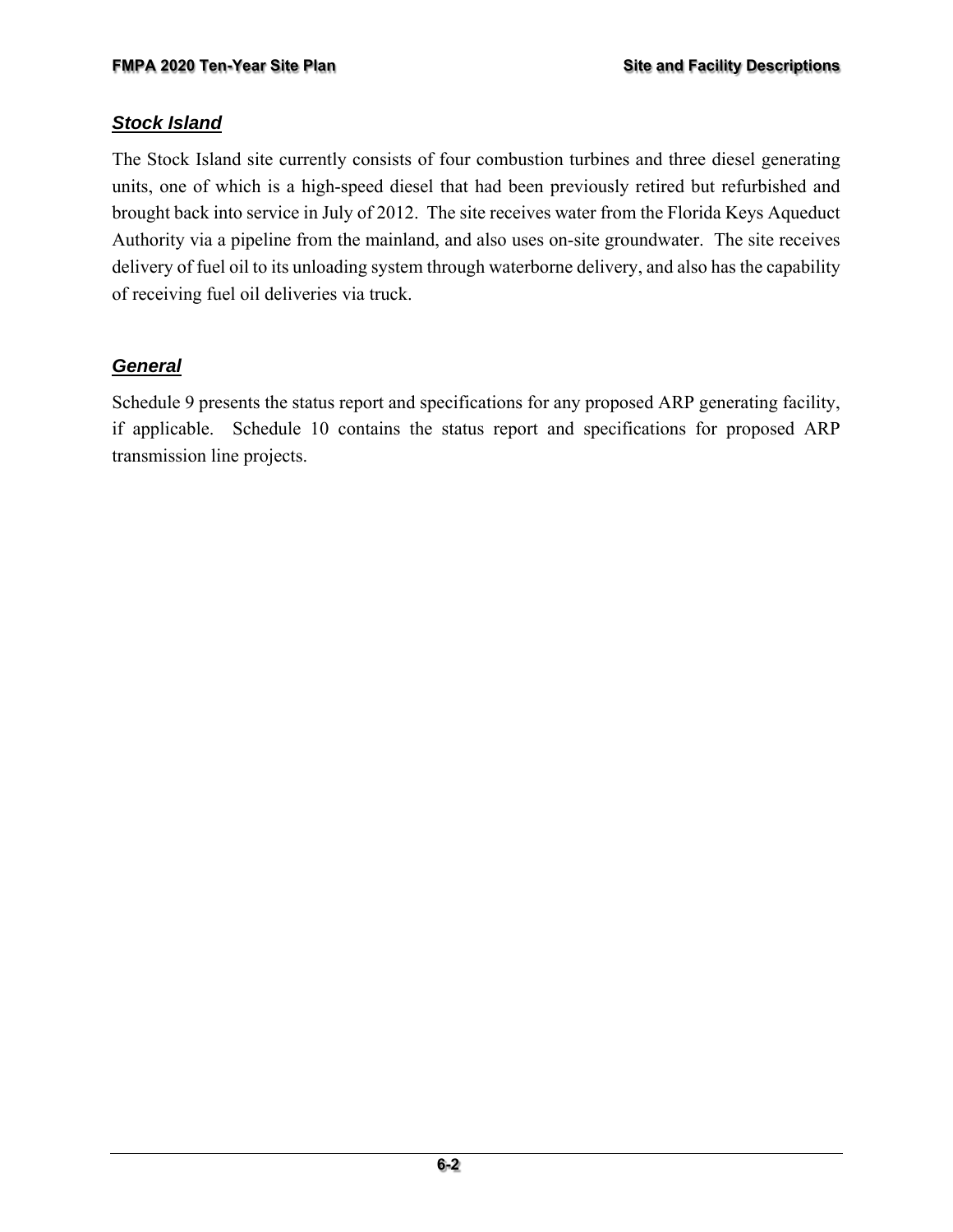#### **Schedule 9 Status Report and Specifications of Proposed Generating Facilities All-Requirements Power Supply Project (Preliminary Information)**

#### **(No Proposed Generating Facilities)**

| (1)  | Plant Name and Unit Number                    |  |
|------|-----------------------------------------------|--|
| (2)  | Capacity                                      |  |
|      | a. Summer                                     |  |
|      | b. Winter                                     |  |
|      |                                               |  |
| (3)  | Technology Type                               |  |
|      |                                               |  |
| (4)  | Anticipated Construction Timing               |  |
|      | a. Field Construction Start Date              |  |
|      | b. Commercial In-Service Date                 |  |
|      |                                               |  |
| (5)  | Fuel                                          |  |
|      | a. Primary Fuel                               |  |
|      | b. Alternate Fuel                             |  |
|      |                                               |  |
|      |                                               |  |
| (6)  | Air Pollution Control Strategy                |  |
|      |                                               |  |
| (7)  | Cooling Method                                |  |
|      |                                               |  |
| (8)  | <b>Total Site Area</b>                        |  |
|      |                                               |  |
| (9)  | <b>Construction Status</b>                    |  |
|      |                                               |  |
| (10) | Certification Status                          |  |
|      |                                               |  |
| (11) | Status with Federal Agencies                  |  |
|      |                                               |  |
| (12) | Projected Unit Performance Data               |  |
|      | Planned Outage Factor (POF)                   |  |
|      | Forced Outage Factor (FOF)                    |  |
|      | Equivalent Availability Factor                |  |
|      | Resulting Capacity Factor                     |  |
|      | Average Net Operating Heat Rate (ANOHR)       |  |
|      |                                               |  |
| (13) | Projected Unit Financial Data                 |  |
|      | Book Life (Years)                             |  |
|      | Total Installed Cost (In-Service Year \$/kW)  |  |
|      | Direct Construction Cost (2010 \$/kW)         |  |
|      | AFUDC Amount (\$/kW) [1]                      |  |
|      | Escalation (\$/kW)                            |  |
|      | Fixed O&M (\$/kW)                             |  |
|      | Variable O&M (\$/MWh)                         |  |
|      |                                               |  |
|      | [1] Includes AFUDC and bond issuance expenses |  |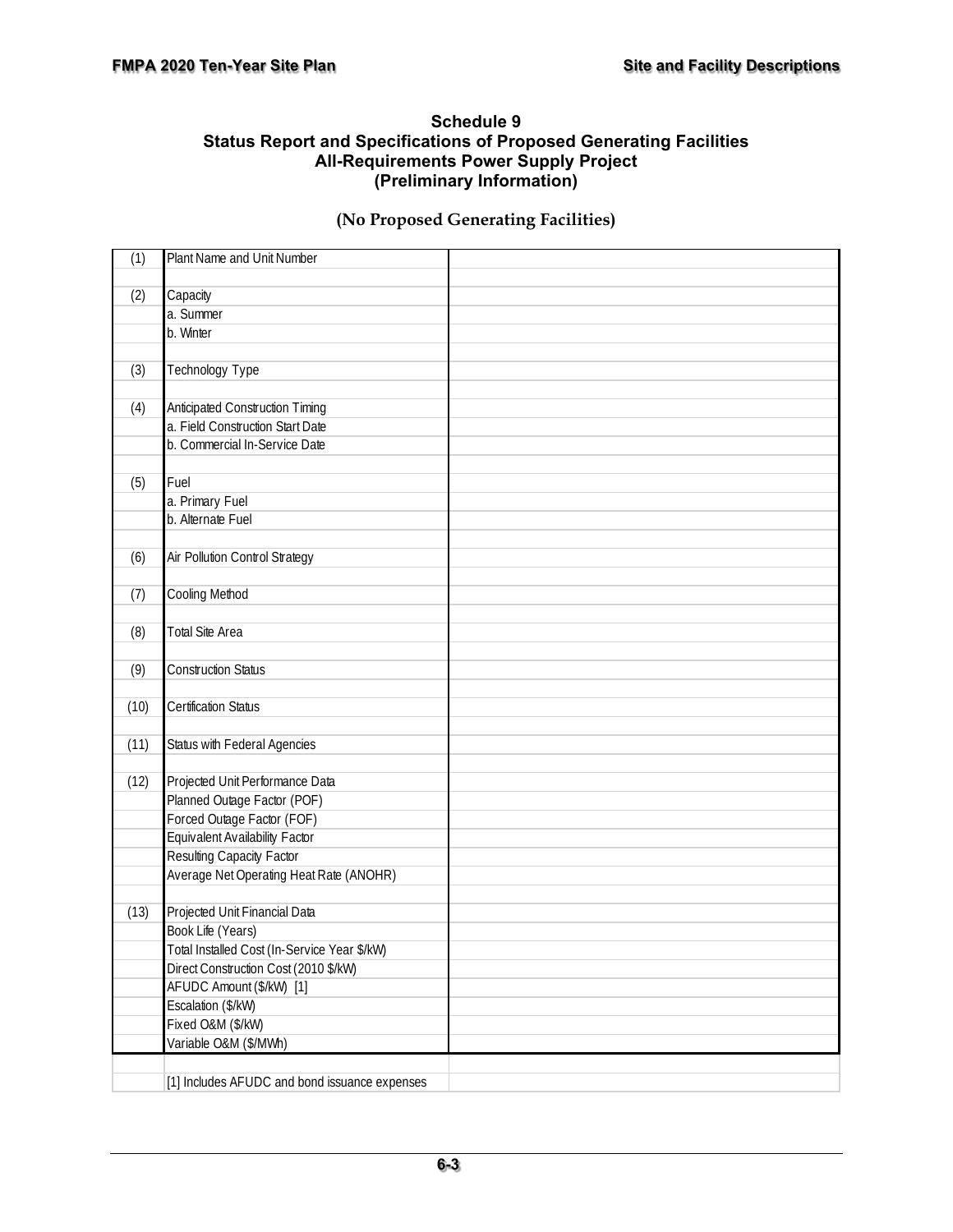#### **Schedule 10 Status Report and Specifications of Proposed Directly Associated Transmission Lines All-Requirements Power Supply Project**

| (1) | Point of Origin and Termination        |                  |
|-----|----------------------------------------|------------------|
| (2) | Number of Lines                        |                  |
| (3) | Right-of-Way                           |                  |
| (4) | Line Length                            |                  |
| (5) | Voltage                                | (See note below) |
| (6) | <b>Anticipated Construction Timing</b> |                  |
| (7) | Anticipated Capital Investment         |                  |
| (8) | Substations                            |                  |
| (9) | Participation with Other Utilities     |                  |

Note: FMPA currently has no new proposed transmission lines.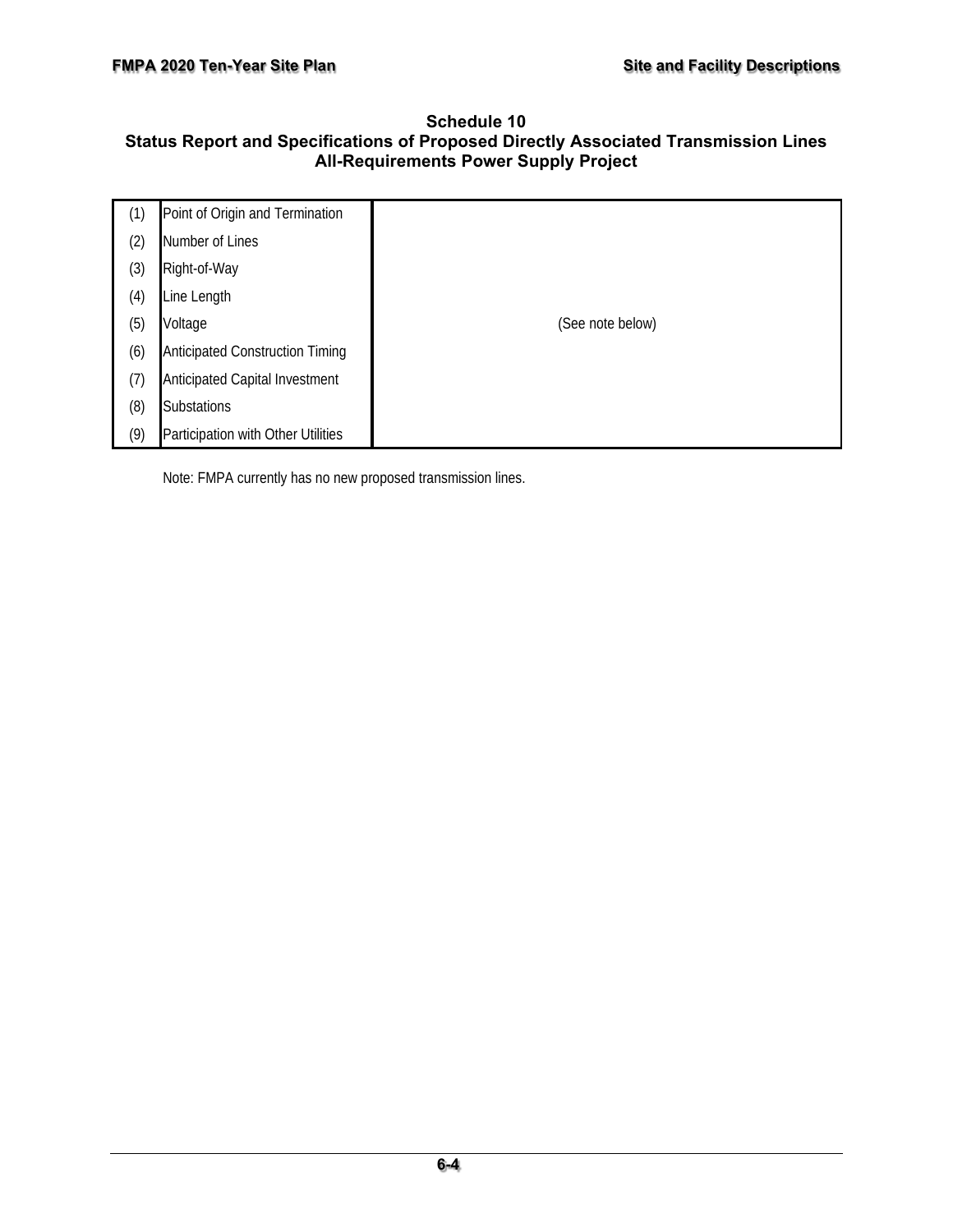# **Appendix I List of Abbreviations**

#### **Generator Type**

| CA        | Steam Portion of Combined Cycle                     |
|-----------|-----------------------------------------------------|
| CC        | Combined Cycle (Total Unit)                         |
| <b>CT</b> | <b>Combustion Turbine Portion of Combined Cycle</b> |
| <b>GT</b> | <b>Combustion Turbine</b>                           |
| IC        | Internal Combustion Engine                          |
| NP        | Nuclear Power                                       |
| ST        | Steam Turbine                                       |

#### **Fuel Type**

| <b>BIT</b> | <b>Bituminous Coal</b> |
|------------|------------------------|
| <b>DFO</b> | Distillate Fuel Oil    |
| NG.        | <b>Natural Gas</b>     |
| <b>RFO</b> | Residual Fuel Oil      |
| <b>UR</b>  | Uranium                |
| WH         | Waste Heat             |

#### **Fuel Transportation Method**

| PL. | Pipeline |
|-----|----------|
|-----|----------|

- TK Truck
- WA Water Transportation

#### **Status of Generating Facilities**

| P         | Planned Unit (Not Under Construction)                  |
|-----------|--------------------------------------------------------|
| L         | Regulatory Approval Pending. Not Under Construction    |
| <b>RT</b> | Existing Generator Scheduled for Retirement            |
| U         | Under Construction, Less Than or Equal to 50% Complete |
| V         | Under Construction, More Than 50% Complete             |
| A         | Generation Unit Capability Increased                   |
| <b>OT</b> | Other                                                  |
| IR        | Inactive Reserve (Emergency Only)                      |
| Other     |                                                        |
| NA        | Not Available or Not Applicable                        |